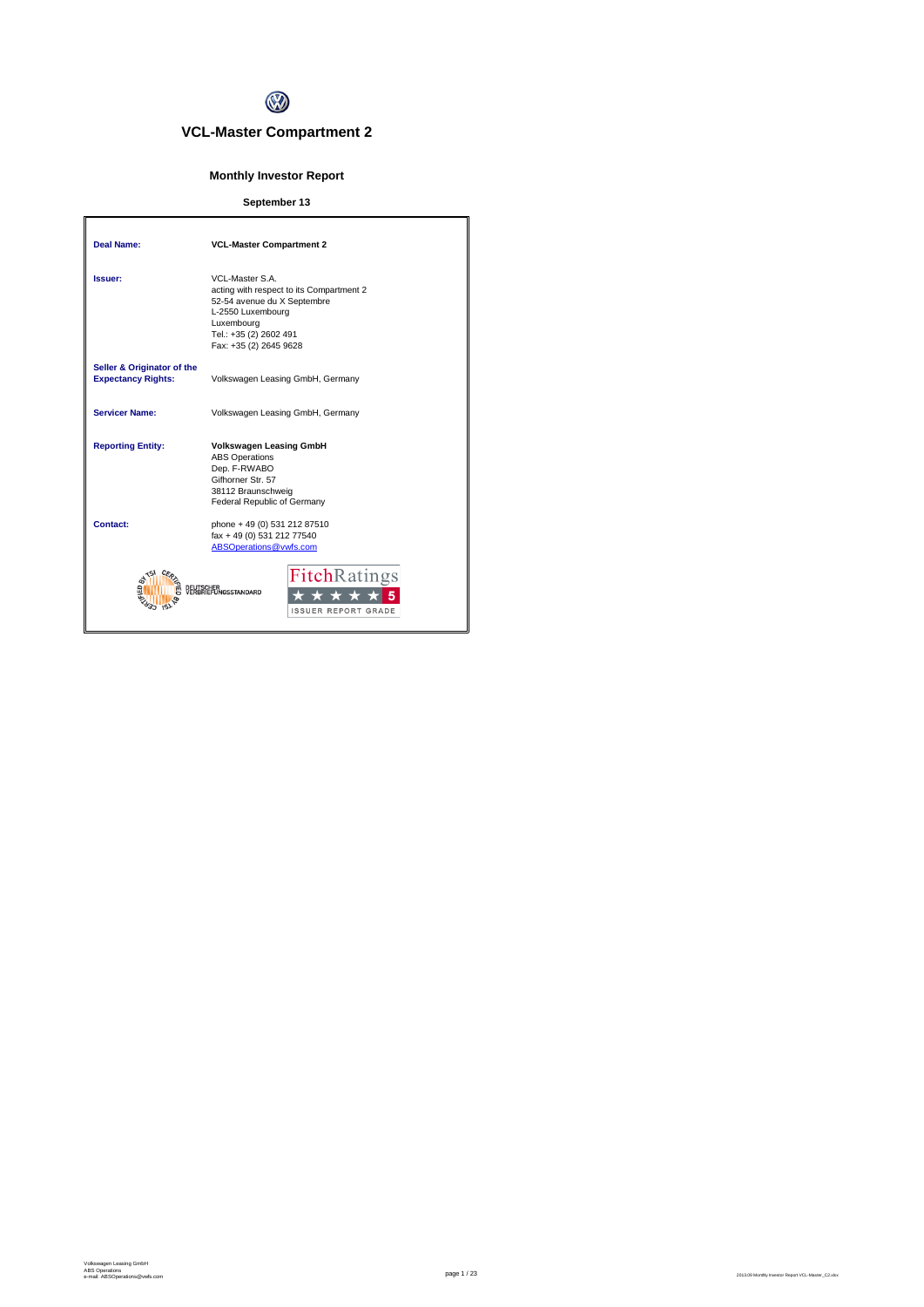|                                 | Date:                                 |          | 18.10.2013   |
|---------------------------------|---------------------------------------|----------|--------------|
| <b>VCL-Master Compartment 2</b> | <b>Monthly Period:</b>                |          | September 13 |
| <b>Monthly Investor Report</b>  | Payment Date:                         |          | 25.10.2013   |
|                                 | Period No.:                           |          | 44           |
|                                 | Interest Accrual Period:              |          | 25.09.2013   |
|                                 | to                                    |          | 25.10.2013   |
| <b>Contents</b>                 |                                       | $(= 30)$ | days)        |
|                                 | Base Interest Rate (1-Month Euribor): |          | 0.1280%      |
|                                 |                                       |          |              |

 $\rightarrow$ 

| Page           | <b>Table of Contents</b>                                                       |
|----------------|--------------------------------------------------------------------------------|
| 1              | Cover                                                                          |
| $\overline{c}$ | Contents                                                                       |
| 3              | <b>Reporting Details</b>                                                       |
| 4              | <b>Parties Overview</b>                                                        |
| 5/6            | Transaction Events & Trigger                                                   |
| $\overline{7}$ | <b>Transaction Party Ratings</b>                                               |
| 8              | Information regarding the Notes (I)                                            |
| 9              | Information regarding the Notes (II)                                           |
| 10             | Credit Enhancement                                                             |
| 11             | Waterfall                                                                      |
| 12             | (Expected) Amortisation Profile                                                |
| 13             | Run Out Schedule                                                               |
| 14             | Information Regarding the Expectancy Rights Pool - Outstanding Contracts       |
| 15             | Early Settlements/ Collections                                                 |
|                | 16 - 19 Information regarding the Expectancy Rights Pool - Remaining Pool Data |
|                | 20 / 21 Contracts in Arrears I. *)                                             |
| 22             | Write Offs *                                                                   |
|                |                                                                                |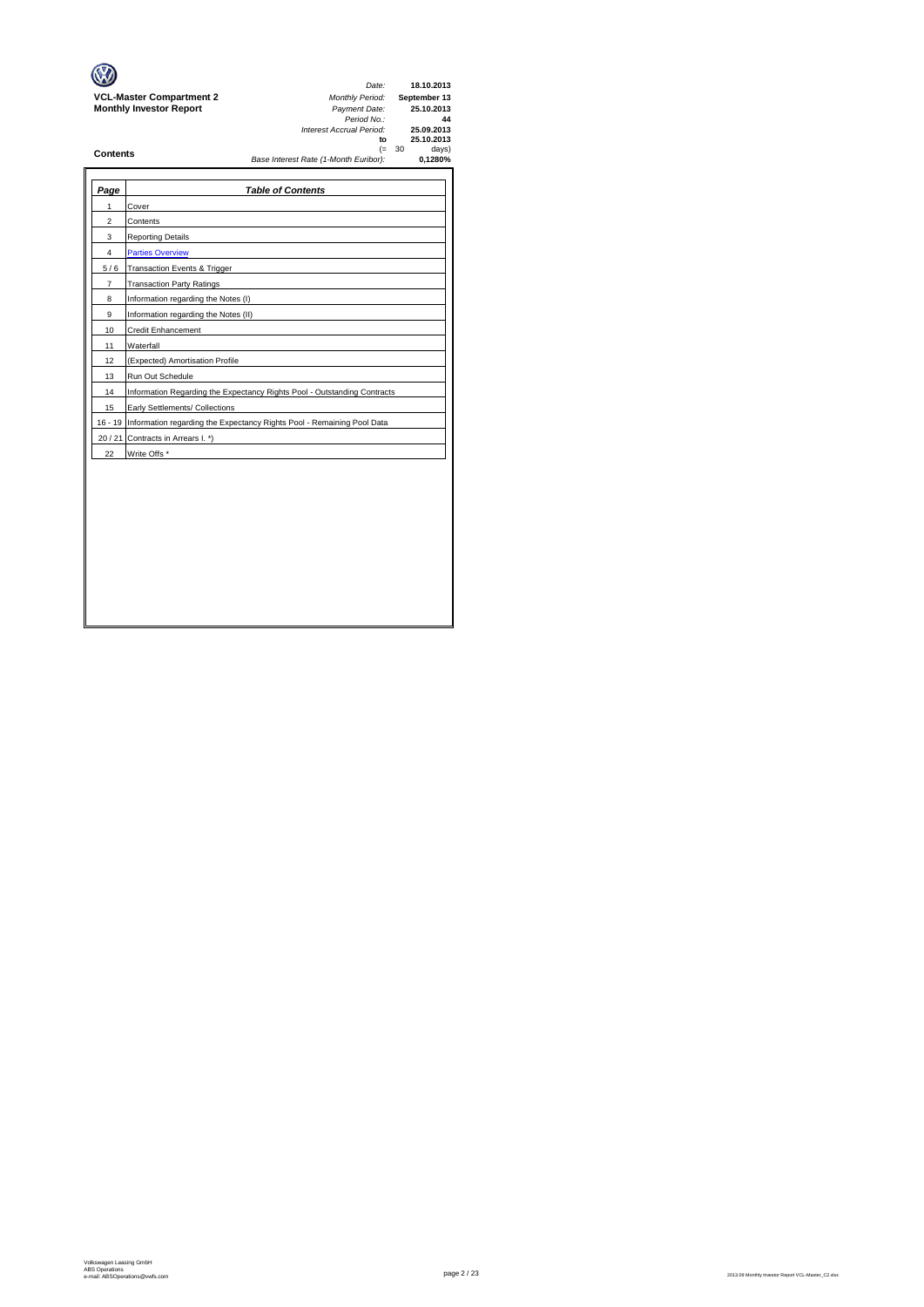| <b>VCL-Master Compartment 2</b><br><b>Monthly Investor Report</b>                                                                                                |                          |                                |                                      |                      | Date:<br>Monthly Period:<br>Payment Date:<br>Period No.:<br>Interest Accrual Period:<br>to                     |          | 18.10.2013<br>September 13<br>25.10.2013<br>44<br>25.09.2013<br>25.10.2013 |
|------------------------------------------------------------------------------------------------------------------------------------------------------------------|--------------------------|--------------------------------|--------------------------------------|----------------------|----------------------------------------------------------------------------------------------------------------|----------|----------------------------------------------------------------------------|
| <b>Reporting Details</b>                                                                                                                                         |                          |                                |                                      |                      | Base Interest Rate (1-Month Euribor):                                                                          | $(= 30)$ | davs)<br>0.1280%                                                           |
| <b>Initial Cut-Off Date:</b><br><b>Issue Date:</b>                                                                                                               |                          |                                | 31.01.2010<br>25.02.2010             |                      |                                                                                                                |          |                                                                            |
| <b>Scheduled Repayment Date as</b><br>of Cut-Off Date:                                                                                                           |                          | Payment Date in December 2013  |                                      |                      |                                                                                                                |          |                                                                            |
| <b>Legal Maturity Date:</b>                                                                                                                                      |                          | Payment Date in September 2020 |                                      |                      |                                                                                                                |          |                                                                            |
| <b>Reporting Date:</b><br><b>Payment Date:</b>                                                                                                                   | 18.10.2013<br>25.10.2013 |                                |                                      |                      | 5 days prior to Payment Date<br>(for previous month)<br>25 <sup>th</sup> of each month<br>(for previous month) |          |                                                                            |
| <b>Monthly Period:</b>                                                                                                                                           | September 13<br>44       |                                |                                      |                      |                                                                                                                |          |                                                                            |
| <b>Period No.:</b><br><b>Collection Period:</b><br><b>Interest Accrual Period</b><br><b>Days Accrued:</b><br><b>Note Payment Period:</b><br><b>Days Accrued:</b> | from<br>from<br>from     | $($ =<br>$($ =                 | 01.09.2013<br>25.09.2013<br>30<br>30 | to<br>days)<br>days) | 30.09.2013<br>to 25.10.2013<br>25.09.2013 to 25.10.2013                                                        |          |                                                                            |
|                                                                                                                                                                  |                          |                                |                                      |                      |                                                                                                                |          |                                                                            |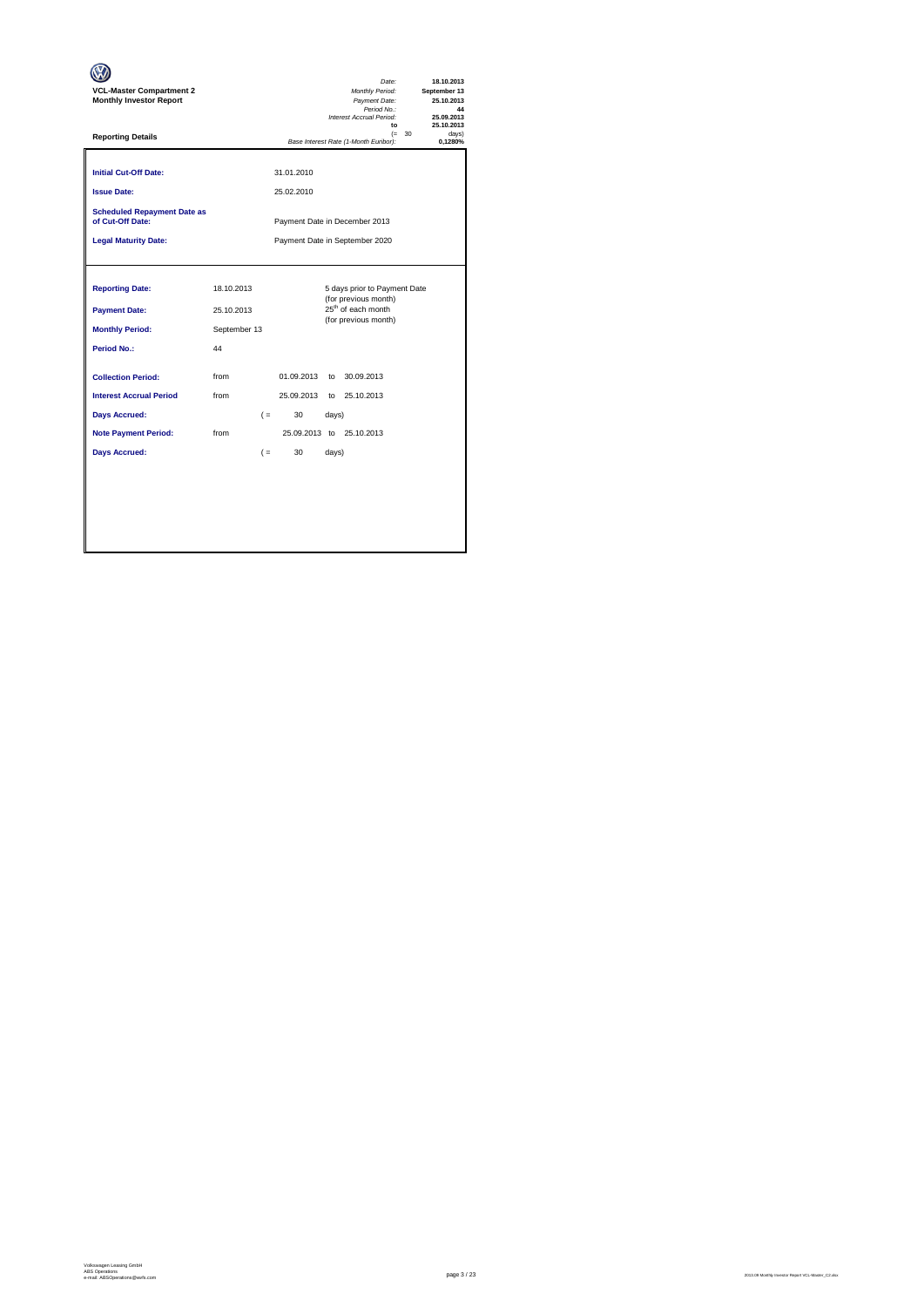

### **Parties Overview**

*Reporting Date:* **18.10.2013** Payment Date: **25.10.2013**<br> *Period No.:* **44**<br> *Accrual Period:* **25.09.2013** *Interest Accrual Period:* **25.09.2013**

**25.10.2013 30**

**Base Interest Rate (1-Month Euribor):** 

Lead Manager: **HSBC Bank plc Manager: HSBC Bank plc Wilmington Trust SP Services (Frankfurt) GmbH**<br>Steinweg 3-5 8 Canada Square<br>London E14 5HQ<br>United Kingdom Summay 2<br>60313 Frankfurt am Main<br>Germany [Email: ctla.securitisation@hsbc.com](mailto:ctla.securitisation@hsbc.com) fax +49 (0) 69 2992 5387 **In-House Structuring: Volkswagen Bank GmbH** email: fradirectors@wilmingtontrust.com Gifhorner Str. 57 38112 Braunschweig Germany **Data Protection Volkswagen Bank GmbH** email: abs.structuring@vwfs.com 38112 Braunschweig **Account Bank: BNY Mellon**<br>
One Canada Square One Canada Square email: ABSOperations@vwfs.com London E14 5AL fax: +49 (0) 531 212 7 23 67 United Kingdom [Email: luke.ashby@bnymellon.com](mailto:ctla.securitisation@hsbc.com) **Clearing Systems: Clearstream Banking S.A. Paying Agent/ HSBC Bank plc All and Account 1999 12 Avenue JF Kennedy Calculation Agent/** 8 Canada Square **Calculation Agent/ Business Agent/ Business Agent/ Canada Square Calculation Agent/ Canada Square Calculation Agent/ Canada Square Canada Square Calculation Agent/** Interest Determination Agent: London E14 5HQ<br>United Kingdom United Kingdom email: <u>web @clearstream.com</u> [Email: ctla.securitisation@hsbc.com](mailto:ctla.securitisation@hsbc.com) **Swap Counterparties: HSBC Bank plc Euroclear Banking S.A./ N.V.** 1 Boulevard du Roi Albert II.<br>B-1210 Brussels London E14 5HQ<br>
United Kingdom<br>
Email: ctla.securitisation @hsbc.com<br>
Email: ctla.securitisation @hsbc.com<br>
Email: +32 (0)2 326 1211 United Kingdom [Email: ctla.securitisation@hsbc.com](mailto:ctla.securitisation@hsbc.com) **Landesbank Hessen-Thüringen GZ Rating Agencies: Fitch Ratings Limited** Ürdinger Straße 88 Attn.: Structured Finance Surveillance 4th Floor, 101 Finsbury Pavement Germany London EC2A 1RS email: OTCconfirmations@helaba.de United Kingdom fax. +44 (20) 7417 6262 [email: abssurveillance@fitchratings.com](mailto:abssurveillance@fitchratings.com) **Corporate Services Wilmington Trust SP Services Corporate Services Standard & Poor's Ratings Group**<br> **Provider: Constant Corporation (Luxembourg) S.A. Constant Corporation Atthe Structured Finance** Attn.: Structured Finance Standard & Poor's Ratings Services<br>20 Canada Square 52-54 avenue du X Septembre<br>L-2550 Luxembourg<br>Luxembourg Lo Sanada Squa<br>Canary Wharf<br>London E14 5LH email: <u>VCL@WilmingtonTrust.com</u> email: <u>VCL@WilmingtonTrust.com</u> London E14 5LH<br>
fax: (+352) 2645 9628 <br>
United Kingdom fax: (+352) 2645 9628 United Kingdom nsurveillance@standardandpoors.com **Servicer: Volkswagen Leasing GmbH** Gifhorner Str. 57 38112 Braunschweig Germany email: <u>ABSOperations@vwfs.com</u><br>fax + 49 (0) 531 212 77540 tel.: +49 (0) 531 212 84952 **Security Trustee/ Process Agent:**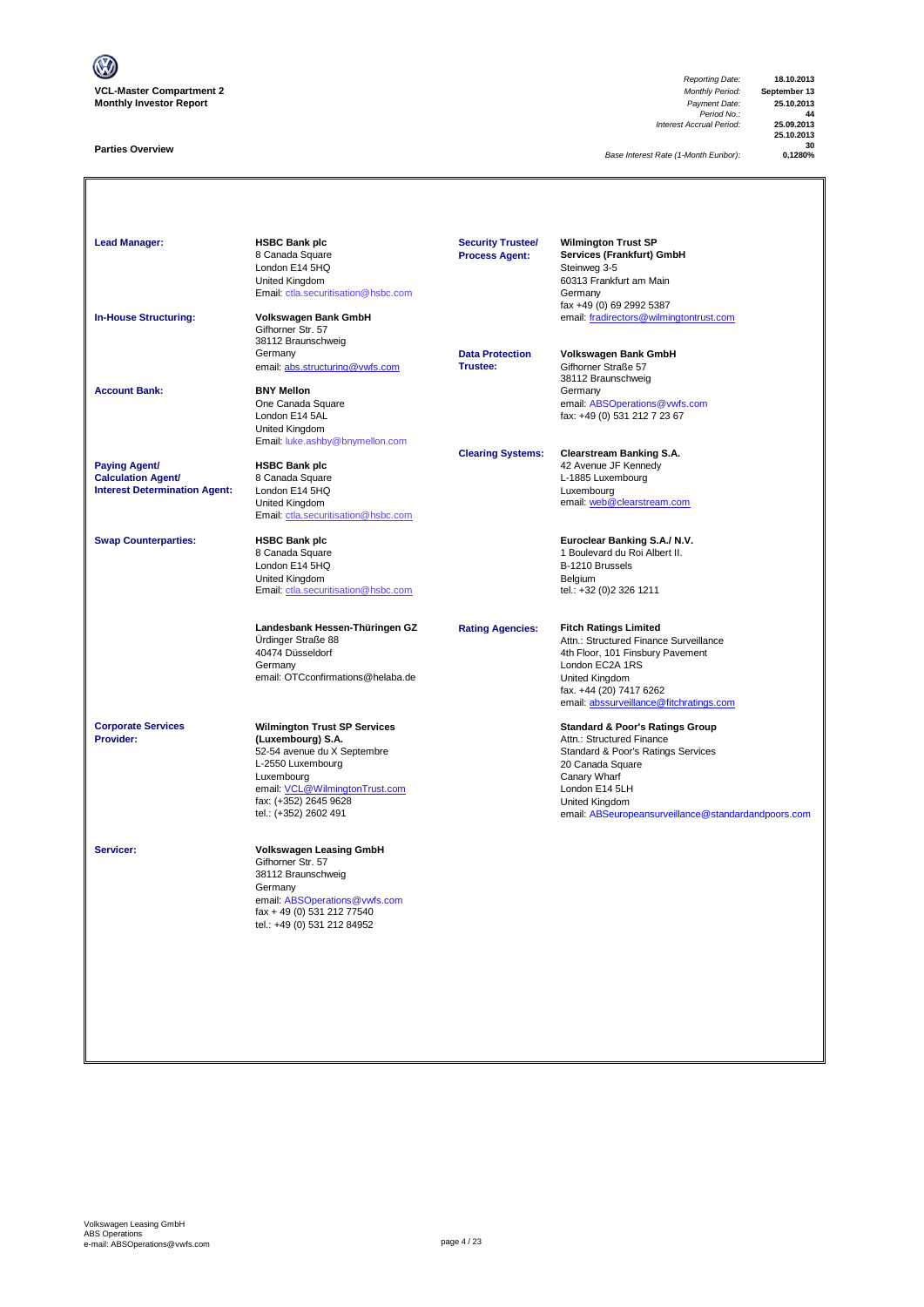|     |                                                                                                                               |                         |                          |                                                                         | Date:                                      | 18.10.2013                            |
|-----|-------------------------------------------------------------------------------------------------------------------------------|-------------------------|--------------------------|-------------------------------------------------------------------------|--------------------------------------------|---------------------------------------|
|     | <b>VCL-Master Compartment 2</b>                                                                                               |                         |                          |                                                                         | Monthly Period:<br>Payment Date:           | September 13<br>25.10.2013            |
|     | <b>Monthly Investor Report</b>                                                                                                |                         |                          |                                                                         | Period No.:                                | 44                                    |
|     | <b>Transaction Events &amp; Trigger</b>                                                                                       |                         |                          |                                                                         | Interest Accrual Period:<br>f <sub>O</sub> | 25.09.2013<br>25.10.2013              |
|     | *N.B.: many of the Trigger criteria are determined by the performance of VCL Master S.A. Compartment 1                        |                         |                          |                                                                         |                                            |                                       |
|     | <b>Revolving Period</b>                                                                                                       |                         |                          |                                                                         |                                            |                                       |
|     | Expiration Date Date of Revolving Period (C2)                                                                                 | 25.09.2014              |                          | (i.e. the last Purchase of additional Exp. Rights occurs on 25.09.2014) |                                            |                                       |
|     | Date of occurance of an Early Amortisation Event                                                                              |                         |                          |                                                                         |                                            |                                       |
|     | Compartment 1 Revolving Period                                                                                                | 25.09.2014              |                          |                                                                         |                                            |                                       |
|     |                                                                                                                               |                         |                          |                                                                         |                                            |                                       |
|     | <b>Accumulation Account Balance</b>                                                                                           |                         |                          |                                                                         |                                            |                                       |
|     | Funds not yet invested for the Purchase of Additional                                                                         | <b>Reporting Period</b> |                          | <b>Account Balance</b>                                                  |                                            | in %                                  |
|     | <b>Expectancy Rights</b><br>(Accumulation Account Balance)                                                                    | September 13            |                          |                                                                         | $\overline{\phantom{a}}$<br>1.260.440,62   | 0,00%                                 |
|     |                                                                                                                               | August 13<br>July 13    |                          |                                                                         | 1.260.440,62                               | 0,10%<br>0,10%                        |
|     |                                                                                                                               |                         |                          |                                                                         |                                            |                                       |
|     | Trigger of VCL Master S.A. Compartment 1                                                                                      |                         |                          |                                                                         |                                            |                                       |
|     | <b>Dynamic Net Loss Ratio</b>                                                                                                 |                         |                          |                                                                         |                                            |                                       |
|     | <b>Reporting Period</b>                                                                                                       | in %                    | > 0.4%                   | $>=1,0%$                                                                | $>=2,0%$                                   | $>=2.8%$                              |
|     | September 13                                                                                                                  | 0,23222%                | $\overline{\phantom{a}}$ | $\overline{\phantom{a}}$                                                | $\blacksquare$                             | $\overline{\phantom{a}}$              |
|     | August 13<br>July 13                                                                                                          | 0,16622%<br>0,18001%    | $\sim$                   | $\mathbf{r}$<br>$\blacksquare$                                          | $\sim$<br>$\mathbf{r}$                     | $\mathcal{L}_{\mathcal{A}}$<br>$\sim$ |
|     |                                                                                                                               |                         |                          |                                                                         |                                            |                                       |
|     | <b>Cumulative Net Loss Ratio</b><br><b>Reporting Period</b>                                                                   | in %                    | > 0.45%                  | $>=1,2%$                                                                | $>=1,75%$                                  | $>=2,25%$                             |
|     | September 13                                                                                                                  | 0,07441%                | $\sim$                   | $\blacksquare$                                                          | $\blacksquare$                             | $\blacksquare$                        |
|     | August 13<br>July 13                                                                                                          | 0,06953%<br>0,06819%    | $\sim$<br>÷              | $\blacksquare$<br>$\sim$                                                | $\overline{\phantom{a}}$<br>$\sim$         | $\overline{\phantom{a}}$<br>$\Box$    |
|     |                                                                                                                               |                         |                          |                                                                         |                                            |                                       |
|     | <b>Late Delingency Ratio</b>                                                                                                  | 0,20041%                |                          |                                                                         |                                            |                                       |
|     | Aggregate Discounted Lease Balance of all Initial and Additional Lease Balances less any Term Take                            |                         |                          |                                                                         |                                            | 7.544.816.957,91                      |
|     | Aggregate Discounted Lease Balance as of the beginning of the Monthly Period                                                  |                         |                          |                                                                         |                                            | 1.899.978.776,19                      |
|     | Weighted Average Seasoning (before Top-Up/Tap-Up)                                                                             |                         | 8,89                     |                                                                         |                                            |                                       |
|     |                                                                                                                               |                         |                          |                                                                         |                                            |                                       |
|     | <b>Enforcement Event</b>                                                                                                      |                         |                          |                                                                         |                                            |                                       |
|     |                                                                                                                               |                         |                          |                                                                         |                                            |                                       |
|     | Enforcement Event in place?                                                                                                   |                         |                          | no                                                                      |                                            |                                       |
|     | <b>Credit Enhancement Increase Condition</b>                                                                                  |                         |                          |                                                                         |                                            |                                       |
|     | (a) the Dynamic Net Loss Ratio for three consecutive Payment Dates exeeds and                                                 |                         |                          |                                                                         |                                            |                                       |
|     | (i) if Weighted Average Seasoning is less or equal 12 months<br>(ii) if Weighted Average Seasoning is between 13 - 24 months  |                         | 0,40%<br>1,00%           | no<br>no                                                                |                                            |                                       |
|     | (iii) if Weighted Average Seasoning is between 25 - 36 months                                                                 |                         | 2,00%                    | no                                                                      |                                            |                                       |
|     | (iv) if Weighted Average Seasoning is > 36 months                                                                             |                         | 2,80%                    | no                                                                      |                                            |                                       |
|     | (b) the Cumulative Net Loss Ratio for three consecutive Payment Dates exeeds and                                              |                         |                          |                                                                         |                                            |                                       |
|     | (i) if Weighted Average Seasoning is less or equal 12 months                                                                  |                         | 0,45%                    | no                                                                      |                                            |                                       |
|     | (ii) if Weighted Average Seasoning is between 13 - 24 months<br>(iii) if Weighted Average Seasoning is between 25 - 36 months |                         | 1,20%<br>1,75%           | no<br>no                                                                |                                            |                                       |
|     | (iv) if Weighted Average Seasoning is > 36 months                                                                             |                         | 2,25%                    | no                                                                      |                                            |                                       |
|     | (c) the Late Delinquency Ratio exeeds 1,75% at any Payment Date                                                               |                         |                          | no                                                                      |                                            |                                       |
|     | (d) the Occurence of a Servicer Replacement Event                                                                             |                         |                          | no                                                                      |                                            |                                       |
|     | (e) the Occurence of an Insolvency Event with Respect to VWL                                                                  |                         |                          | no                                                                      |                                            |                                       |
| (f) | the Cash Collateral Account does not contain the Compartment 1 Specified General<br>Cash Collateral Account Balance           |                         |                          | no                                                                      |                                            |                                       |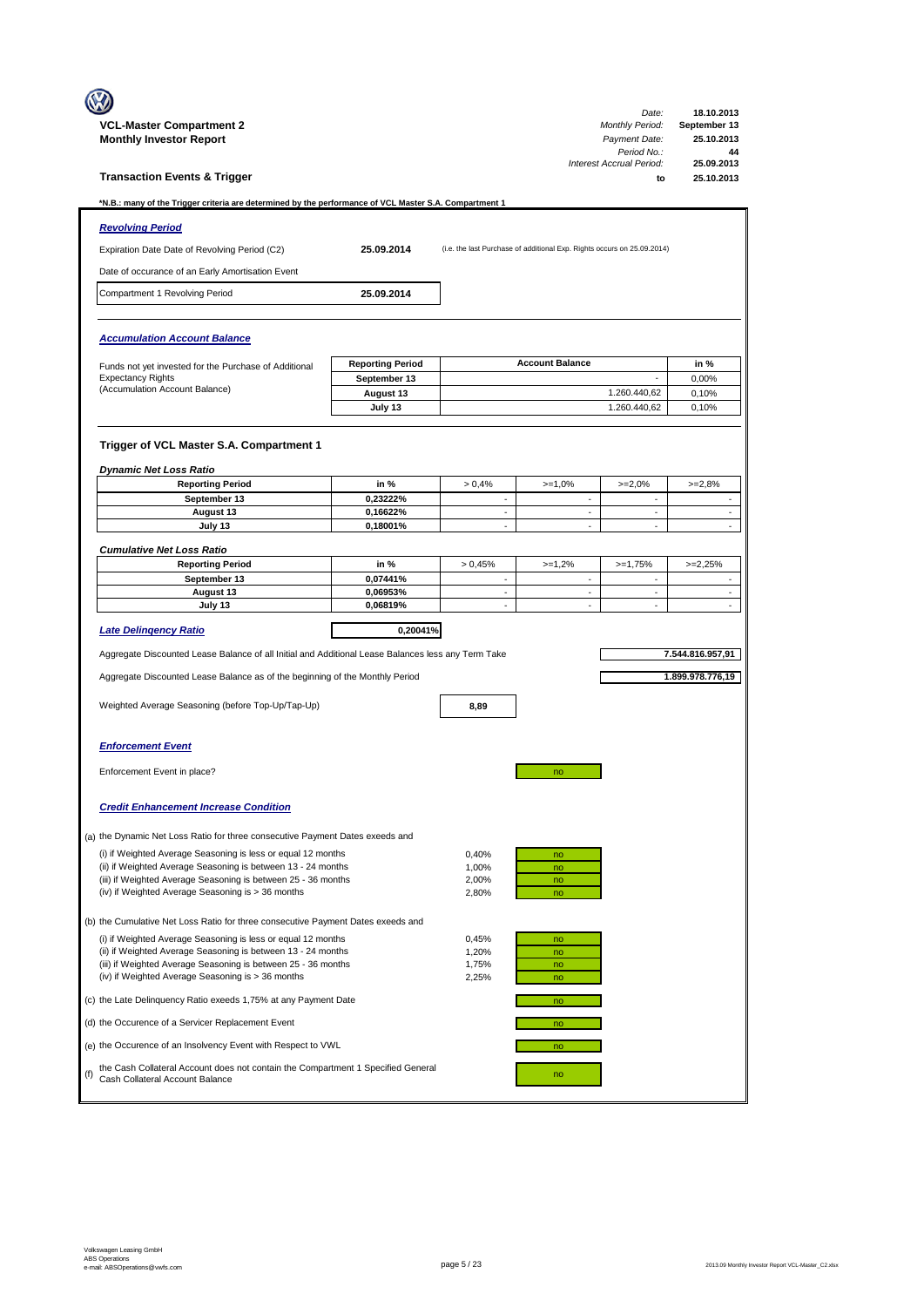| Period No.:<br>Interest Accrual Period:<br><b>Transaction Events &amp; Trigger</b><br>tΩ<br>*N.B.: many of the Trigger criteria are determined by the performance of VCL Master S.A. Compartment 1<br><b>German Trade Tax</b><br>German Trade Tax Increase Event has occured<br>no<br>German Trade Tax Decrease Event has occured<br>no<br>450%<br>current German Trade Tax Level (Hebesatz)<br>German Trade Tax Increase-/ Decrease Amount<br><b>Early Amortisation Event</b><br>Early Amortisation Event in effect?<br>(i) Occurence of a Foreclosure Event<br>no<br>(ii) Compartment 1 Accumulation Account Balance > 10% of Total discounted Lease Receivables on<br>no<br>two consecutive months<br>(iii) Compartment 2 Accumulation Account Balance > 10% of Total discounted Expectancy Rights on<br>no<br>three consecutive months<br>(v) In case of Default/Termination Event: Failure to replace Swap Counterparty or failure to post<br>no<br>Collatereal by Swap Counterparty<br><b>Consumer Contracts with km-settlements</b><br>Kilometer Settlement Reserve in effect ?<br>No.<br>Number of Contracts<br>7.664,00<br>Nominal Lease Balance<br>96.826.791,89<br>84.078.858,02<br>Discounted Lease Balance (DLB)<br>% of DLB<br>6,32%<br>*N.B. This percentage may become greater 100% whenever the Current Total Outstanding Discounted Lease Balance is larger than the highest Total<br>Outstanding Discounted Lease Balance we have seen in the past (excluding the current month). This is because the "Maximum Discounted Lease Balance"<br>must not include the current period as it is an input parameter for the waterfall calculation (which has to take place before any Top-Up can occur for the<br>current period).<br><b>Repurchase of Receivables</b><br>Outstanding<br>Number of contracts<br><b>Re-Purchase Price</b><br><b>Discounted Balance</b><br><b>Current Period</b><br>٠<br>Previous Periods<br>$\sim$<br>$\sim$<br>$\overline{\phantom{a}}$<br>Total<br>$\sim$<br>$\mathbf{r}$<br><b>Transaction Party Replacements</b><br>Reason for<br><b>Replaced by</b><br><b>Capacity of Transaction Party</b><br>Date of Replacement<br><b>Replaced Party</b><br>Replacement<br>Account Bank<br><b>HSBC</b><br><b>BNY</b><br>26.11.2012 Renewal<br>Subloan Lender<br>26.11.2012 Renewal<br><b>VIPS</b><br>VW Bank | 44<br>25.09.2013<br>25.10.2013 |
|------------------------------------------------------------------------------------------------------------------------------------------------------------------------------------------------------------------------------------------------------------------------------------------------------------------------------------------------------------------------------------------------------------------------------------------------------------------------------------------------------------------------------------------------------------------------------------------------------------------------------------------------------------------------------------------------------------------------------------------------------------------------------------------------------------------------------------------------------------------------------------------------------------------------------------------------------------------------------------------------------------------------------------------------------------------------------------------------------------------------------------------------------------------------------------------------------------------------------------------------------------------------------------------------------------------------------------------------------------------------------------------------------------------------------------------------------------------------------------------------------------------------------------------------------------------------------------------------------------------------------------------------------------------------------------------------------------------------------------------------------------------------------------------------------------------------------------------------------------------------------------------------------------------------------------------------------------------------------------------------------------------------------------------------------------------------------------------------------------------------------------------------------------------------------------------------------------------------------------------------------------------------------------------------------------------------------------------------|--------------------------------|
|                                                                                                                                                                                                                                                                                                                                                                                                                                                                                                                                                                                                                                                                                                                                                                                                                                                                                                                                                                                                                                                                                                                                                                                                                                                                                                                                                                                                                                                                                                                                                                                                                                                                                                                                                                                                                                                                                                                                                                                                                                                                                                                                                                                                                                                                                                                                                |                                |
|                                                                                                                                                                                                                                                                                                                                                                                                                                                                                                                                                                                                                                                                                                                                                                                                                                                                                                                                                                                                                                                                                                                                                                                                                                                                                                                                                                                                                                                                                                                                                                                                                                                                                                                                                                                                                                                                                                                                                                                                                                                                                                                                                                                                                                                                                                                                                |                                |
|                                                                                                                                                                                                                                                                                                                                                                                                                                                                                                                                                                                                                                                                                                                                                                                                                                                                                                                                                                                                                                                                                                                                                                                                                                                                                                                                                                                                                                                                                                                                                                                                                                                                                                                                                                                                                                                                                                                                                                                                                                                                                                                                                                                                                                                                                                                                                |                                |
|                                                                                                                                                                                                                                                                                                                                                                                                                                                                                                                                                                                                                                                                                                                                                                                                                                                                                                                                                                                                                                                                                                                                                                                                                                                                                                                                                                                                                                                                                                                                                                                                                                                                                                                                                                                                                                                                                                                                                                                                                                                                                                                                                                                                                                                                                                                                                |                                |
|                                                                                                                                                                                                                                                                                                                                                                                                                                                                                                                                                                                                                                                                                                                                                                                                                                                                                                                                                                                                                                                                                                                                                                                                                                                                                                                                                                                                                                                                                                                                                                                                                                                                                                                                                                                                                                                                                                                                                                                                                                                                                                                                                                                                                                                                                                                                                |                                |
|                                                                                                                                                                                                                                                                                                                                                                                                                                                                                                                                                                                                                                                                                                                                                                                                                                                                                                                                                                                                                                                                                                                                                                                                                                                                                                                                                                                                                                                                                                                                                                                                                                                                                                                                                                                                                                                                                                                                                                                                                                                                                                                                                                                                                                                                                                                                                |                                |
|                                                                                                                                                                                                                                                                                                                                                                                                                                                                                                                                                                                                                                                                                                                                                                                                                                                                                                                                                                                                                                                                                                                                                                                                                                                                                                                                                                                                                                                                                                                                                                                                                                                                                                                                                                                                                                                                                                                                                                                                                                                                                                                                                                                                                                                                                                                                                |                                |
|                                                                                                                                                                                                                                                                                                                                                                                                                                                                                                                                                                                                                                                                                                                                                                                                                                                                                                                                                                                                                                                                                                                                                                                                                                                                                                                                                                                                                                                                                                                                                                                                                                                                                                                                                                                                                                                                                                                                                                                                                                                                                                                                                                                                                                                                                                                                                |                                |
|                                                                                                                                                                                                                                                                                                                                                                                                                                                                                                                                                                                                                                                                                                                                                                                                                                                                                                                                                                                                                                                                                                                                                                                                                                                                                                                                                                                                                                                                                                                                                                                                                                                                                                                                                                                                                                                                                                                                                                                                                                                                                                                                                                                                                                                                                                                                                |                                |
|                                                                                                                                                                                                                                                                                                                                                                                                                                                                                                                                                                                                                                                                                                                                                                                                                                                                                                                                                                                                                                                                                                                                                                                                                                                                                                                                                                                                                                                                                                                                                                                                                                                                                                                                                                                                                                                                                                                                                                                                                                                                                                                                                                                                                                                                                                                                                |                                |
|                                                                                                                                                                                                                                                                                                                                                                                                                                                                                                                                                                                                                                                                                                                                                                                                                                                                                                                                                                                                                                                                                                                                                                                                                                                                                                                                                                                                                                                                                                                                                                                                                                                                                                                                                                                                                                                                                                                                                                                                                                                                                                                                                                                                                                                                                                                                                |                                |
|                                                                                                                                                                                                                                                                                                                                                                                                                                                                                                                                                                                                                                                                                                                                                                                                                                                                                                                                                                                                                                                                                                                                                                                                                                                                                                                                                                                                                                                                                                                                                                                                                                                                                                                                                                                                                                                                                                                                                                                                                                                                                                                                                                                                                                                                                                                                                |                                |
|                                                                                                                                                                                                                                                                                                                                                                                                                                                                                                                                                                                                                                                                                                                                                                                                                                                                                                                                                                                                                                                                                                                                                                                                                                                                                                                                                                                                                                                                                                                                                                                                                                                                                                                                                                                                                                                                                                                                                                                                                                                                                                                                                                                                                                                                                                                                                |                                |
|                                                                                                                                                                                                                                                                                                                                                                                                                                                                                                                                                                                                                                                                                                                                                                                                                                                                                                                                                                                                                                                                                                                                                                                                                                                                                                                                                                                                                                                                                                                                                                                                                                                                                                                                                                                                                                                                                                                                                                                                                                                                                                                                                                                                                                                                                                                                                |                                |
|                                                                                                                                                                                                                                                                                                                                                                                                                                                                                                                                                                                                                                                                                                                                                                                                                                                                                                                                                                                                                                                                                                                                                                                                                                                                                                                                                                                                                                                                                                                                                                                                                                                                                                                                                                                                                                                                                                                                                                                                                                                                                                                                                                                                                                                                                                                                                |                                |
|                                                                                                                                                                                                                                                                                                                                                                                                                                                                                                                                                                                                                                                                                                                                                                                                                                                                                                                                                                                                                                                                                                                                                                                                                                                                                                                                                                                                                                                                                                                                                                                                                                                                                                                                                                                                                                                                                                                                                                                                                                                                                                                                                                                                                                                                                                                                                |                                |
|                                                                                                                                                                                                                                                                                                                                                                                                                                                                                                                                                                                                                                                                                                                                                                                                                                                                                                                                                                                                                                                                                                                                                                                                                                                                                                                                                                                                                                                                                                                                                                                                                                                                                                                                                                                                                                                                                                                                                                                                                                                                                                                                                                                                                                                                                                                                                |                                |
|                                                                                                                                                                                                                                                                                                                                                                                                                                                                                                                                                                                                                                                                                                                                                                                                                                                                                                                                                                                                                                                                                                                                                                                                                                                                                                                                                                                                                                                                                                                                                                                                                                                                                                                                                                                                                                                                                                                                                                                                                                                                                                                                                                                                                                                                                                                                                |                                |
|                                                                                                                                                                                                                                                                                                                                                                                                                                                                                                                                                                                                                                                                                                                                                                                                                                                                                                                                                                                                                                                                                                                                                                                                                                                                                                                                                                                                                                                                                                                                                                                                                                                                                                                                                                                                                                                                                                                                                                                                                                                                                                                                                                                                                                                                                                                                                |                                |
|                                                                                                                                                                                                                                                                                                                                                                                                                                                                                                                                                                                                                                                                                                                                                                                                                                                                                                                                                                                                                                                                                                                                                                                                                                                                                                                                                                                                                                                                                                                                                                                                                                                                                                                                                                                                                                                                                                                                                                                                                                                                                                                                                                                                                                                                                                                                                |                                |
|                                                                                                                                                                                                                                                                                                                                                                                                                                                                                                                                                                                                                                                                                                                                                                                                                                                                                                                                                                                                                                                                                                                                                                                                                                                                                                                                                                                                                                                                                                                                                                                                                                                                                                                                                                                                                                                                                                                                                                                                                                                                                                                                                                                                                                                                                                                                                |                                |
|                                                                                                                                                                                                                                                                                                                                                                                                                                                                                                                                                                                                                                                                                                                                                                                                                                                                                                                                                                                                                                                                                                                                                                                                                                                                                                                                                                                                                                                                                                                                                                                                                                                                                                                                                                                                                                                                                                                                                                                                                                                                                                                                                                                                                                                                                                                                                |                                |
|                                                                                                                                                                                                                                                                                                                                                                                                                                                                                                                                                                                                                                                                                                                                                                                                                                                                                                                                                                                                                                                                                                                                                                                                                                                                                                                                                                                                                                                                                                                                                                                                                                                                                                                                                                                                                                                                                                                                                                                                                                                                                                                                                                                                                                                                                                                                                |                                |
|                                                                                                                                                                                                                                                                                                                                                                                                                                                                                                                                                                                                                                                                                                                                                                                                                                                                                                                                                                                                                                                                                                                                                                                                                                                                                                                                                                                                                                                                                                                                                                                                                                                                                                                                                                                                                                                                                                                                                                                                                                                                                                                                                                                                                                                                                                                                                |                                |
|                                                                                                                                                                                                                                                                                                                                                                                                                                                                                                                                                                                                                                                                                                                                                                                                                                                                                                                                                                                                                                                                                                                                                                                                                                                                                                                                                                                                                                                                                                                                                                                                                                                                                                                                                                                                                                                                                                                                                                                                                                                                                                                                                                                                                                                                                                                                                |                                |
|                                                                                                                                                                                                                                                                                                                                                                                                                                                                                                                                                                                                                                                                                                                                                                                                                                                                                                                                                                                                                                                                                                                                                                                                                                                                                                                                                                                                                                                                                                                                                                                                                                                                                                                                                                                                                                                                                                                                                                                                                                                                                                                                                                                                                                                                                                                                                |                                |
|                                                                                                                                                                                                                                                                                                                                                                                                                                                                                                                                                                                                                                                                                                                                                                                                                                                                                                                                                                                                                                                                                                                                                                                                                                                                                                                                                                                                                                                                                                                                                                                                                                                                                                                                                                                                                                                                                                                                                                                                                                                                                                                                                                                                                                                                                                                                                |                                |
|                                                                                                                                                                                                                                                                                                                                                                                                                                                                                                                                                                                                                                                                                                                                                                                                                                                                                                                                                                                                                                                                                                                                                                                                                                                                                                                                                                                                                                                                                                                                                                                                                                                                                                                                                                                                                                                                                                                                                                                                                                                                                                                                                                                                                                                                                                                                                |                                |
| Swap-Counterparty Series 2010-1<br>26.11.2012 Renewal<br><b>BBVA</b><br><b>Credit Agricole</b>                                                                                                                                                                                                                                                                                                                                                                                                                                                                                                                                                                                                                                                                                                                                                                                                                                                                                                                                                                                                                                                                                                                                                                                                                                                                                                                                                                                                                                                                                                                                                                                                                                                                                                                                                                                                                                                                                                                                                                                                                                                                                                                                                                                                                                                 |                                |
| Swap-Counterparty Series 2010-2<br><b>BBVA</b><br>26.11.2012 Renewal<br>Commerzbank                                                                                                                                                                                                                                                                                                                                                                                                                                                                                                                                                                                                                                                                                                                                                                                                                                                                                                                                                                                                                                                                                                                                                                                                                                                                                                                                                                                                                                                                                                                                                                                                                                                                                                                                                                                                                                                                                                                                                                                                                                                                                                                                                                                                                                                            |                                |
| Swap-Counterparty Series 2010-4<br>26.11.2012 Renewal<br><b>BBVA and DZ Bank</b><br>Commerzbank<br>Swap-Counterparty Series 2010-3<br>27.12.2012 Downgrade<br>Helaba<br>BBVA                                                                                                                                                                                                                                                                                                                                                                                                                                                                                                                                                                                                                                                                                                                                                                                                                                                                                                                                                                                                                                                                                                                                                                                                                                                                                                                                                                                                                                                                                                                                                                                                                                                                                                                                                                                                                                                                                                                                                                                                                                                                                                                                                                   |                                |
| Swap-Counterparty Series 2010-1<br>25.09.2013 Renewal<br>HSBC<br>Credit Agricole                                                                                                                                                                                                                                                                                                                                                                                                                                                                                                                                                                                                                                                                                                                                                                                                                                                                                                                                                                                                                                                                                                                                                                                                                                                                                                                                                                                                                                                                                                                                                                                                                                                                                                                                                                                                                                                                                                                                                                                                                                                                                                                                                                                                                                                               |                                |
| Swap-Counterparty Series 2010-2<br>25.09.2013 Renewal<br>Commerzbank<br>HSBC                                                                                                                                                                                                                                                                                                                                                                                                                                                                                                                                                                                                                                                                                                                                                                                                                                                                                                                                                                                                                                                                                                                                                                                                                                                                                                                                                                                                                                                                                                                                                                                                                                                                                                                                                                                                                                                                                                                                                                                                                                                                                                                                                                                                                                                                   |                                |
| Swap-Counterparty Series 2010-4<br>25.09.2013 Renewal<br>HSBC<br>Commerzbank<br>Swap-Counterparty Series 2013-1<br>25.09.2013 Renewal<br>Scotiabank<br>HSBC                                                                                                                                                                                                                                                                                                                                                                                                                                                                                                                                                                                                                                                                                                                                                                                                                                                                                                                                                                                                                                                                                                                                                                                                                                                                                                                                                                                                                                                                                                                                                                                                                                                                                                                                                                                                                                                                                                                                                                                                                                                                                                                                                                                    |                                |
|                                                                                                                                                                                                                                                                                                                                                                                                                                                                                                                                                                                                                                                                                                                                                                                                                                                                                                                                                                                                                                                                                                                                                                                                                                                                                                                                                                                                                                                                                                                                                                                                                                                                                                                                                                                                                                                                                                                                                                                                                                                                                                                                                                                                                                                                                                                                                |                                |
|                                                                                                                                                                                                                                                                                                                                                                                                                                                                                                                                                                                                                                                                                                                                                                                                                                                                                                                                                                                                                                                                                                                                                                                                                                                                                                                                                                                                                                                                                                                                                                                                                                                                                                                                                                                                                                                                                                                                                                                                                                                                                                                                                                                                                                                                                                                                                |                                |
|                                                                                                                                                                                                                                                                                                                                                                                                                                                                                                                                                                                                                                                                                                                                                                                                                                                                                                                                                                                                                                                                                                                                                                                                                                                                                                                                                                                                                                                                                                                                                                                                                                                                                                                                                                                                                                                                                                                                                                                                                                                                                                                                                                                                                                                                                                                                                |                                |
|                                                                                                                                                                                                                                                                                                                                                                                                                                                                                                                                                                                                                                                                                                                                                                                                                                                                                                                                                                                                                                                                                                                                                                                                                                                                                                                                                                                                                                                                                                                                                                                                                                                                                                                                                                                                                                                                                                                                                                                                                                                                                                                                                                                                                                                                                                                                                |                                |
|                                                                                                                                                                                                                                                                                                                                                                                                                                                                                                                                                                                                                                                                                                                                                                                                                                                                                                                                                                                                                                                                                                                                                                                                                                                                                                                                                                                                                                                                                                                                                                                                                                                                                                                                                                                                                                                                                                                                                                                                                                                                                                                                                                                                                                                                                                                                                |                                |
|                                                                                                                                                                                                                                                                                                                                                                                                                                                                                                                                                                                                                                                                                                                                                                                                                                                                                                                                                                                                                                                                                                                                                                                                                                                                                                                                                                                                                                                                                                                                                                                                                                                                                                                                                                                                                                                                                                                                                                                                                                                                                                                                                                                                                                                                                                                                                |                                |
|                                                                                                                                                                                                                                                                                                                                                                                                                                                                                                                                                                                                                                                                                                                                                                                                                                                                                                                                                                                                                                                                                                                                                                                                                                                                                                                                                                                                                                                                                                                                                                                                                                                                                                                                                                                                                                                                                                                                                                                                                                                                                                                                                                                                                                                                                                                                                |                                |
|                                                                                                                                                                                                                                                                                                                                                                                                                                                                                                                                                                                                                                                                                                                                                                                                                                                                                                                                                                                                                                                                                                                                                                                                                                                                                                                                                                                                                                                                                                                                                                                                                                                                                                                                                                                                                                                                                                                                                                                                                                                                                                                                                                                                                                                                                                                                                |                                |
|                                                                                                                                                                                                                                                                                                                                                                                                                                                                                                                                                                                                                                                                                                                                                                                                                                                                                                                                                                                                                                                                                                                                                                                                                                                                                                                                                                                                                                                                                                                                                                                                                                                                                                                                                                                                                                                                                                                                                                                                                                                                                                                                                                                                                                                                                                                                                |                                |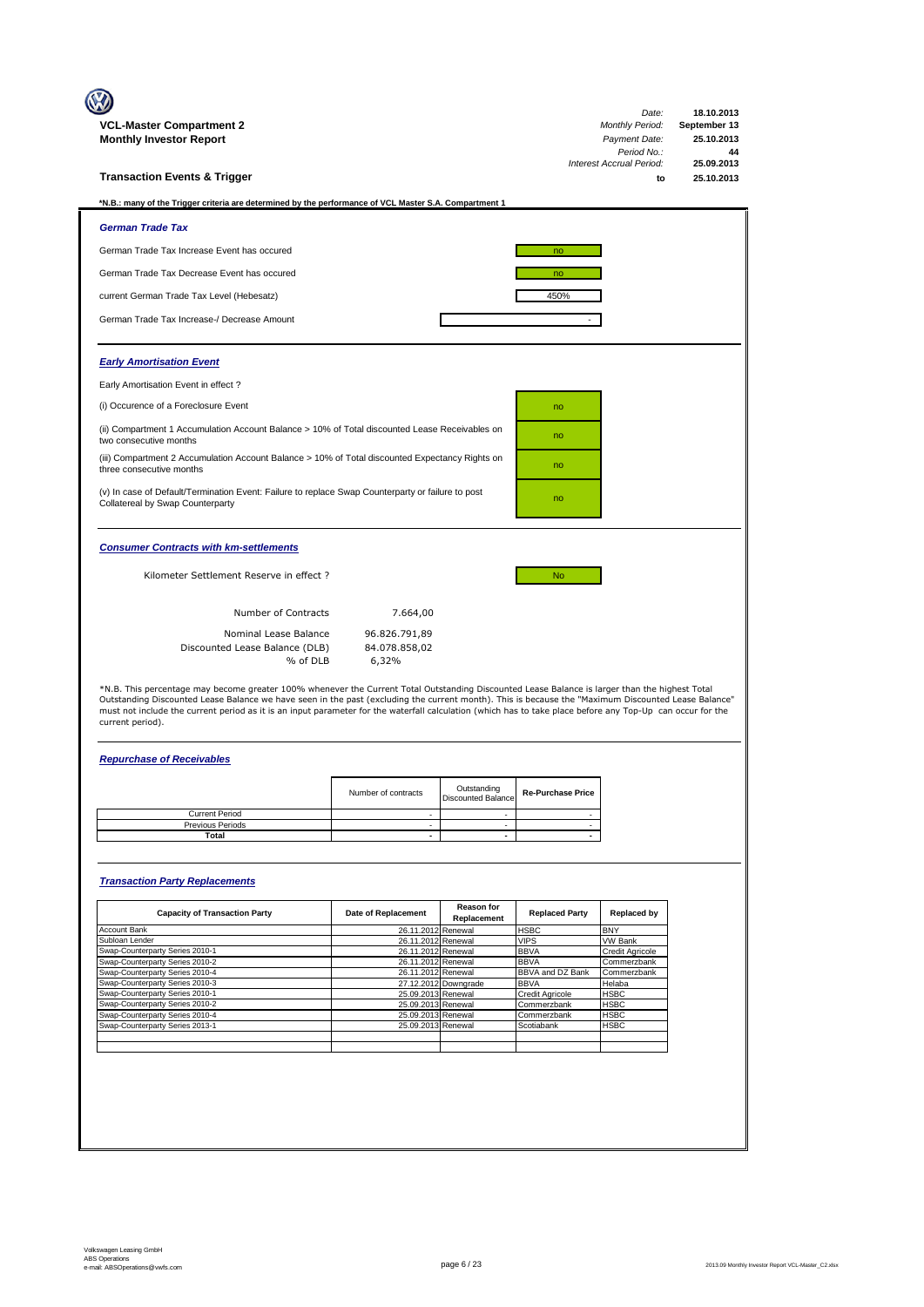

**Transaction Party Ratings**

| <b>Rating Information on relevant Transaction Parties</b>                                  |                  |                                                         |                                                                                                                                                                                                                                                            |                |            |          |             |             |          |                  |                                             |                |
|--------------------------------------------------------------------------------------------|------------------|---------------------------------------------------------|------------------------------------------------------------------------------------------------------------------------------------------------------------------------------------------------------------------------------------------------------------|----------------|------------|----------|-------------|-------------|----------|------------------|---------------------------------------------|----------------|
|                                                                                            |                  | Fitch                                                   |                                                                                                                                                                                                                                                            |                | Moody's    |          |             | <b>DBRS</b> |          |                  | S&P                                         |                |
|                                                                                            | <b>Long Term</b> | <b>Short Term</b>                                       | <b>Outlook</b>                                                                                                                                                                                                                                             | Long Term      | Short Term | Outlook  | Long Term   | Short Term  | Outlook  | <b>Long Term</b> | <b>Short Term</b>                           | <b>Outlook</b> |
| <b>Account Bank:</b><br><b>BNY Mellon</b>                                                  |                  |                                                         |                                                                                                                                                                                                                                                            |                |            |          |             |             |          |                  |                                             |                |
| <b>Current Rating</b>                                                                      | AA-              | $F1+$                                                   | Stable                                                                                                                                                                                                                                                     | Aa3            |            |          |             |             |          | A+               | A-1                                         | Negative       |
| <b>Minimum required Rating</b>                                                             | n.a.             | F1                                                      |                                                                                                                                                                                                                                                            | n.a.           | n.a.       |          | n.a.        | n.a.        |          | n.a.             | $A-1$                                       |                |
| (if no short term Rating available, the higher long<br>term rating is applicable)          | n.a.             | n.a.                                                    |                                                                                                                                                                                                                                                            | n.a.           | n.a.       |          | n.a.        | n.a.        |          | n.a.             | n.a.                                        |                |
|                                                                                            |                  |                                                         |                                                                                                                                                                                                                                                            |                |            |          |             |             |          |                  |                                             |                |
|                                                                                            |                  |                                                         |                                                                                                                                                                                                                                                            |                |            |          |             |             |          |                  | Required                                    |                |
|                                                                                            |                  | (ii) provide a guarantee from an Eligible Guarantor, or | f the Account Bank ceases to have the Account Bank Required Rating it shall, at its own cost,<br>(i) transfer the accounts to an Eligible Collateral Bank, or                                                                                              |                |            |          |             |             |          |                  | Rating:                                     |                |
|                                                                                            |                  |                                                         | (iii) take any other action in order to maintain the rating of the Notes.<br>none of the measures is taken within a given timespan, the Issuer may enter into new banking arrangements at its own initiative with another Account Bank.                    |                |            |          |             |             |          |                  | fulfilled                                   |                |
|                                                                                            |                  |                                                         | Please refer to the Prospectus for a complete description of the mechanism)                                                                                                                                                                                |                |            |          |             |             |          |                  |                                             |                |
| <b>Swap Counterparty:</b><br><b>Landesbank Hessen Thueringen</b>                           |                  | Fitch - Rating<br>Watch Negative?                       | <b>NO</b>                                                                                                                                                                                                                                                  |                |            |          |             |             |          |                  |                                             |                |
| Girozentrale<br><b>Current Rating</b>                                                      | $A+$             | $F1+$                                                   | Stable                                                                                                                                                                                                                                                     | A <sub>2</sub> | $P-1$      | Stable   | $\mathbb O$ | $\,0\,$     | 0        | А                | A-1                                         | Stable         |
|                                                                                            |                  |                                                         |                                                                                                                                                                                                                                                            |                |            |          |             |             |          |                  |                                             |                |
| <b>Minimum required Rating</b><br>(if no short term Rating available, the higher long<br>ۇ | Α                | F1                                                      |                                                                                                                                                                                                                                                            | A <sub>2</sub> | $P-1$      |          |             |             |          | Α                | A-1                                         |                |
| term rating is applicable)                                                                 |                  |                                                         |                                                                                                                                                                                                                                                            | A1             |            |          |             |             |          |                  |                                             |                |
| <b>Minimum required Rating</b><br>(if no short term Rating available, the higher long      | BBB+             | F2                                                      |                                                                                                                                                                                                                                                            |                |            |          |             |             |          |                  |                                             |                |
| term rating is applicable)                                                                 |                  |                                                         |                                                                                                                                                                                                                                                            |                |            |          |             |             |          | BBB+             |                                             |                |
|                                                                                            |                  |                                                         |                                                                                                                                                                                                                                                            |                |            |          |             |             |          |                  |                                             |                |
|                                                                                            | Obligations      |                                                         | If the Swap Bank falls below the above mentioned Minimum Rating (Level I) it shall provide Eligible Credit Support by means of Cash or certain types of Prime Debt                                                                                         |                |            |          |             |             |          |                  | Required                                    |                |
|                                                                                            |                  |                                                         | If the Swap Bank ceases to have the even lower Rating as an Eligible Swap Counterparty (Level II) it shall, at its own cost,                                                                                                                               |                |            |          |             |             |          |                  | Rating:                                     |                |
|                                                                                            |                  | (ii) provide a guarantee from an Eligible Guarantor.    | (i) transfer all rights and obligations under the Swap Agreement to another Eligible Swap Partner or<br>f none of the measures is taken within a given timespan, the Issuer may enter into new arrangements at its own initiative with another Swap Bank.  |                |            |          |             |             |          |                  | fulfilled                                   |                |
|                                                                                            |                  |                                                         | Please refer to the Prospectus for a complete description of the mechanism)                                                                                                                                                                                |                |            |          |             |             |          |                  |                                             |                |
|                                                                                            |                  |                                                         | Collateral has been transfered to the counterparty downgrade collateral account according to the                                                                                                                                                           |                |            |          |             |             |          |                  |                                             |                |
|                                                                                            |                  |                                                         | ISDA Credit Support Annex for VCL Master C2 dated February 23rd 2010.                                                                                                                                                                                      |                |            |          |             |             |          |                  |                                             |                |
| <b>Swap Counterparty:</b><br><b>HSBC Bank plc</b>                                          |                  | Fitch - Rating<br>Watch Negative?                       | <b>NO</b>                                                                                                                                                                                                                                                  |                |            |          |             |             |          |                  |                                             |                |
| <b>Current Rating</b>                                                                      | AA-              | $F1+$                                                   | Stable                                                                                                                                                                                                                                                     | Aa3            | $P-1$      | Negative | $\theta$    | $\mathbb O$ | $\Omega$ | AA-              | $A-1+$                                      | Negative       |
| <b>Minimum required Rating</b><br>(if no short term Rating available, the higher long      | A                | F <sub>1</sub>                                          |                                                                                                                                                                                                                                                            |                |            |          |             |             |          | А                |                                             |                |
| term rating is applicable)                                                                 |                  |                                                         |                                                                                                                                                                                                                                                            |                |            |          |             |             |          |                  |                                             |                |
|                                                                                            |                  |                                                         | If the Swap Bank falls below the above mentioned Minimum Rating it shall provide Eligible Credit Support by means of Cash                                                                                                                                  |                |            |          |             |             |          |                  |                                             |                |
|                                                                                            |                  |                                                         | If the Swap Bank ceases to have the even lower Rating as an Eligible Swap Counterparty (Level II) it shall, at its own cost,                                                                                                                               |                |            |          |             |             |          |                  | Required                                    |                |
|                                                                                            |                  | (ii) provide a guarantee from an Eligible Guarantor.    | (i) transfer all rights and obligations under the Swap Agreement to another Eligible Swap Partner or<br>If none of the measures is taken within a given timespan, the Issuer may enter into new arrangements at its own initiative with another Swap Bank. |                |            |          |             |             |          |                  | Rating:                                     |                |
|                                                                                            |                  |                                                         | (Please refer to the Prospectus for a complete description of the mechanism)                                                                                                                                                                               |                |            |          |             |             |          |                  | fulfilled                                   |                |
|                                                                                            |                  |                                                         |                                                                                                                                                                                                                                                            |                |            |          |             |             |          |                  |                                             |                |
|                                                                                            |                  |                                                         |                                                                                                                                                                                                                                                            |                |            |          |             |             |          |                  |                                             |                |
| Servicer:                                                                                  |                  |                                                         |                                                                                                                                                                                                                                                            |                |            |          |             |             |          |                  |                                             |                |
| <b>Volkswagen Leasing GmbH</b><br><b>Current Rating</b>                                    |                  |                                                         |                                                                                                                                                                                                                                                            | A3             | $P-2$      | Positive | n.a.        | n.a.        | n.a.     | А-               | A-2                                         | Positive       |
| <b>Minimum required Rating</b>                                                             | n.a.             | n.a.                                                    | n.a.                                                                                                                                                                                                                                                       | n.a.           | n.a.       | n.a.     | n.a.        | n.a.        | n.a.     | n.a.             | n.a.                                        | n.a.           |
|                                                                                            |                  |                                                         |                                                                                                                                                                                                                                                            |                |            |          |             |             |          |                  |                                             |                |
| <b>Other Parties</b>                                                                       |                  |                                                         |                                                                                                                                                                                                                                                            |                |            |          |             |             |          |                  |                                             |                |
| <b>Volkswagen Financial Services AG</b><br><b>Current Rating</b>                           |                  |                                                         |                                                                                                                                                                                                                                                            | A3             | $P-2$      | Positive | n.a.        | n.a.        | n.a.     | А-               | A-2                                         | Positive       |
| <b>Minimum required Rating</b>                                                             | BBB+             | F2                                                      | n.a.                                                                                                                                                                                                                                                       | n.a.           | n.a.       | n.a.     | n.a.        | n.a.        | n.a.     | <b>BBB</b>       | $A-2$                                       | n.a.           |
|                                                                                            |                  |                                                         |                                                                                                                                                                                                                                                            |                |            |          |             |             |          |                  |                                             |                |
|                                                                                            |                  |                                                         |                                                                                                                                                                                                                                                            |                |            |          |             |             |          |                  |                                             |                |
|                                                                                            |                  |                                                         |                                                                                                                                                                                                                                                            |                |            |          |             |             |          |                  |                                             |                |
|                                                                                            |                  |                                                         |                                                                                                                                                                                                                                                            |                |            |          |             |             |          |                  |                                             |                |
|                                                                                            |                  |                                                         |                                                                                                                                                                                                                                                            |                |            |          |             |             |          |                  | Required<br>Rating:                         |                |
|                                                                                            |                  |                                                         |                                                                                                                                                                                                                                                            |                |            |          |             |             |          |                  |                                             |                |
|                                                                                            |                  |                                                         |                                                                                                                                                                                                                                                            |                |            |          |             |             |          |                  | fulfilled                                   |                |
|                                                                                            |                  |                                                         |                                                                                                                                                                                                                                                            |                |            |          |             |             |          |                  | *Ratings last updated on 01/10/2013         |                |
|                                                                                            |                  |                                                         |                                                                                                                                                                                                                                                            |                |            |          |             |             |          |                  | +Rating of Volkswagen Financial Services AG |                |
|                                                                                            |                  |                                                         |                                                                                                                                                                                                                                                            |                |            |          |             |             |          |                  |                                             |                |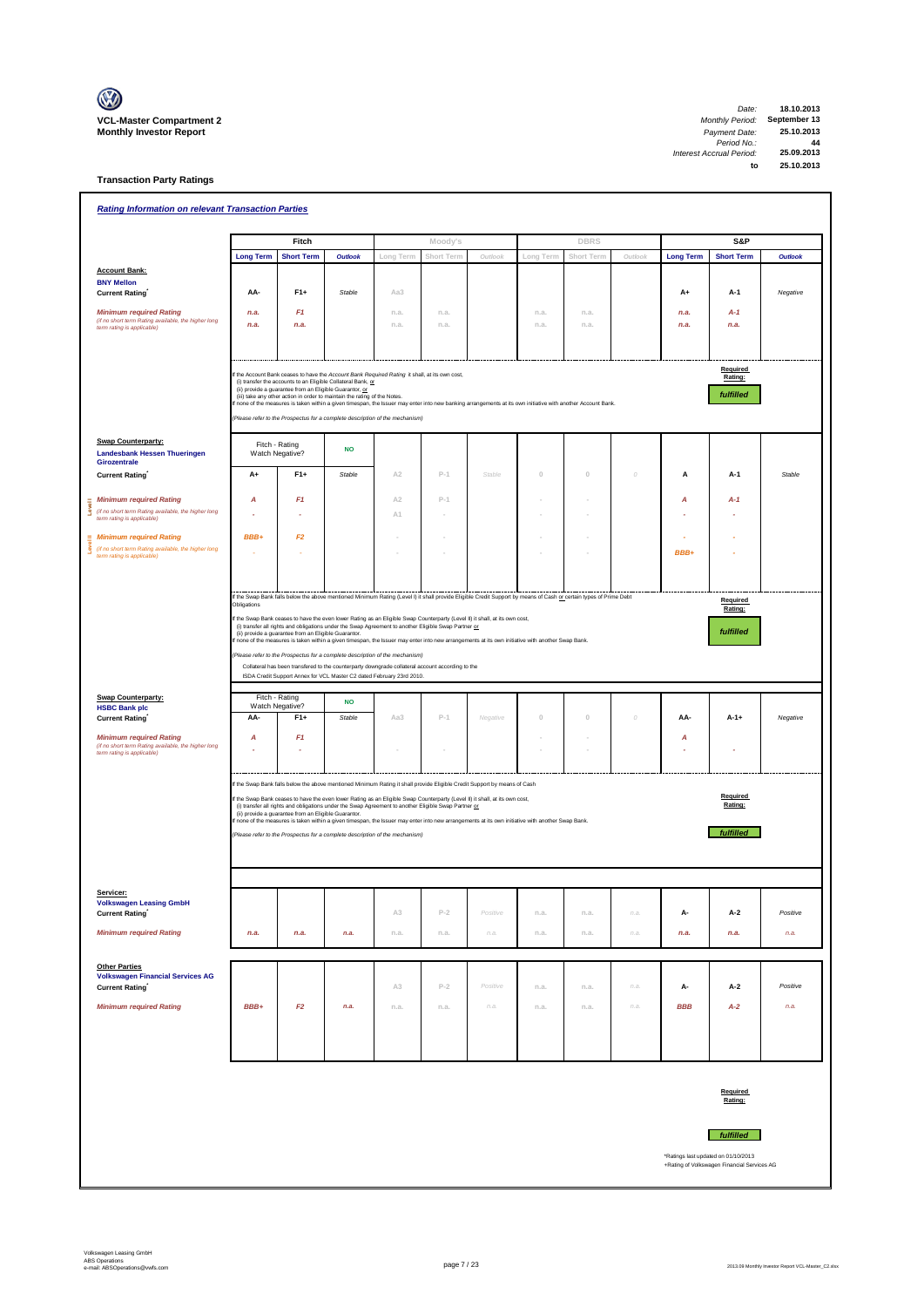| <b>VCL-Master Compartment 2</b><br><b>Monthly Investor Report</b><br>Information regarding<br>the Notes (I) |                                                                                                                                                                                                                                                                                                                                                                                                                                                                                                                                                           |                           |                       | <b>Monthly Period:</b><br>Payment Date:<br>Period No.:<br>Interest Accrual Period:<br>$(=$<br>Base Interest Rate (1-Month Euribor): | Date:<br>18.10.2013<br>September 13<br>25.10.2013<br>44<br>25.09.2013<br>25.10.2013<br>to<br>30<br>days)<br>$\lambda$<br>0,1280% |
|-------------------------------------------------------------------------------------------------------------|-----------------------------------------------------------------------------------------------------------------------------------------------------------------------------------------------------------------------------------------------------------------------------------------------------------------------------------------------------------------------------------------------------------------------------------------------------------------------------------------------------------------------------------------------------------|---------------------------|-----------------------|-------------------------------------------------------------------------------------------------------------------------------------|----------------------------------------------------------------------------------------------------------------------------------|
| <b>Rating Details (Fitch/S&amp;P)</b>                                                                       | Class A-1                                                                                                                                                                                                                                                                                                                                                                                                                                                                                                                                                 | Class A-2                 | Class A-3             | Class A-4                                                                                                                           | Class A-5                                                                                                                        |
| Rating at Issue Date<br>Fitch<br>Standard & Poors                                                           | AAA (sf)<br>AAA (sf)                                                                                                                                                                                                                                                                                                                                                                                                                                                                                                                                      | AAA (sf)<br>AAA (sf)      | AAA (sf)<br>AAA (sf)  | AAA (sf)<br>AAA (sf)                                                                                                                | AAA (sf)<br>AAA (sf)                                                                                                             |
| <b>Current Rating</b><br>Fitch<br>Standard & Poors                                                          | AAA (sf)<br>AAA (sf)                                                                                                                                                                                                                                                                                                                                                                                                                                                                                                                                      | AAA (sf)<br>AAA (sf)      | AAA (sf)<br>AAA (sf)  | AAA (sf)<br>AAA (sf)                                                                                                                | AAA (sf)<br>AAA (sf)                                                                                                             |
| <b>Information on Notes</b>                                                                                 | Class A-1                                                                                                                                                                                                                                                                                                                                                                                                                                                                                                                                                 |                           | Class A-3             | Class A-4                                                                                                                           | Class A-5                                                                                                                        |
| <b>ISIN</b>                                                                                                 | XS0487713512                                                                                                                                                                                                                                                                                                                                                                                                                                                                                                                                              | Class A-1<br>XS0487714247 | XS0487714320          | XS0487714593                                                                                                                        | XS0908771354                                                                                                                     |
| Common Code                                                                                                 | 048771351                                                                                                                                                                                                                                                                                                                                                                                                                                                                                                                                                 | 48771424                  | 048771432             | 48771459                                                                                                                            | 90877135                                                                                                                         |
| Nominal Amount                                                                                              | € 100,000                                                                                                                                                                                                                                                                                                                                                                                                                                                                                                                                                 | € 100.000                 | € 100.000             | € 100.000                                                                                                                           | € 100.000                                                                                                                        |
| <b>Information on Interest</b>                                                                              | <b>Class A-Series</b>                                                                                                                                                                                                                                                                                                                                                                                                                                                                                                                                     |                           |                       |                                                                                                                                     |                                                                                                                                  |
| <b>Scheduled Repayment</b><br>Date as of Cut-Off<br>Date:                                                   | Payment Date in December 2013                                                                                                                                                                                                                                                                                                                                                                                                                                                                                                                             |                           |                       |                                                                                                                                     |                                                                                                                                  |
| Legal Maturity Date:                                                                                        | Payment Date in September 2020                                                                                                                                                                                                                                                                                                                                                                                                                                                                                                                            |                           |                       |                                                                                                                                     |                                                                                                                                  |
| Spread/ Margin                                                                                              | 55 bps                                                                                                                                                                                                                                                                                                                                                                                                                                                                                                                                                    | 55 bps                    | 115 bps               | 55 bps                                                                                                                              | 55 bps                                                                                                                           |
| <b>Index Rate</b>                                                                                           | 1-Month-Euribor                                                                                                                                                                                                                                                                                                                                                                                                                                                                                                                                           | 1-Month-Euribor           | 1-Month-Euribor       | 1-Month-Euribor                                                                                                                     | 1-Month-Euribor                                                                                                                  |
| Fixed/Floating                                                                                              | floating                                                                                                                                                                                                                                                                                                                                                                                                                                                                                                                                                  | floating                  | floating              | floating                                                                                                                            | floating                                                                                                                         |
| Current Coupon                                                                                              | 1-M-Euribor + 55 bps                                                                                                                                                                                                                                                                                                                                                                                                                                                                                                                                      | 1-M-Euribor + 55 bps      | 1-M-Euribor + 115 bps | 1-M-Euribor + 55 bps                                                                                                                | 1-M-Euribor + 55 bps                                                                                                             |
| Day Count Convention                                                                                        | actual/360                                                                                                                                                                                                                                                                                                                                                                                                                                                                                                                                                | actual/360                | actual/360            | actual/360                                                                                                                          | actual/360                                                                                                                       |
| <b>Clean-Up Call</b>                                                                                        | Volkswagen Leasing GmbH will have the right at its option to exercise a "Clean-Up Call" and to repurchase the Expectancy Rights from VCL-Master S.A.,<br>acting with respect to its Compartment 2, at any time when the sum of the Discounted Expectancy Rights Balances for all lease contracts is less than<br>10% of the sum of the Initial Discounted Expectancy Rights Balances for all lease contracts at any point in time during the life of the transaction, provided<br>that all payment obligations under the Notes will be thereby fulfilled. |                           |                       |                                                                                                                                     |                                                                                                                                  |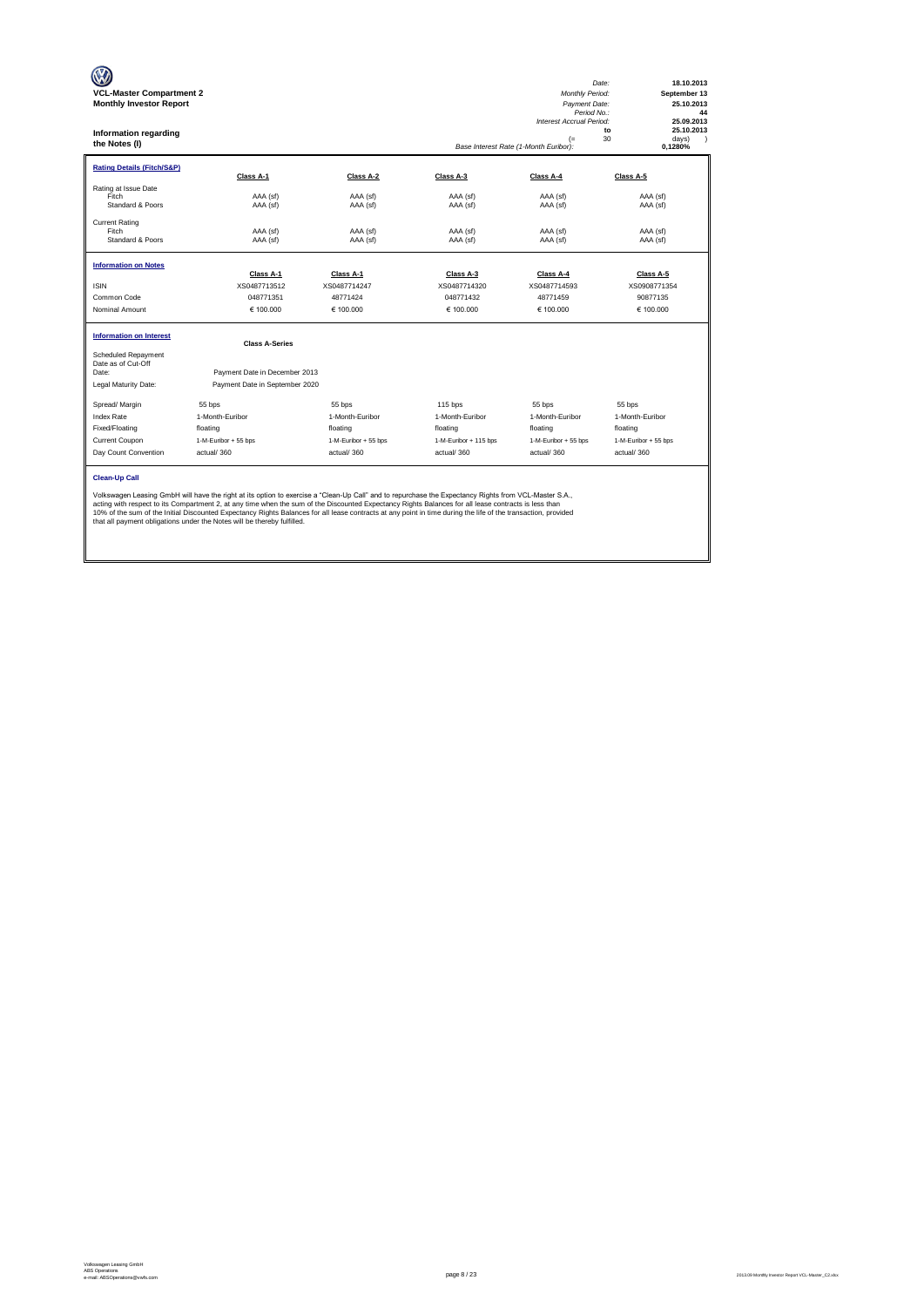|                                                                                    |        |                                  |            |                   |        |                                            |        | Date:                                           |        | 18.10.2013        |
|------------------------------------------------------------------------------------|--------|----------------------------------|------------|-------------------|--------|--------------------------------------------|--------|-------------------------------------------------|--------|-------------------|
| <b>VCL-Master Compartment 2</b>                                                    |        |                                  |            |                   |        |                                            |        | Monthly Period:                                 |        | September 13      |
| <b>Monthly Investor Report</b>                                                     |        |                                  |            |                   |        |                                            |        | Payment Date:<br>Period No.:                    |        | 25.10.2013<br>44  |
|                                                                                    |        |                                  |            |                   |        |                                            |        | Interest Accrual Period:                        |        | 25.09.2013        |
|                                                                                    |        |                                  |            |                   |        |                                            |        | to                                              |        | 25.10.2013        |
| Information regarding the Notes<br>(II)                                            |        |                                  |            |                   |        | (<br>Base Interest Rate (1-Month Euribor): |        | 30                                              |        | days )<br>0.1280% |
|                                                                                    |        |                                  |            |                   |        |                                            |        |                                                 |        |                   |
| <b>Note Balance</b>                                                                |        |                                  |            |                   |        |                                            |        |                                                 |        |                   |
|                                                                                    |        | Class A-1                        |            | Class A-2         |        | Class A-3                                  |        | Class A-4                                       |        | Class A-5         |
| Initial Note Balance (at Poolcut)                                                  | €      | 75.000.000,00                    | $\epsilon$ | 50.000.000,00     | €      | 50.000.000,00                              | €      | 75.000.000,00                                   |        | € 159.100.000,00  |
| <b>During Revolving Period</b>                                                     |        |                                  |            |                   |        |                                            |        |                                                 |        |                   |
| <b>Note Balance Beginn of Period</b>                                               | €      | 75,000,000,00                    |            | € 50.000.000.00 € |        |                                            |        | 30.729.850.00 € 308.900.000.00 € 159.100.000.00 |        |                   |
| Overcollateralisation Amount before Top-Up                                         |        |                                  |            |                   |        |                                            |        |                                                 |        |                   |
| (all Class A Notes)                                                                |        | € 607.199.338,29                 |            |                   |        |                                            |        |                                                 |        |                   |
| Targeted Overcollateralisation Amount<br>Available Top-Up Amount                   | €      | € 599.269.855,88<br>3.344.302.54 |            |                   |        |                                            |        |                                                 |        |                   |
| (all Funds in the Accumulation Account)                                            |        |                                  |            |                   |        |                                            |        |                                                 |        |                   |
| Targeted Additional Purchase Amount<br>(incl. 7% additional OC)                    | €      | 3.591.947.70                     |            |                   |        |                                            |        |                                                 |        |                   |
| Additional Purchase Amount                                                         |        | € 108.598.888,82                 |            |                   |        |                                            |        |                                                 |        |                   |
| Overcollateralisation Amount after Top-Up                                          | €      | 607.199.338.29                   |            |                   |        |                                            |        |                                                 |        |                   |
| Note Decrease per Series from Redemption<br>Note Decrease per Note from Redemption | €<br>€ |                                  | €<br>€     | í.                | €<br>€ | 1.806.265.00<br>(3.612, 53)                | €<br>€ |                                                 | €<br>€ |                   |
| Note Increase from Tap-Up                                                          | €      |                                  | €          |                   | €      |                                            | €      | 20.000.000,00                                   | €      | 40.900.000,00     |
| <b>Note Balance End of Period</b>                                                  | €      | 75.000.000.00                    | €          | 50,000,000.00     | €      | 28.923.585.00                              |        | € 328,900,000.00                                |        | € 200.000.000.00  |
| <b>After Revolving Period</b>                                                      |        | Class A-1                        |            | Class A-2         |        | Class A-3                                  |        | Class A-4                                       |        | Class A-5         |
| Note Balance as of the Beginning of the<br>Period                                  | €      | 75.000.000,00                    |            | 6.50.000.000,00   |        | € 30.729.850,00                            |        | € 308.900.000,00                                |        | € 159.100.000,00  |
| Unallocated Redemption Amount                                                      | €      | í.                               |            |                   |        |                                            |        |                                                 |        |                   |
| of the previous Period                                                             | €      |                                  |            |                   |        |                                            |        |                                                 |        |                   |
| Available Redemption Amount<br>for the Reporting Period                            |        |                                  |            |                   |        |                                            |        |                                                 |        |                   |
| <b>Total Available Redemption Amount</b>                                           | €      |                                  |            |                   |        |                                            |        |                                                 |        |                   |
| Redemotion Amount per Note                                                         | €      |                                  | €          |                   | €      | (3.612.53)                                 | €      |                                                 | €      |                   |
| Redemption Amount per Class                                                        | €      |                                  | €          |                   | €      | 1.806.265.00                               | €      |                                                 | €      |                   |
| Unallocated Redemption Amount from current                                         | €      |                                  | €          |                   | €      | 1.28                                       | €      |                                                 | €      |                   |
| Period                                                                             |        |                                  |            |                   |        |                                            |        |                                                 | €      |                   |
| Note Balance as of the End of the Period                                           | €      | 75,000,000,00                    | $\epsilon$ | 50,000,000,00     | €      | 28,923,585.00                              |        | € 328,900,000,00                                |        | € 200.000.000,00  |
| Payments to Investors - per EUR 100.000<br>denomination                            |        | Class A-1                        |            | Class A-2         |        | Class A-3                                  |        | Class A-4                                       |        | Class A-5         |
| Interest (1-M-Euribor + Spread A Note)                                             | €      | 42.375,00                        | €          | 28.250,00         | €      | 32.727,29                                  | €      | 174.528,50                                      | €      | 89.891,50         |
| Redemption<br>Remaining Principal Amount                                           | €<br>€ | 100.000,00                       | €<br>€     | 100.000,00        | €<br>€ | 1.806.265.00<br>57.847,17                  | €<br>€ | 100.000,00                                      | €<br>€ | 100.000,00        |
| Note Factor                                                                        |        | 1,000000                         |            | 1,000000          |        | 0,578472                                   |        | 1,000000                                        |        | 1,000000          |
|                                                                                    |        |                                  |            |                   |        |                                            |        |                                                 |        |                   |
| <b>Unpaid Interest</b>                                                             |        | Class A-1                        |            | Class A-2         |        | Class A-3                                  |        | Class A-4                                       |        | Class A-5         |
| Unpaid Interest of Reporting Period<br>Cumulative Unpaid Interest                  | €<br>€ |                                  | €<br>€     |                   | €<br>€ |                                            | €<br>€ |                                                 | €<br>€ |                   |
|                                                                                    |        |                                  |            |                   |        |                                            |        |                                                 |        |                   |
| Overcollateralisation<br><b>Total Class A</b>                                      |        | Class A-1                        |            | Class A-2         |        | Class A-3                                  |        | Class A-4                                       |        | Class A-x         |
| Initial OC Percentage at Poolcut<br>Current OC Percentage<br>49.431%               |        | 49.431%                          |            | 49.431%           |        | 49.431%                                    |        | 49.431%                                         |        | 49.431%           |
| Target OC Percentage<br>49%/52%                                                    |        |                                  |            |                   |        |                                            |        |                                                 |        |                   |
| (during/ after Revolving Period)                                                   |        |                                  |            |                   |        |                                            |        |                                                 |        |                   |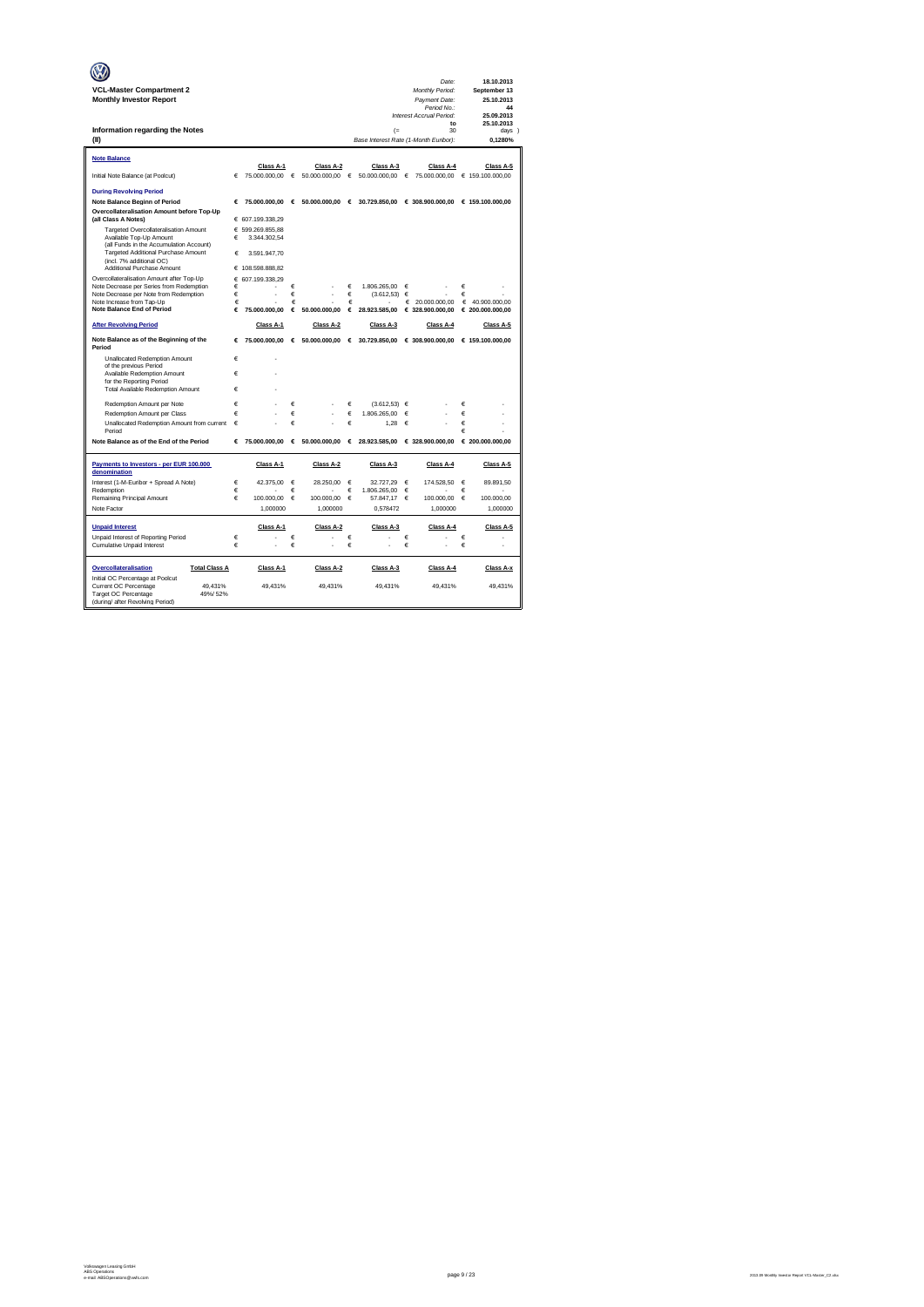| <b>VCL-Master Compartment 2</b><br><b>Monthly Investor Report</b><br><b>Credit Enhancement</b>                  | Date:<br><b>Monthly Period:</b><br>Payment Date:<br>Period No.:<br>Interest Accrual Period:<br>Base Interest Rate (1-Month Euribor): | 18.10.2013<br>September 13<br>25.10.2013<br>44<br>25.09.2013<br>25.10.2013<br>to<br>$(=$<br>30 days )<br>0,1280% |
|-----------------------------------------------------------------------------------------------------------------|--------------------------------------------------------------------------------------------------------------------------------------|------------------------------------------------------------------------------------------------------------------|
| <b>Cash Collateral Account (CCA)</b>                                                                            |                                                                                                                                      |                                                                                                                  |
| Initial Balance at Poolcut<br>Thereof General Cash Reserve<br>Thereof German Trade Tax Risk Reserve             |                                                                                                                                      | 12.950.000,00 €<br>12.950.000.00 €<br>0.00€                                                                      |
| <b>Targeted Balance (Floor)</b><br><b>Thereof General Cash Reserve</b><br>Thereof German Trade Tax Risk Reserve |                                                                                                                                      | 8.900.188,05€<br>8.900.188.05 €<br>0.00€                                                                         |
| Balance as of the Beginning of the Period                                                                       |                                                                                                                                      | 26.969.807,74 €                                                                                                  |
| Payment from CCA/ Payment to CCA                                                                                | $-24.678,22 \in$ /                                                                                                                   | 2.630.880.00 €                                                                                                   |
| Balance as of the End of the Period<br>Thereof General Cash Reserve<br>Thereof German Trade Tax Risk Reserve    |                                                                                                                                      | 29.576.009.52 €<br>29.576.009.52 €<br>0.00€                                                                      |
| General Cash Collateral Account                                                                                 |                                                                                                                                      |                                                                                                                  |
| percentage of Current Note Balance<br>percentage of Initial Note Balance                                        |                                                                                                                                      | 4,33%<br>5.18%                                                                                                   |
| <b>Set-Off Risk</b><br>No set-off risk is applicable in this transaction.                                       |                                                                                                                                      |                                                                                                                  |

**. . . .** Trigger Level 1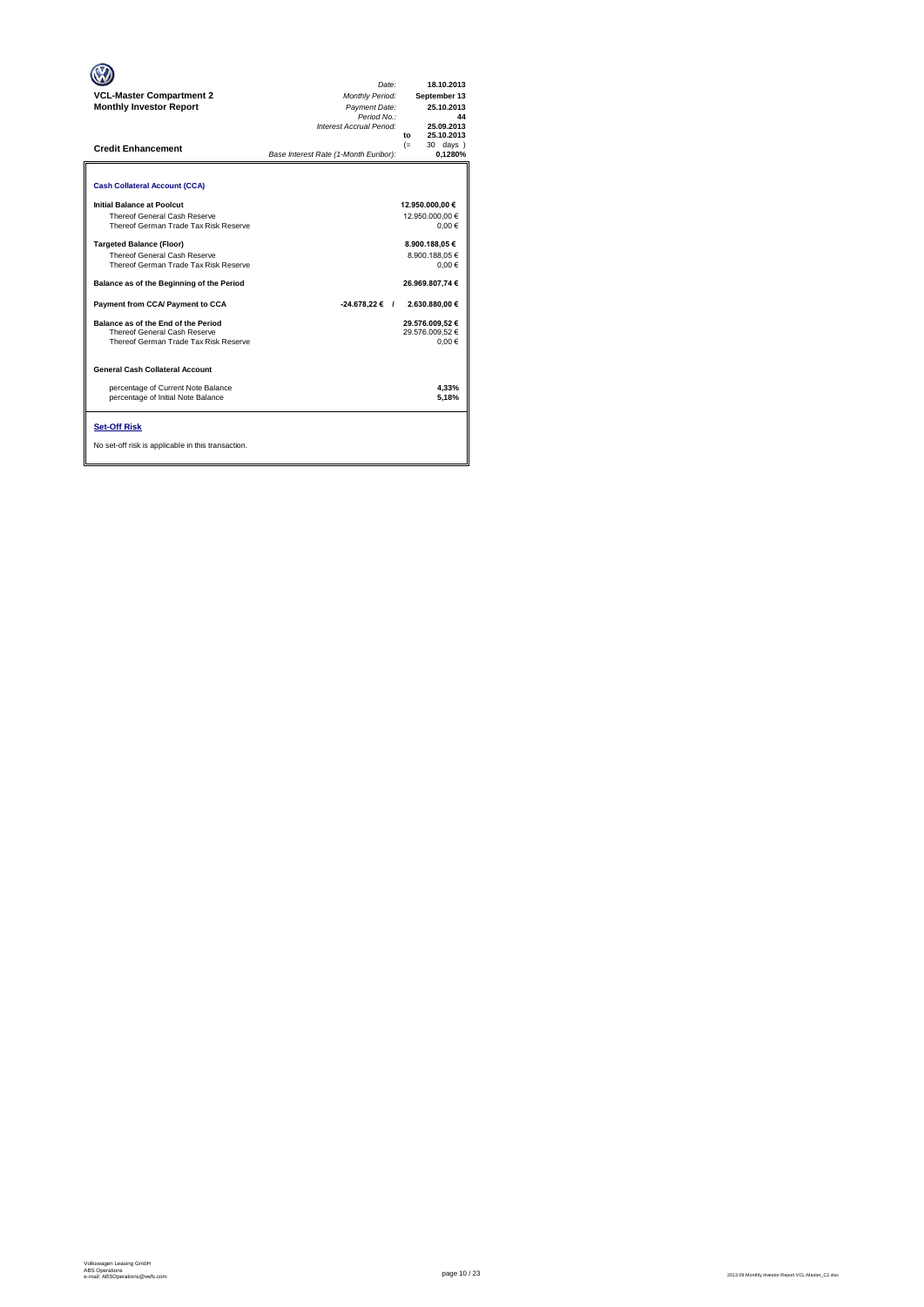| VCL-Master Compartment 2<br><b>Monthly Investor Report</b>        |                                                               |             | Date:<br>Monthly Period:<br>Payment Date:<br>Period No.:<br>Interest Accrual Period: | 18.10.2013<br>September 13<br>25.10.2013<br>44<br>25.09.2013<br>25.10.2013<br>to |
|-------------------------------------------------------------------|---------------------------------------------------------------|-------------|--------------------------------------------------------------------------------------|----------------------------------------------------------------------------------|
| Waterfall                                                         |                                                               |             | Base Interest Rate (1-Month Euribor):                                                | $(=$<br>30<br>$days$ )<br>0,1280%                                                |
| Waterfall                                                         |                                                               |             |                                                                                      |                                                                                  |
| Available Collection Amount of the Period incl. Net Swap Receipts |                                                               |             | 17.246.669,40 €                                                                      |                                                                                  |
| Remaining Amount from Previous Period                             |                                                               |             | 1,76€                                                                                | 17.246.671,16 €                                                                  |
| Earnings from Distribution/ Accumulation Account deposits         |                                                               |             | 9,97€                                                                                | 17.246.681,13 €                                                                  |
| <b>Available Distribution Amount</b>                              |                                                               |             |                                                                                      | 17.246.681,13 €                                                                  |
| Taxes/Fees                                                        |                                                               | less        | -1.041.164,32 €                                                                      | 16.205.516,81 €                                                                  |
| <b>Net Swap Payments Class A</b>                                  |                                                               | less / plus | -162.965,77 €                                                                        | 16.042.551,04 €                                                                  |
|                                                                   | Class A-1<br>Class A-2<br>Class A-3<br>Class A-4<br>Class A-5 |             | -17.625,00 €<br>-11.750,00 €<br>-23.610.77 €<br>-72.591,50 €<br>-37.388,50 €         |                                                                                  |
| <b>Interest Class A</b>                                           |                                                               | less        | -367.772,29€                                                                         | 15.674.778,75€                                                                   |
|                                                                   | Class A-1<br>Class A-2<br>Class A-3<br>Class A-4<br>Class A-5 |             | -42.375,00 €<br>-28.250,00 €<br>-32.727,29 €<br>-174.528,50 €<br>-89.891,50 €        |                                                                                  |
| Payment to Cash Collateral Account                                |                                                               | less        | $0.00 \in$                                                                           | 15.674.778,75 €                                                                  |
| German Trade Tax                                                  |                                                               | less        | $0,00 \in$                                                                           | 15.674.778,75 €                                                                  |
| Payments to the Accumulation Account                              |                                                               | less        | -2.083.861,92 €                                                                      | 13.590.916,83 €                                                                  |
| <b>Redemption Class A</b>                                         |                                                               | less        | -1.806.265.00 €                                                                      | 11.784.651,83 €                                                                  |
|                                                                   | Class A-1<br>Class A-2<br>Class A-3<br>Class A-4<br>Class A-5 |             | 0.00€<br>0.00€<br>-1.806.265,00 €<br>0,00€<br>$0,00 \in$                             |                                                                                  |
| Remaining Amout Due to Rounding                                   |                                                               | less        | -1,28€                                                                               | 11.784.650,55 €                                                                  |
| Other Payments to Swap Counterparties                             |                                                               | less        | $0,00 \in$                                                                           | 11.784.650,55 €                                                                  |
| <b>Payment to VWL</b>                                             |                                                               | less        | -11.784.650,55 €                                                                     | 0.00€                                                                            |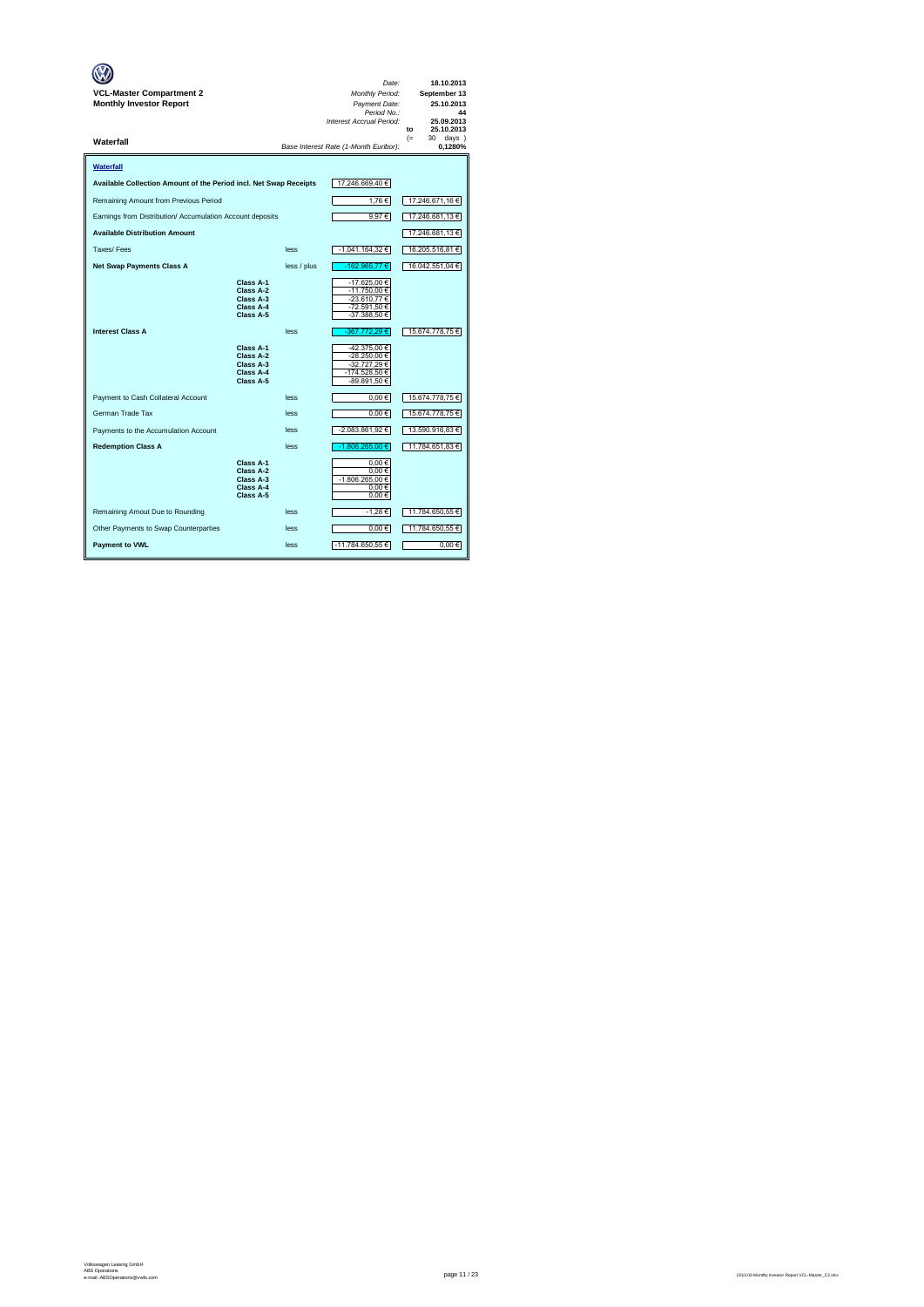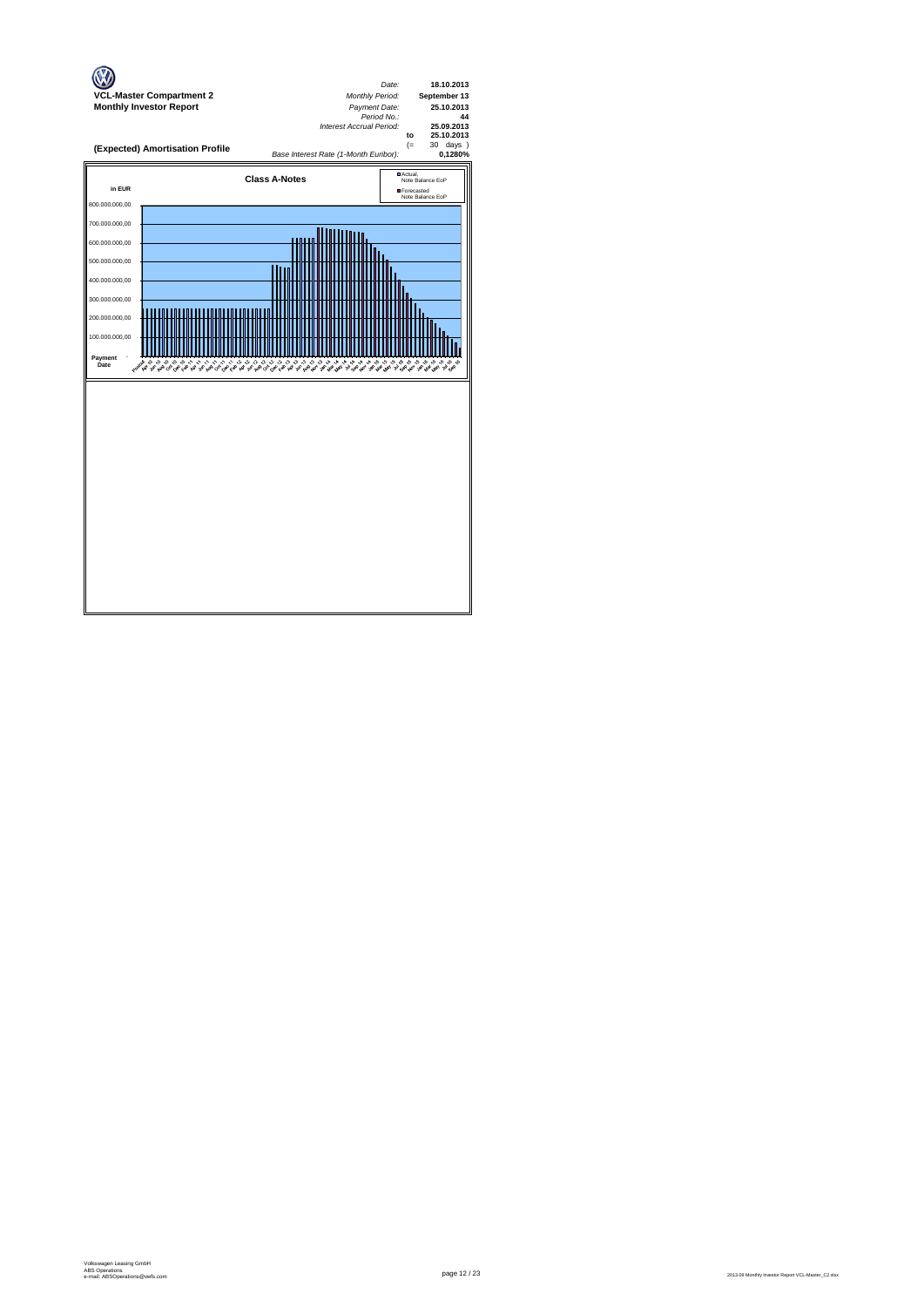

**Run Out Schedule**

*Date: Period No.: Interest Accrual Period:*

**18.10.2013 September 13 to 25.10.2013 25.09.2013 0,1280% 44 25.10.2013** (= 30 days)

*Base Interest Rate (1-Month Euribor):*

|                          |                                      | at the End of the current Monthly Period                                        |                                  |                             |                                   | at the End of the current Monthly Period                                      |                              |
|--------------------------|--------------------------------------|---------------------------------------------------------------------------------|----------------------------------|-----------------------------|-----------------------------------|-------------------------------------------------------------------------------|------------------------------|
| <b>Monthly</b><br>Period | <b>Monthly Maturity</b>              | Outst. Disc. Exp.<br><b>Rights Funding</b><br><b>Amount at Maturity</b><br>Date | Interest                         | Remaing<br>Term in<br>Month | <b>Monthly</b><br><b>Maturity</b> | <b>Current Outst.</b><br>Disc. Exp.<br><b>Rights Funding</b><br><b>Amount</b> | Interest                     |
| 09.2013                  | 1.511.392.953,40                     | 1.329.357.883,08                                                                | 182.035.070,32                   |                             |                                   |                                                                               |                              |
| 10.2013                  | 1.487.972.202,18                     | 1.306.133.570,41                                                                | 181.838.631,77                   | 1                           | 23.420.751.22                     | 23.224.312,67                                                                 | 196.438,55                   |
| 11.2013                  | 1.456.601.485,11                     | 1.275.195.907,62                                                                | 181.405.577,49                   | $\overline{2}$              | 31.370.717,07                     | 30.937.662,79                                                                 | 433.054,28                   |
| 12.2013                  | 1.437.622.395,18                     | 1.256.576.431,65                                                                | 181.045.963,53                   | 3                           | 18.979.089,93                     | 18.619.475,97                                                                 | 359.613,96                   |
| 01.2014                  | 1.433.733.521,25                     | 1.252.785.760,13                                                                | 180.947.761,12                   | $\overline{4}$              | 3.888.873,93                      | 3.790.671,52                                                                  | 98.202,41                    |
| 02.2014<br>03.2014       | 1.426.677.057,43<br>1.412.511.972.62 | 1.245.947.478,29<br>1.232.301.104,64                                            | 180.729.579,14<br>180.210.867,98 | 5<br>6                      | 7.056.463,82<br>14.165.084,81     | 6.838.281,84<br>13.646.373,65                                                 | 218.181,98<br>518.711,16     |
| 04.2014                  | 1.399.375.008,88                     | 1.219.707.919,28                                                                | 179.667.089,60                   | $\overline{7}$              | 13.136.963,74                     | 12.593.185,36                                                                 | 543.778,38                   |
| 05.2014                  | 1.379.238.405,31                     | 1.200.518.315,75                                                                | 178.720.089,56                   | 8                           | 20.136.603,57                     | 19.189.603,53                                                                 | 947.000,04                   |
| 06.2014                  | 1.363.276.165,29                     | 1.185.397.103,15                                                                | 177.879.062,14                   | 9                           | 15.962.240,02                     | 15.121.212,60                                                                 | 841.027,42                   |
| 07.2014                  | 1.346.041.627,62                     | 1.169.165.779,54                                                                | 176.875.848,08                   | 10                          | 17.234.537,67                     | 16.231.323,61                                                                 | 1.003.214,06                 |
| 08.2014                  | 1.323.831.108,60                     | 1.148.359.558,01                                                                | 175.471.550,59                   | 11                          | 22.210.519,02                     | 20.806.221,53                                                                 | 1.404.297,49                 |
| 09.2014                  | 1.298.881.850,54                     | 1.125.124.465,21                                                                | 173.757.385,33                   | 12                          | 24.949.258,06                     | 23.235.092,80                                                                 | 1.714.165,26                 |
| 10.2014                  | 1.269.591.879,02                     | 1.097.996.665,75                                                                | 171.595.213,27                   | 13                          | 29.289.971,52                     | 27.127.799,46                                                                 | 2.162.172,06                 |
| 11.2014                  | 1.234.766.943,00                     | 1.065.929.210,36                                                                | 168.837.732,64                   | 14                          | 34.824.936,02                     | 32.067.455,39                                                                 | 2.757.480,63                 |
| 12.2014                  | 1.205.109.713,14                     | 1.038.759.942,78                                                                | 166.349.770,36                   | 15                          | 29.657.229,86                     | 27.169.267,58                                                                 | 2.487.962,28                 |
| 01.2015                  | 1.168.955.203,48                     | 1.005.851.054,67                                                                | 163.104.148,81                   | 16                          | 36.154.509,66                     | 32.908.888.11                                                                 | 3.245.621,55                 |
| 02.2015<br>03.2015       | 1.100.826.182,44<br>1.020.425.743,96 | 944.184.187,97<br>871.817.155,73                                                | 156.641.994,47<br>148.608.588,23 | 17<br>18                    | 68.129.021,04<br>80.400.438,48    | 61.666.866,70<br>72.367.032,24                                                | 6.462.154,34<br>8.033.406,24 |
| 04.2015                  | 949.297.350,93                       | 808.133.309,89                                                                  | 141.164.041,04                   | 19                          | 71.128.393,03                     | 63.683.845,84                                                                 | 7.444.547,19                 |
| 05.2015                  | 861.404.374,97                       | 729.902.016,76                                                                  | 131.502.358,21                   | 20                          | 87.892.975,96                     | 78.231.293,13                                                                 | 9.661.682,83                 |
| 06.2015                  | 786.528.287.82                       | 663.643.768,51                                                                  | 122.884.519,31                   | 21                          | 74.876.087.15                     | 66.258.248,25                                                                 | 8.617.838.90                 |
| 07.2015                  | 703.006.033,32                       | 590.144.629,18                                                                  | 112.861.404,14                   | 22                          | 83.522.254,50                     | 73.499.139,33                                                                 | 10.023.115,17                |
| 08.2015                  | 643.013.891,14                       | 537.645.202,19                                                                  | 105.368.688,95                   | 23                          | 59.992.142,18                     | 52.499.426,99                                                                 | 7.492.715,19                 |
| 09.2015                  | 576.745.283,90                       | 479.992.401,18                                                                  | 96.752.882,72                    | 24                          | 66.268.607,24                     | 57.652.801,01                                                                 | 8.615.806,23                 |
| 10.2015                  | 523.113.164,87                       | 433.603.452,80                                                                  | 89.509.712,07                    | 25                          | 53.632.119,03                     | 46.388.948,38                                                                 | 7.243.170,65                 |
| 11.2015                  | 464.809.808,66                       | 383.449.409,97                                                                  | 81.360.398.69                    | 26                          | 58.303.356,21                     | 50.154.042,83                                                                 | 8.149.313,38                 |
| 12.2015                  | 419.385.570,73                       | 344.567.312,85                                                                  | 74.818.257,88                    | 27                          | 45.424.237,93                     | 38.882.097,12                                                                 | 6.542.140,81                 |
| 01.2016                  | 392.925.895,47                       | 322.068.789,62                                                                  | 70.857.105,85                    | 28                          | 26.459.675,26                     | 22.498.523,23                                                                 | 3.961.152,03                 |
| 02.2016<br>03.2016       | 356.398.180,74<br>318.330.774,96     | 291.184.254,18<br>259.181.754,70                                                | 65.213.926,56<br>59.149.020,26   | 29<br>30                    | 36.527.714,73<br>38.067.405,78    | 30.884.535,44<br>32.002.499,48                                                | 5.643.179,29<br>6.064.906,30 |
| 04.2016                  | 280.814.453,68                       | 227.804.218,82                                                                  | 53.010.234,86                    | 31                          | 37.516.321,28                     | 31.377.535,88                                                                 | 6.138.785,40                 |
| 05.2016                  | 234.803.704,41                       | 189.553.751,70                                                                  | 45.249.952,71                    | 32                          | 46.010.749,27                     | 38.250.467,12                                                                 | 7.760.282,15                 |
| 06.2016                  | 195.357.023,23                       | 156.948.292,30                                                                  | 38.408.730,93                    | 33                          | 39.446.681,18                     | 32.605.459,40                                                                 | 6.841.221,78                 |
| 07.2016                  | 154.493.743,92                       | 123.359.409,96                                                                  | 31.134.333,96                    | 34                          | 40.863.279,31                     | 33.588.882,34                                                                 | 7.274.396,97                 |
| 08.2016                  | 131.991.916,26                       | 104.967.616,65                                                                  | 27.024.299,61                    | 35                          | 22.501.827,66                     | 18.391.793,31                                                                 | 4.110.034,35                 |
| 09.2016                  | 105.498.973,88                       | 83.438.889,92                                                                   | 22.060.083,96                    | 36                          | 26.492.942,38                     | 21.528.726,73                                                                 | 4.964.215,65                 |
| 10.2016                  | 83.687.598,50                        | 65.817.193,43                                                                   | 17.870.405,07                    | 37                          | 21.811.375,38                     | 17.621.696,49                                                                 | 4.189.678,89                 |
| 11.2016                  | 63.494.577,27                        | 49.591.664,59                                                                   | 13.902.912,68                    | 38                          | 20.193.021,23                     | 16.225.528,84                                                                 | 3.967.492,39                 |
| 12.2016                  | 49.908.352,35                        | 38.730.398,60                                                                   | 11.177.953,75                    | 39                          | 13.586.224,92                     | 10.861.265,99                                                                 | 2.724.958,93                 |
| 01.2017<br>02.2017       | 44.413.373,63<br>38.292.918,56       | 34.366.540,17<br>29.533.331,50                                                  | 10.046.833,46<br>8.759.587,06    | 40<br>41                    | 5.494.978,72                      | 4.363.858,43<br>4.833.208,67                                                  | 1.131.120,29<br>1.287.246,40 |
| 03.2017                  | 32.325.809,60                        | 24.847.211,98                                                                   | 7.478.597,62                     | 42                          | 6.120.455,07<br>5.967.108,96      | 4.686.119,52                                                                  | 1.280.989,44                 |
| 04.2017                  | 26.312.299,90                        | 20.150.289,84                                                                   | 6.162.010,06                     | 43                          | 6.013.509,70                      | 4.696.922,14                                                                  | 1.316.587,56                 |
| 05.2017                  | 19.711.441,61                        | 15.023.896,86                                                                   | 4.687.544,75                     | 44                          | 6.600.858,29                      | 5.126.392,98                                                                  | 1.474.465,31                 |
| 06.2017                  | 13.186.601,91                        | 9.985.697,02                                                                    | 3.200.904,89                     | 45                          | 6.524.839,70                      | 5.038.199,84                                                                  | 1.486.639,86                 |
| 07.2017                  | 8.126.657,12                         | 6.100.267,71                                                                    | 2.026.389,41                     | 46                          | 5.059.944,79                      | 3.885.429,31                                                                  | 1.174.515,48                 |
| 08.2017                  | 6.832.604,92                         | 5.112.204,86                                                                    | 1.720.400,06                     | 47                          | 1.294.052,20                      | 988.062,85                                                                    | 305.989,35                   |
| 09.2017                  | 5.077.817,23                         | 3.779.969,97                                                                    | 1.297.847,26                     | 48                          | 1.754.787,69                      | 1.332.234,89                                                                  | 422.552,80                   |
| 10.2017                  | 3.752.257,50                         | 2.779.859,30                                                                    | 972.398,20                       | 49                          | 1.325.559,73                      | 1.000.110,67                                                                  | 325.449,06                   |
| 11.2017                  | 2.473.070,89                         | 1.819.952,04                                                                    | 653.118,85                       | 50                          | 1.279.186,61                      | 959.907,26                                                                    | 319.279,35                   |
| 12.2017<br>01.2018       | 1.617.841,89<br>1.342.365,95         | 1.181.091,89<br>976.738,55                                                      | 436.750,00<br>365.627,40         | 51<br>52                    | 855.229,00<br>275.475,94          | 638.860,15<br>204.353,34                                                      | 216.368,85<br>71.122,60      |
| 02.2018                  | 1.096.498,16                         | 795.424,56                                                                      | 301.073,60                       | 53                          | 245.867,79                        | 181.313,99                                                                    | 64.553,80                    |
| 03.2018                  | 953.436,93                           | 690.495,62                                                                      | 262.941,31                       | 54                          | 143.061,23                        | 104.928,94                                                                    | 38.132,29                    |
| 04.2018                  | 707.995,56                           | 511.325,67                                                                      | 196.669,89                       | 55                          | 245.441,37                        | 179.169,95                                                                    | 66.271,42                    |
|                          | 380.755,55                           | 274.064,74                                                                      | 106.690,81                       | 56                          | 327.240,01                        | 237.260,93                                                                    | 89.979,08                    |
|                          | 115.818,70                           | 83.090,44                                                                       | 32.728,26                        | 57                          | 264.936,85                        | 190.974,30                                                                    | 73.962,55                    |
|                          |                                      |                                                                                 |                                  | 58                          | 115.818,70                        | 83.090,44                                                                     | 32.728,26                    |
|                          | $\blacksquare$                       | $\blacksquare$                                                                  | $\blacksquare$                   | 59                          | $\overline{\phantom{a}}$          |                                                                               |                              |
|                          | $\blacksquare$                       | $\blacksquare$                                                                  | ٠                                | 60                          | $\overline{\phantom{a}}$          | $\overline{\phantom{a}}$                                                      | $\overline{\phantom{a}}$     |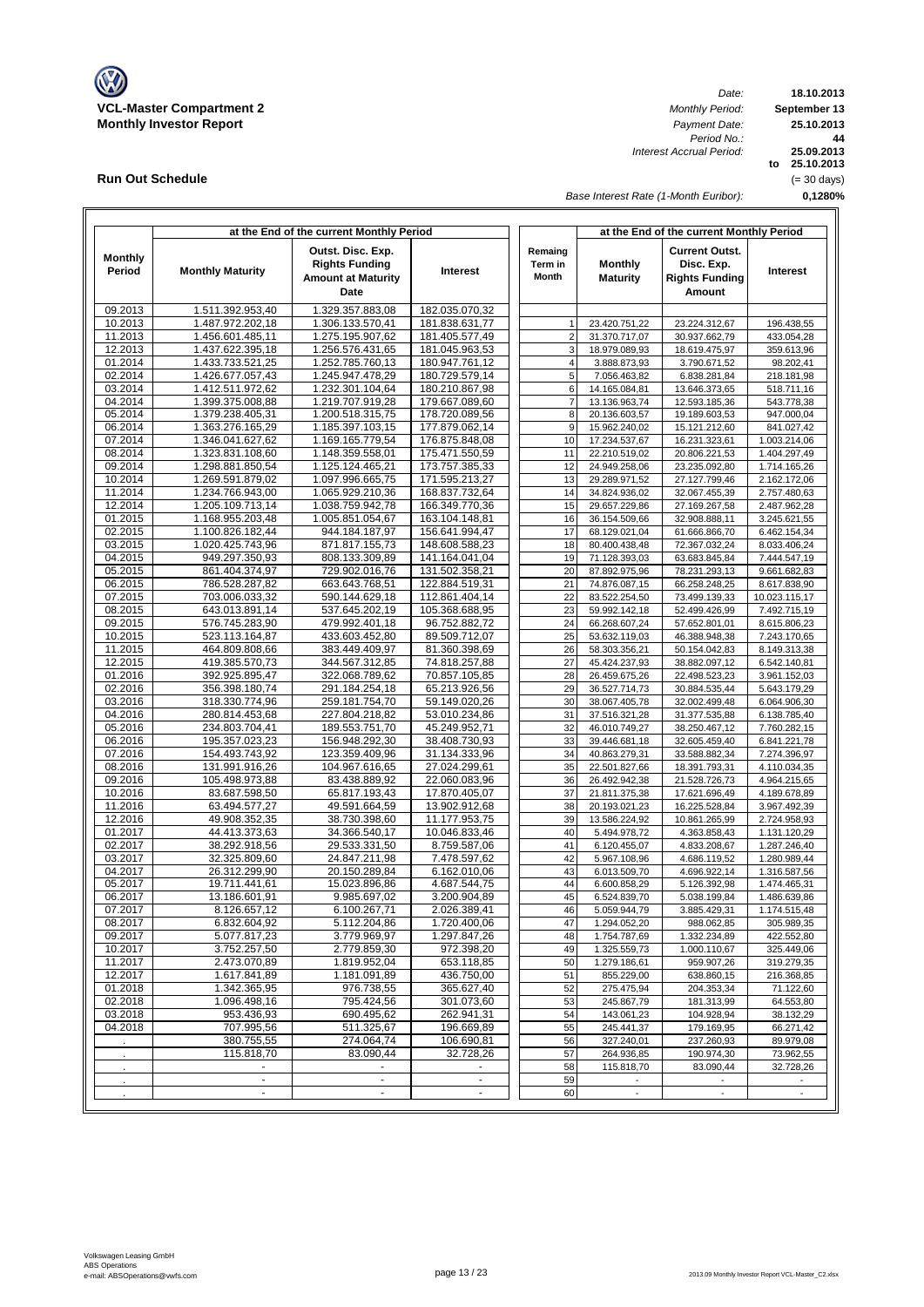| <b>OZ</b>                       |
|---------------------------------|
| <b>VCL-Master Compartment 2</b> |
| <b>Monthly Investor Report</b>  |

| $\mathbf{w}$                    | Date:                                 |    |    | 18.10.2013   |
|---------------------------------|---------------------------------------|----|----|--------------|
| VCL-Master Compartment 2        | <b>Monthly Period:</b>                |    |    | September 13 |
| <b>Monthly Investor Report</b>  | Payment Date:                         |    |    | 25.10.2013   |
|                                 | Period No.:                           |    |    | 44           |
|                                 | Interest Accrual Period:              |    |    | 25.09.2013   |
| Information Regarding the       |                                       |    | to | 25.10.2013   |
| <b>Expectancy Rights Pool -</b> |                                       | (≕ | 30 | days )       |
| <b>Outstanding Contracts</b>    | Base Interest Rate (1-Month Euribor): |    |    | 0.1280%      |

|                                           |                                 |                            |                          | Tvpe of Vehicles    |                          |                      |                          |                               |                          |
|-------------------------------------------|---------------------------------|----------------------------|--------------------------|---------------------|--------------------------|----------------------|--------------------------|-------------------------------|--------------------------|
| <b>Outstanding Expectancy Rights Pool</b> | <b>Reporting Period - Total</b> |                            |                          | <b>New Vehicles</b> |                          | <b>Used Vehicles</b> |                          | <b>Demonstration Vehicles</b> |                          |
|                                           |                                 |                            | Outstanding              |                     | Outstanding              |                      | Outstanding              |                               | Outstanding              |
|                                           |                                 | <b>Outstanding Nominal</b> | <b>Discounted</b>        |                     | Discounted               |                      | <b>Discounted</b>        |                               | Discounted               |
|                                           | No. of                          | <b>Expectancy Rights</b>   | <b>Expectancy Rights</b> | No. of              | <b>Expectancy Rights</b> | No. of               | <b>Expectancy Rights</b> | No. of                        | <b>Expectancy Rights</b> |
|                                           | <b>Contracts</b>                | <b>Funding Amount</b>      | <b>Funding Amount</b>    | Contracts           | <b>Funding Amount</b>    | Contracts            | <b>Funding Amount</b>    | Contracts                     | <b>Funding Amount</b>    |
| Initial Balance at Poolcut                | 40.937                          | 524.154.129.71             | 431.057.042.44           | 37.861              | 395.059.489.11           | 2.057                | 22.320.167.68            | 1.019                         | 13.677.385,65            |
| Balance at the Beginning of the Period    | 107.218                         | 1.397.987.280.63           | € 1.230.929.188.29       | 102.219             | .169.584.693.79          | 2.053                | 24.523.586.54            | 2.946                         | 36.820.907,96            |
| Balance at the End of the Period - before |                                 |                            |                          |                     |                          |                      |                          |                               |                          |
| origination of add. Expectancy Rights     | 105.616                         | .380.376.230.62<br>£       | € 1.220.758.994.26       | 100.708             | .160.050.799.75<br>╘     | 2.010                | 24.274.027.09            | 2.898                         | 36.434.167.42            |
| Top-Up of the Monthly Period              | 9.490                           | 131.016.722.78             | 108.598.888.82           | 9.105               | 103.762.602.01           | 156                  | 1.956.861.30             | 229                           | 2.879.425.51             |
| at the End of the Period                  | 115.106                         | 1.511.392.953.40<br>E      | .329.357.883.08<br>€ 1   | 109.813             | .263.813.401.76          | 2.166                | 26.230.888.39            | 3.127                         | 39.313.592,93            |

|                                                                |                  |   |                            |   |                          | Type of Vehicles    |                          |                      |                          |                               |                          |
|----------------------------------------------------------------|------------------|---|----------------------------|---|--------------------------|---------------------|--------------------------|----------------------|--------------------------|-------------------------------|--------------------------|
| Status of the Contracts at the End of the Period, after Top-Up |                  |   |                            |   |                          | <b>New Vehicles</b> |                          | <b>Used Vehicles</b> |                          | <b>Demonstration Vehicles</b> |                          |
|                                                                |                  |   |                            |   | Outstanding              |                     | Outstanding              |                      | Outstanding              |                               | Outstanding              |
|                                                                |                  |   | <b>Outstanding Nominal</b> |   | <b>Discounted</b>        |                     | <b>Discounted</b>        |                      | <b>Discounted</b>        |                               | <b>Discounted</b>        |
|                                                                | No. of           |   | <b>Expectancy Rights</b>   |   | <b>Expectancy Rights</b> | No. of              | <b>Expectancy Rights</b> | No. of               | <b>Expectancy Rights</b> | No. of                        | <b>Expectancy Rights</b> |
|                                                                | <b>Contracts</b> |   | <b>Funding Amount</b>      |   | <b>Funding Amount</b>    | Contracts           | <b>Funding Amount</b>    | Contracts            | <b>Funding Amount</b>    | Contracts                     | <b>Funding Amount</b>    |
| Current                                                        | 113.068          |   | € 1.486.513.905,13         | € | 1.307.032.332,04         | 107.917             | € 1.243.176.622,18       | 2.092                | 25.433.801,57            | 3.059                         | 38.421.908,29            |
| Delinquent*                                                    | 1.606            |   | 19.727.213.50              | € | 17.737.767.00            | 1.493               | 16.388.928,35            | 62                   | 671.414.20               | 51                            | 677.424,45               |
| Terminated                                                     | 432              |   | 5.151.834,77               | € | 4.587.784.04             | 403                 | 4.247.851.23             | $12 \overline{ }$    | 125.672,62               | 17                            | 214.260,19               |
| End of Term - Paid in Full                                     | 28.096           |   |                            |   |                          | 26.130              |                          | 1.370                |                          | 596                           |                          |
| Early Settlement - Paid in Full                                | 7.560            |   |                            |   |                          | 6.608               |                          | 589                  | $\overline{\phantom{a}}$ | 363                           |                          |
|                                                                | 150.762          |   | € 1.511.392.953.40         | € | 1.329.357.883.08         | 142.551             | 1.263.813.401.76         | 4.125                | 26.230.888,39            | 4.086                         | 39.313.592,93            |
| *delinquent in terms of Instalments sold to Compartment 1      |                  |   |                            |   |                          |                     |                          |                      |                          |                               |                          |
|                                                                |                  |   |                            |   |                          |                     |                          |                      |                          |                               |                          |
|                                                                |                  |   |                            |   |                          |                     |                          |                      |                          |                               |                          |
|                                                                |                  |   | Poolcut                    |   | <b>Reporting Period</b>  |                     |                          |                      |                          |                               |                          |
| <b>Minimum</b> Remaining Term in months                        |                  |   |                            |   |                          |                     |                          |                      |                          |                               |                          |
| <b>Maximum</b> Remaining Term in months                        |                  |   | 60                         |   | 58                       |                     |                          |                      |                          |                               |                          |
| <b>Weighted Average Remaining Term in months</b>               |                  |   | 33,65                      |   | 21,82                    |                     |                          |                      |                          |                               |                          |
| <b>Seasoning in months</b>                                     |                  |   | 3,36                       |   | 18,05                    |                     |                          |                      |                          |                               |                          |
| <b>Average Discounted Balance per Contract</b>                 |                  | € | 10.529,77                  | € | 11.548,99                |                     |                          |                      |                          |                               |                          |
|                                                                |                  |   |                            |   |                          |                     |                          |                      |                          |                               |                          |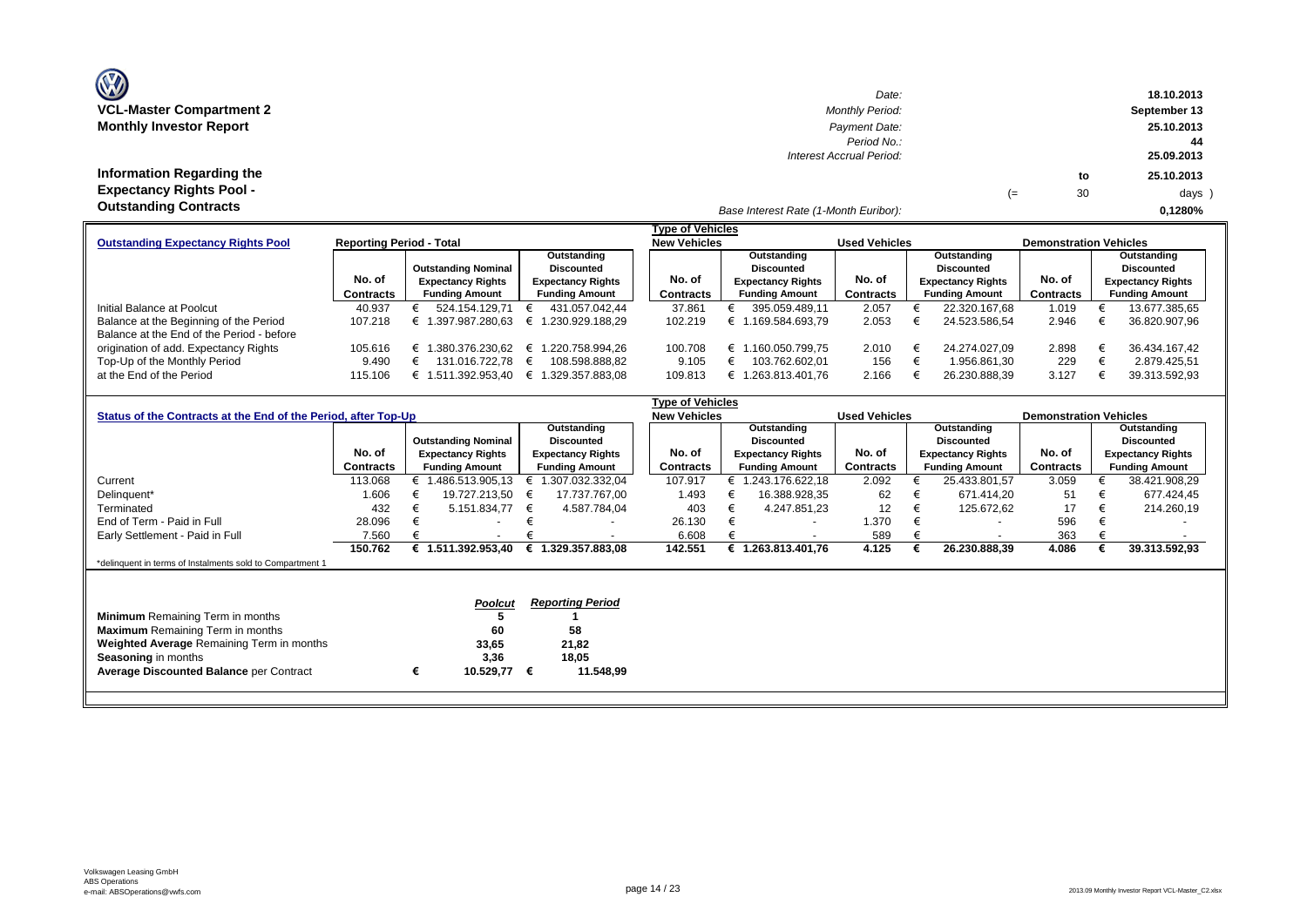|                                                                                                  | Date:                                  | 18.10.2013                  |
|--------------------------------------------------------------------------------------------------|----------------------------------------|-----------------------------|
| <b>VCL-Master Compartment 2</b><br><b>Monthly Investor Report</b>                                | <b>Monthly Period:</b>                 | September 13                |
|                                                                                                  | Payment Date:<br>Period No.:           | 25.10.2013<br>44            |
|                                                                                                  | Interest Accrual Period:               | 25.09.2013                  |
|                                                                                                  |                                        | 25.10.2013<br>to            |
| <b>Early Settlements/ Collections</b>                                                            |                                        | $(=$<br>30 days )           |
|                                                                                                  | Base Interest Rate (1-Month Euribor):  | 0,1280%                     |
|                                                                                                  |                                        |                             |
| <b>Early Settlements</b>                                                                         |                                        |                             |
|                                                                                                  | <b>No. of Contracts</b>                | Amount                      |
| <b>Early Settlements of the Monthly Period</b><br>Thereof > Terminations due to insured Events   | 41                                     |                             |
| > Terminations due to Insolvency                                                                 | 51                                     | 474.454,49€<br>620.492,44 € |
| > Terminations not due to Insolvency                                                             | 208                                    | 2.438.166,78 €              |
| > Partial Settlements due to Contract Changes                                                    |                                        | 61.355,12 €                 |
|                                                                                                  | 300                                    | 3.594.468,83 €              |
| > Cancellation of Early Settlements from Previous Periods                                        |                                        | €                           |
| > Repayment of Interests Due to Contract Settlement                                              |                                        | €                           |
| <b>Total Settlements</b>                                                                         | 300                                    | 3.594.468,83 €              |
| (Nominal Expectancy Rights Funding Amount)                                                       |                                        | (3.958.849, 44€)            |
|                                                                                                  |                                        |                             |
|                                                                                                  |                                        |                             |
| <b>Monthly Collections (Principal + Interest)</b>                                                |                                        |                             |
|                                                                                                  | <b>No. of Contracts</b>                | Amount                      |
| <b>Expectancy Rights Receivables of the Monthly Period</b>                                       | 150.762                                | 13.652.200,57 €             |
| Thereof > Payments by Lessee/Dealer (nominal)                                                    |                                        | 13.652.200,57 €             |
| > Payments by VWL (nominal)                                                                      |                                        | €                           |
|                                                                                                  |                                        |                             |
| <b>Early Settlements of Discounted Expectancy Rights Funding</b><br>Amount of the Monthly Period | 300                                    | 3.594.468,83 €              |
| Thereof > Payments by Lessee/ Prepayments of the Monthly Period                                  |                                        | 3.594.468,83 €              |
| > Early Settlements not paid                                                                     |                                        | €                           |
|                                                                                                  |                                        |                             |
|                                                                                                  | <b>Current Prepayment Rate</b>         | 3,44%                       |
|                                                                                                  | <b>Total Collections of the Period</b> | 17.246.669,40 €             |
|                                                                                                  |                                        |                             |
| <b>Calculation of Additional Expectancy Rights</b>                                               |                                        |                             |
| <b>Total Collections of the Period</b>                                                           |                                        | 17.246.669,40 €             |
| Plus: Remaining Amount from Previous Period                                                      |                                        | 1,76€                       |
| Plus: Earnings from Distribution/Accumulation Account deposits                                   |                                        | 9,97€                       |
| <b>Available Distribution Amount</b>                                                             |                                        | 17.246.681,13 €             |
|                                                                                                  |                                        |                             |
| Less: (Pos 1 - 10) of the Waterfall                                                              |                                        | 3.378.167,38 €              |
| Payments to the accumulation account (Pos.10) of the Waterfall                                   |                                        | 2.083.861,92 €              |
|                                                                                                  |                                        |                             |
| <b>Targeted Additional Purchase Amount from Waterfall</b>                                        |                                        | 3.591.947,70€               |
|                                                                                                  |                                        | 105.000.000,00 €            |
| Targeted Aggregate Discounted Lease Balance for Issuance of new Notes                            |                                        |                             |
| Aggregate Discounted Lease Balance Increase Amount                                               |                                        | 108.591.947,70 €            |
| Additional Expectancy Rights purchased (Top Up)                                                  |                                        | 108.598.888,82 €            |
|                                                                                                  |                                        |                             |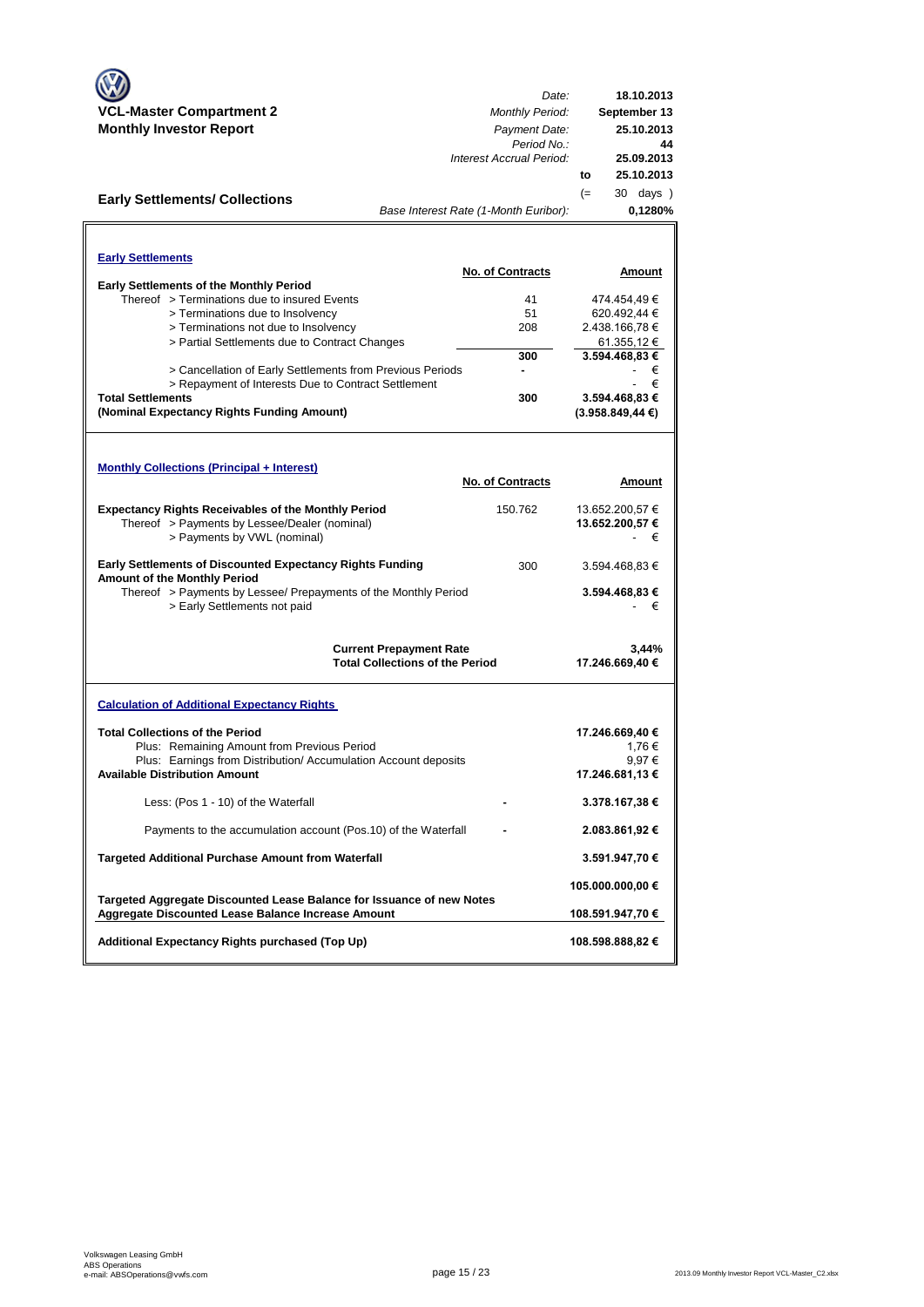| Ø                               | Date:                                 |     | 18.10.2013   |
|---------------------------------|---------------------------------------|-----|--------------|
| <b>VCL-Master Compartment 2</b> | <b>Monthly Period:</b>                |     | September 13 |
| <b>Monthly Investor Report</b>  | Payment Date:                         |     | 25.10.2013   |
|                                 | Period No.:                           |     | 44           |
| Information regarding the       | <b>Interest Accrual Period:</b>       |     | 25.09.2013   |
| <b>Expectancy Rights Pool -</b> |                                       | to  | 25.10.2013   |
|                                 |                                       | $=$ | 30 days )    |
| <b>Remaining Pool Data</b>      | Base Interest Rate (1-Month Euribor): |     | 0.1280%      |

**Distribution of Expectancy Rights by Lessee/ Contract**

|           |                               |         |                              |                                        |                                             |                    |         |          | <b>Type of Vehicles</b> |                               |                    |           |  |                           |           |  |                    |
|-----------|-------------------------------|---------|------------------------------|----------------------------------------|---------------------------------------------|--------------------|---------|----------|-------------------------|-------------------------------|--------------------|-----------|--|---------------------------|-----------|--|--------------------|
| Poolcut   |                               |         |                              | <b>End of Reporting Period - Total</b> | <b>New Vehicles</b><br><b>Used Vehicles</b> |                    |         |          |                         | <b>Demonstration Vehicles</b> |                    |           |  |                           |           |  |                    |
|           |                               |         | <b>Distribution of Lease</b> |                                        |                                             |                    |         |          |                         |                               |                    |           |  |                           |           |  |                    |
| No. of    | <b>Discounted Amounts</b>     |         | Contracts by Lessee/         | No. of                                 |                                             | Discounted Balance | $%$ of  | change   | No. of                  |                               | Discounted Balance | No of     |  | <b>Discounted Balance</b> | No. of    |  | Discounted Balance |
| Contracts | Not Yet Due in EUR % of Total |         | Contract                     | Contracts                              |                                             | Not Yet Due in EUR | Total   | in %     | Contracts               |                               | Not Yet Due in EUR | Contracts |  | Not Yet Due in EUR        | Contracts |  | Not Yet Due in EUR |
| 21.510    | 238.249.962.68                | 55.27%  |                              | 58.176                                 |                                             | 710.927.889.20     | 53.48%  | $-1.79%$ | 53.832                  |                               | 655.490.207.74     | 1 747     |  | 22.256.829.21             | 2.597     |  | 33.180.852.25      |
| 14.170    | 139.053.925.98                | 32.26%  | $2 - 10$                     | 42.350                                 |                                             | 464.799.310.58     | 34.96%  | 2.71%    | 41.473                  |                               | 455.498.871.52     | 381       |  | 3.610.358.38              | 496       |  | 5,690,080.68       |
| 2.551     | 25.018.463.44                 | 5.80%   | $11 - 20$                    | 8.759                                  |                                             | 92.793.338.67      | 6.98%   | 1.18%    | 8.713                   |                               | 92.241.396.29      | 18        |  | 181.534.17                | 28        |  | 370.408.21         |
| 2.207     | 22.354.989.95                 | 5.19%   | $21 - 50$                    | 5.509                                  |                                             | 57.658.882.15      | 4.34%   | $-0.85%$ | 5.483                   |                               | 57.404.463.73      | 20        |  | 182.166.63                |           |  | 72.251.79          |
| 499       | 6.379.700.39                  | 1.48%   | > 50                         | 312                                    |                                             | 3.178.462.48 0.24% |         | $-1.24%$ | 312                     |                               | 3.178.462.48       |           |  |                           |           |  |                    |
| 40.937    | 431.057.042.44 €              | 100.00% | Total                        | 115,106                                |                                             | 1.329.357.883.08   | 100.00% | 0.00%    | 109.813                 |                               | .263.813.401.76    | 2.166     |  | 26.230.888.39             | 3.127     |  | 39.313.592.93      |

|           |   |                           |            | <b>Distribution of Expectancy Rights by Discounted Amounts</b> |               |   |                                        |         |          |                         |   |                           |                      |   |                           |                               |   |                           |
|-----------|---|---------------------------|------------|----------------------------------------------------------------|---------------|---|----------------------------------------|---------|----------|-------------------------|---|---------------------------|----------------------|---|---------------------------|-------------------------------|---|---------------------------|
|           |   |                           |            |                                                                |               |   |                                        |         |          | <b>Type of Vehicles</b> |   |                           |                      |   |                           |                               |   |                           |
| Poolcut   |   |                           |            |                                                                |               |   | <b>End of Reporting Period - Total</b> |         |          | <b>New Vehicles</b>     |   |                           | <b>Used Vehicles</b> |   |                           | <b>Demonstration Vehicles</b> |   |                           |
| No. of    |   | <b>Discounted Amounts</b> |            |                                                                | No of         |   | <b>Discounted Amounts</b>              | $%$ of  | change   | No. of                  |   | <b>Discounted Balance</b> | No. of               |   | <b>Discounted Balance</b> | No. of                        |   | <b>Discounted Balance</b> |
| Contracts |   | Not Yet Due in EUR        | % of Total | <b>Discounted Amount</b>                                       | Contracts     |   | Not Yet Due in EUR                     | Total   | in %     | Contracts               |   | Not Yet Due in EUR        | Contracts            |   | Not Yet Due in EUR        | Contracts                     |   | Not Yet Due in EUR        |
| 4.059     |   | 16.290.965.42             | 3.78%      | Up to Euro 5,000                                               | 7.677         |   | 32.040.951.66                          | 2.41%   | $-1.37%$ | 7.035                   |   | 29.551.654.41             | 268                  |   | 1.003.367.20              | 374                           |   | 1.485.930.05              |
| 18.685    | € | 139.854.158.59            | 32.44%     | Up to Euro 10,000                                              | 48.764        | € | 373.789.739.90                         | 28.12%  | $-4.33%$ | 46.846                  | £ | 359.569.360.91            | 798                  |   | 5.895.237.43              | 1.120                         | € | 8.325.141,56              |
| 11.339    |   | 137.734.335.14            | 31.95%     | Up to Euro 15,000                                              | 34.086        |   | 413.720.848.12                         | 31.12%  | $-0.83%$ | 32.978                  |   | 400.220.516.22            | 447                  |   | 5.420.671.72              | 661                           | € | 8.079.660.18              |
| 4.439     |   | 75.803.145.89             | 17.59%     | Up to Euro 20,000                                              | 13.635        | € | 233.555.103.65                         | 17,57%  | $-0.02%$ | 12.909                  | € | 220.922.338.90            | 288                  |   | 5.064.176.02              | 438                           |   | 7.568.588,73              |
| 1.579     |   | 34.744.057.11             | 8.06%      | Up to Euro 25,000                                              | 6.480         |   | 144.180.317.35                         | 10.85%  | 2.79%    | 5.922                   | € | 131.703.375.29            | 261                  |   | 5.841.634.44              | 297                           |   | 6.635.307,62              |
| 464       |   | 12.518.368.05             | 2.90%      | Up to Euro 30,000                                              | 3.024         |   | 82.106.544.17                          | 6.18%   | 3.27%    | 2.801                   |   | 76.073.317.47             | 78                   |   | 2.084.649.24              | 145                           |   | 3.948.577.46              |
| 184       |   | 5.931.016.33              | 1.38%      | Up to Euro 35,000                                              | 1.005         | € | 32.180.829,35                          | 2.42%   | 1.04%    | 928                     |   | 29.709.681.90             | 18                   |   | 577.191.73                | 59                            |   | 1.893.955.72              |
| 69        |   | 2.570.067.20              | 0.60%      | Up to Euro 40,000                                              | 276           |   | 10.250.765.93                          | 0.77%   | 0.17%    | 254                     | € | 9.434.543.89              | 5                    |   | 182.985.77                | 17                            |   | 633.236.27                |
| 53        |   | 2.236.865.99              | 0.52%      | Up to Euro 45,000                                              | 92            |   | 3.882.923.54                           | 0.29%   | $-0.23%$ | 85                      | € | 3.591.177.72              |                      |   |                           |                               |   | 291.745,82                |
| 38        |   | 1.795.920.82              | 0.42%      | Up to Euro 50,000                                              | 28            |   | 1.314.583.93                           | 0.10%   | $-0.32%$ | 21                      | € | 985.790.50                |                      |   | 48.121.66                 |                               |   | 280.671.77                |
| 14        |   | 733.459.79                | 0.17%      | Up to Euro 55,000                                              | 13            |   | 684.326,75                             | 0.05%   | $-0.12%$ | 11                      | € | 577,600.12                |                      |   | 53.638.41                 |                               |   | 53.088,22                 |
| 6         |   | 342.197.52                | 0.08%      | Up to Euro 60,000                                              |               |   | 398.794.31                             | 0.03%   | $-0.05%$ | 5                       | € | 284.438.98                |                      |   | 59.214.77                 |                               |   | 55.140,56                 |
|           |   | 433.802.02                | 0.10%      | Up to Euro 65,000                                              | R             |   | 497.213,00                             | 0.04%   | $-0.06%$ |                         | € | 434.664.03                |                      |   |                           |                               |   | 62.548,97                 |
|           |   | 68.682.57                 | 0.02%      | Up to Euro 70,000                                              |               |   | 606.320.83                             | 0.05%   | 0.03%    | a                       | € | 606.320.83                |                      |   |                           |                               |   |                           |
|           |   |                           | 0.00%      | Up to Euro 75,000                                              | $\mathcal{P}$ |   | 148.620.59                             | 0.01%   | 0.01%    | $\mathfrak{p}$          |   | 148.620.59                |                      |   |                           | $\overline{\phantom{a}}$      |   |                           |
| 40.937    |   | 431.057.042.44            | 100.00%    | <b>Total</b>                                                   | 115,106       |   | 1.329.357.883,08 €                     | 100.00% | 0.00%    | 109,813                 | € | 1.263.813.401,76          | 2.166                | € | 26,230,888,39             | 3.127                         | € | 39.313.592.93             |

| <b>Type of Vehicles</b><br>End of Reporting Period - Total<br><b>New Vehicles</b><br><b>Used Vehicles</b><br>Poolcut<br><b>Demonstration Vehicles</b><br><b>Discounted Amounts</b><br>in % of<br><b>Discounted Amounts</b><br>in % of<br><b>Discounted Balance</b><br>No. of<br>No. of<br>change<br>No of<br>Discounted Balance<br>No of<br>No of<br>Discounted Balance<br>Not Yet Due<br><b>Contract Term in Month</b><br>in %<br>Not Yet Due in EUR<br>Total<br>Not Yet Due<br>Total<br>Not Yet Due in EUR<br>Not Yet Due in EUR<br>Contracts<br>Contracts<br>Contracts<br>Contracts<br>Contracts<br>0.00%<br>$\boldsymbol{9}$<br>€<br>0.00%<br>0.00%<br>€<br>€<br>€<br>$\overline{\phantom{a}}$<br>$\sim$<br>$\sim$<br>$-6.10%$<br>1.705 $\epsilon$<br>12<br>$\mathbf{Q}$<br>€<br>26.318.834.50<br>6.11%<br>75.031.29<br>0.019<br>3<br>21.495.29<br>36.493.19<br>$\mathfrak{p}$<br>17.042.81<br>€<br>€<br>0.37%<br>18<br>51<br>144 $\in$<br>0.06%<br>$-0.32%$<br>52.945.52<br>51.476.22<br>1.605.380.44<br>€<br>734.163.91<br>42<br>€<br>629.742.17<br>5<br>€<br>0.00%<br>22<br>$\epsilon$<br>9.023.05<br>9.023.05<br>0.00%<br>0.00%<br>$\epsilon$<br>€<br>24<br>3.008 $\epsilon$<br>7.70%<br>3.258<br>€<br>845.203.13<br>33.211.759.80<br>39.995.485.54<br>3.019<br>$-4.70%$<br>3.133<br>38.643.315.93<br>93<br>32<br>€<br>$\epsilon$<br>26<br>0.00%<br>14.656.28<br>€<br>0.00%<br>0.00%<br>€<br>€<br>€<br>$\blacksquare$<br>27<br>0.00%<br>€<br>0.00%<br>$\epsilon$<br>7.415.14<br>0.00%<br>7.415.14<br>€<br>0.01%<br>28<br>25.798.66<br>€<br>0.00%<br>$-0.01%$<br>€<br>$\overline{\phantom{a}}$<br>$\overline{\phantom{a}}$<br>29<br>0.00%<br>€<br>€<br>0.00%<br>0.00%<br>€<br>€<br>٠<br>$\overline{\phantom{a}}$<br>$\overline{\phantom{a}}$<br>30<br>2.06%<br>1.485<br>841<br>$\epsilon$<br>304.562.24<br>8.867.877.12<br>17.578.270.84<br>1.32%<br>$-0.73%$<br>1 4 4 5<br>17.090.450.96<br>29<br>€<br>€<br>11<br>€<br>33<br>0.00%<br>0.00%<br>0.00%<br>€<br>€<br>€<br>01 €<br>$\overline{\phantom{a}}$<br>$\sim$<br>32<br>0.00%<br>€<br>0.00%<br>31.185.23<br>0.00%<br>€<br>31.185.23<br>€<br>34<br>0.01%<br>23,760.26<br>0.00%<br>$-0.01%$<br>€<br>€<br>$\overline{\phantom{a}}$<br>35<br>0.00%<br>5.<br>€<br>48.345.83<br>0.00%<br>0.00%<br>€<br>48.345.83<br>5<br>€<br>$\overline{\phantom{a}}$<br>€<br>268.681.076.87<br>62.33%<br>36<br>62.976<br>816.335.047.50<br>$-0.92%$<br>60.218<br>775.110.542.80<br>1.298<br>18,899,406.76<br>23.31<br>61.41%<br>€<br>1.460<br>€<br>38<br>0.00%<br>0.00%<br>€<br>0.00%<br>€<br>€<br>39<br>0.00%<br>0.00%<br>$\epsilon$<br>0.00%<br>€<br>€<br>$\overline{\phantom{a}}$<br>42<br>€<br>$-0.22%$<br>$\epsilon$<br>736 €<br>6.731.434.49<br>1.56%<br>1.617<br>17.825.203.02<br>1.34%<br>1.503<br>16.582.537.10<br>68<br>665.117.37<br>46<br>€<br>0.00%<br>45<br>0.00%<br>0.00%<br>€<br>€<br>€<br>$\overline{\phantom{a}}$<br>46<br>0.00%<br>0.00%<br>€<br>0.00%<br>€<br>$\overline{\phantom{a}}$<br>47<br>0.00%<br>0.00%<br>0.00%<br>$\epsilon$<br>€<br>€<br>48<br>9,500<br>17.52%<br>40.094<br>75.513.203.89<br>€<br>29,77%<br>395.698.130.11<br>12.25%<br>38.196<br>€<br>376.924.387.50<br>605<br>4.922.189.25<br>1.293<br>€<br>13.851.553.36<br>€<br>777 €<br>1.10%<br>54<br>2.031<br>€<br>4.733.423.19<br>14.869.288.50<br>1.12%<br>0.02%<br>1.854<br>13.556.367.70<br>377.631.05<br>133<br>935.289.75<br>€<br>44<br>€<br>60<br>905 $\in$<br>1.24%<br>3.577<br>5.329.836.94<br>€<br>0.73%<br>3.411<br>127.339.88<br>865,360.18<br>26.151.293.12<br>1.97%<br>25.158.593.06<br>20<br>146<br>€ | <b>Contract Term</b> |                  |         |       |         |                  |  |         |  |       |  |       |               |
|--------------------------------------------------------------------------------------------------------------------------------------------------------------------------------------------------------------------------------------------------------------------------------------------------------------------------------------------------------------------------------------------------------------------------------------------------------------------------------------------------------------------------------------------------------------------------------------------------------------------------------------------------------------------------------------------------------------------------------------------------------------------------------------------------------------------------------------------------------------------------------------------------------------------------------------------------------------------------------------------------------------------------------------------------------------------------------------------------------------------------------------------------------------------------------------------------------------------------------------------------------------------------------------------------------------------------------------------------------------------------------------------------------------------------------------------------------------------------------------------------------------------------------------------------------------------------------------------------------------------------------------------------------------------------------------------------------------------------------------------------------------------------------------------------------------------------------------------------------------------------------------------------------------------------------------------------------------------------------------------------------------------------------------------------------------------------------------------------------------------------------------------------------------------------------------------------------------------------------------------------------------------------------------------------------------------------------------------------------------------------------------------------------------------------------------------------------------------------------------------------------------------------------------------------------------------------------------------------------------------------------------------------------------------------------------------------------------------------------------------------------------------------------------------------------------------------------------------------------------------------------------------------------------------------------------------------------------------------------------------------------------------------------------------------------------------------------------------------------------------------------------------------------------------------------------------------------------------------------------------------------------------------------------------------------------------------------------------------------------------------------------------------------------------------------------------------------------------------------------------------------------------------------------------------|----------------------|------------------|---------|-------|---------|------------------|--|---------|--|-------|--|-------|---------------|
|                                                                                                                                                                                                                                                                                                                                                                                                                                                                                                                                                                                                                                                                                                                                                                                                                                                                                                                                                                                                                                                                                                                                                                                                                                                                                                                                                                                                                                                                                                                                                                                                                                                                                                                                                                                                                                                                                                                                                                                                                                                                                                                                                                                                                                                                                                                                                                                                                                                                                                                                                                                                                                                                                                                                                                                                                                                                                                                                                                                                                                                                                                                                                                                                                                                                                                                                                                                                                                                                                                                                                  |                      |                  |         |       |         |                  |  |         |  |       |  |       |               |
|                                                                                                                                                                                                                                                                                                                                                                                                                                                                                                                                                                                                                                                                                                                                                                                                                                                                                                                                                                                                                                                                                                                                                                                                                                                                                                                                                                                                                                                                                                                                                                                                                                                                                                                                                                                                                                                                                                                                                                                                                                                                                                                                                                                                                                                                                                                                                                                                                                                                                                                                                                                                                                                                                                                                                                                                                                                                                                                                                                                                                                                                                                                                                                                                                                                                                                                                                                                                                                                                                                                                                  |                      |                  |         |       |         |                  |  |         |  |       |  |       |               |
|                                                                                                                                                                                                                                                                                                                                                                                                                                                                                                                                                                                                                                                                                                                                                                                                                                                                                                                                                                                                                                                                                                                                                                                                                                                                                                                                                                                                                                                                                                                                                                                                                                                                                                                                                                                                                                                                                                                                                                                                                                                                                                                                                                                                                                                                                                                                                                                                                                                                                                                                                                                                                                                                                                                                                                                                                                                                                                                                                                                                                                                                                                                                                                                                                                                                                                                                                                                                                                                                                                                                                  |                      |                  |         |       |         |                  |  |         |  |       |  |       |               |
|                                                                                                                                                                                                                                                                                                                                                                                                                                                                                                                                                                                                                                                                                                                                                                                                                                                                                                                                                                                                                                                                                                                                                                                                                                                                                                                                                                                                                                                                                                                                                                                                                                                                                                                                                                                                                                                                                                                                                                                                                                                                                                                                                                                                                                                                                                                                                                                                                                                                                                                                                                                                                                                                                                                                                                                                                                                                                                                                                                                                                                                                                                                                                                                                                                                                                                                                                                                                                                                                                                                                                  |                      |                  |         |       |         |                  |  |         |  |       |  |       |               |
|                                                                                                                                                                                                                                                                                                                                                                                                                                                                                                                                                                                                                                                                                                                                                                                                                                                                                                                                                                                                                                                                                                                                                                                                                                                                                                                                                                                                                                                                                                                                                                                                                                                                                                                                                                                                                                                                                                                                                                                                                                                                                                                                                                                                                                                                                                                                                                                                                                                                                                                                                                                                                                                                                                                                                                                                                                                                                                                                                                                                                                                                                                                                                                                                                                                                                                                                                                                                                                                                                                                                                  |                      |                  |         |       |         |                  |  |         |  |       |  |       |               |
|                                                                                                                                                                                                                                                                                                                                                                                                                                                                                                                                                                                                                                                                                                                                                                                                                                                                                                                                                                                                                                                                                                                                                                                                                                                                                                                                                                                                                                                                                                                                                                                                                                                                                                                                                                                                                                                                                                                                                                                                                                                                                                                                                                                                                                                                                                                                                                                                                                                                                                                                                                                                                                                                                                                                                                                                                                                                                                                                                                                                                                                                                                                                                                                                                                                                                                                                                                                                                                                                                                                                                  |                      |                  |         |       |         |                  |  |         |  |       |  |       |               |
|                                                                                                                                                                                                                                                                                                                                                                                                                                                                                                                                                                                                                                                                                                                                                                                                                                                                                                                                                                                                                                                                                                                                                                                                                                                                                                                                                                                                                                                                                                                                                                                                                                                                                                                                                                                                                                                                                                                                                                                                                                                                                                                                                                                                                                                                                                                                                                                                                                                                                                                                                                                                                                                                                                                                                                                                                                                                                                                                                                                                                                                                                                                                                                                                                                                                                                                                                                                                                                                                                                                                                  |                      |                  |         |       |         |                  |  |         |  |       |  |       |               |
|                                                                                                                                                                                                                                                                                                                                                                                                                                                                                                                                                                                                                                                                                                                                                                                                                                                                                                                                                                                                                                                                                                                                                                                                                                                                                                                                                                                                                                                                                                                                                                                                                                                                                                                                                                                                                                                                                                                                                                                                                                                                                                                                                                                                                                                                                                                                                                                                                                                                                                                                                                                                                                                                                                                                                                                                                                                                                                                                                                                                                                                                                                                                                                                                                                                                                                                                                                                                                                                                                                                                                  |                      |                  |         |       |         |                  |  |         |  |       |  |       |               |
|                                                                                                                                                                                                                                                                                                                                                                                                                                                                                                                                                                                                                                                                                                                                                                                                                                                                                                                                                                                                                                                                                                                                                                                                                                                                                                                                                                                                                                                                                                                                                                                                                                                                                                                                                                                                                                                                                                                                                                                                                                                                                                                                                                                                                                                                                                                                                                                                                                                                                                                                                                                                                                                                                                                                                                                                                                                                                                                                                                                                                                                                                                                                                                                                                                                                                                                                                                                                                                                                                                                                                  |                      |                  |         |       |         |                  |  |         |  |       |  |       | 506.966.48    |
|                                                                                                                                                                                                                                                                                                                                                                                                                                                                                                                                                                                                                                                                                                                                                                                                                                                                                                                                                                                                                                                                                                                                                                                                                                                                                                                                                                                                                                                                                                                                                                                                                                                                                                                                                                                                                                                                                                                                                                                                                                                                                                                                                                                                                                                                                                                                                                                                                                                                                                                                                                                                                                                                                                                                                                                                                                                                                                                                                                                                                                                                                                                                                                                                                                                                                                                                                                                                                                                                                                                                                  |                      |                  |         |       |         |                  |  |         |  |       |  |       |               |
|                                                                                                                                                                                                                                                                                                                                                                                                                                                                                                                                                                                                                                                                                                                                                                                                                                                                                                                                                                                                                                                                                                                                                                                                                                                                                                                                                                                                                                                                                                                                                                                                                                                                                                                                                                                                                                                                                                                                                                                                                                                                                                                                                                                                                                                                                                                                                                                                                                                                                                                                                                                                                                                                                                                                                                                                                                                                                                                                                                                                                                                                                                                                                                                                                                                                                                                                                                                                                                                                                                                                                  |                      |                  |         |       |         |                  |  |         |  |       |  |       |               |
|                                                                                                                                                                                                                                                                                                                                                                                                                                                                                                                                                                                                                                                                                                                                                                                                                                                                                                                                                                                                                                                                                                                                                                                                                                                                                                                                                                                                                                                                                                                                                                                                                                                                                                                                                                                                                                                                                                                                                                                                                                                                                                                                                                                                                                                                                                                                                                                                                                                                                                                                                                                                                                                                                                                                                                                                                                                                                                                                                                                                                                                                                                                                                                                                                                                                                                                                                                                                                                                                                                                                                  |                      |                  |         |       |         |                  |  |         |  |       |  |       |               |
|                                                                                                                                                                                                                                                                                                                                                                                                                                                                                                                                                                                                                                                                                                                                                                                                                                                                                                                                                                                                                                                                                                                                                                                                                                                                                                                                                                                                                                                                                                                                                                                                                                                                                                                                                                                                                                                                                                                                                                                                                                                                                                                                                                                                                                                                                                                                                                                                                                                                                                                                                                                                                                                                                                                                                                                                                                                                                                                                                                                                                                                                                                                                                                                                                                                                                                                                                                                                                                                                                                                                                  |                      |                  |         |       |         |                  |  |         |  |       |  |       |               |
|                                                                                                                                                                                                                                                                                                                                                                                                                                                                                                                                                                                                                                                                                                                                                                                                                                                                                                                                                                                                                                                                                                                                                                                                                                                                                                                                                                                                                                                                                                                                                                                                                                                                                                                                                                                                                                                                                                                                                                                                                                                                                                                                                                                                                                                                                                                                                                                                                                                                                                                                                                                                                                                                                                                                                                                                                                                                                                                                                                                                                                                                                                                                                                                                                                                                                                                                                                                                                                                                                                                                                  |                      |                  |         |       |         |                  |  |         |  |       |  |       | 183.257.64    |
|                                                                                                                                                                                                                                                                                                                                                                                                                                                                                                                                                                                                                                                                                                                                                                                                                                                                                                                                                                                                                                                                                                                                                                                                                                                                                                                                                                                                                                                                                                                                                                                                                                                                                                                                                                                                                                                                                                                                                                                                                                                                                                                                                                                                                                                                                                                                                                                                                                                                                                                                                                                                                                                                                                                                                                                                                                                                                                                                                                                                                                                                                                                                                                                                                                                                                                                                                                                                                                                                                                                                                  |                      |                  |         |       |         |                  |  |         |  |       |  |       |               |
|                                                                                                                                                                                                                                                                                                                                                                                                                                                                                                                                                                                                                                                                                                                                                                                                                                                                                                                                                                                                                                                                                                                                                                                                                                                                                                                                                                                                                                                                                                                                                                                                                                                                                                                                                                                                                                                                                                                                                                                                                                                                                                                                                                                                                                                                                                                                                                                                                                                                                                                                                                                                                                                                                                                                                                                                                                                                                                                                                                                                                                                                                                                                                                                                                                                                                                                                                                                                                                                                                                                                                  |                      |                  |         |       |         |                  |  |         |  |       |  |       |               |
|                                                                                                                                                                                                                                                                                                                                                                                                                                                                                                                                                                                                                                                                                                                                                                                                                                                                                                                                                                                                                                                                                                                                                                                                                                                                                                                                                                                                                                                                                                                                                                                                                                                                                                                                                                                                                                                                                                                                                                                                                                                                                                                                                                                                                                                                                                                                                                                                                                                                                                                                                                                                                                                                                                                                                                                                                                                                                                                                                                                                                                                                                                                                                                                                                                                                                                                                                                                                                                                                                                                                                  |                      |                  |         |       |         |                  |  |         |  |       |  |       |               |
|                                                                                                                                                                                                                                                                                                                                                                                                                                                                                                                                                                                                                                                                                                                                                                                                                                                                                                                                                                                                                                                                                                                                                                                                                                                                                                                                                                                                                                                                                                                                                                                                                                                                                                                                                                                                                                                                                                                                                                                                                                                                                                                                                                                                                                                                                                                                                                                                                                                                                                                                                                                                                                                                                                                                                                                                                                                                                                                                                                                                                                                                                                                                                                                                                                                                                                                                                                                                                                                                                                                                                  |                      |                  |         |       |         |                  |  |         |  |       |  |       |               |
|                                                                                                                                                                                                                                                                                                                                                                                                                                                                                                                                                                                                                                                                                                                                                                                                                                                                                                                                                                                                                                                                                                                                                                                                                                                                                                                                                                                                                                                                                                                                                                                                                                                                                                                                                                                                                                                                                                                                                                                                                                                                                                                                                                                                                                                                                                                                                                                                                                                                                                                                                                                                                                                                                                                                                                                                                                                                                                                                                                                                                                                                                                                                                                                                                                                                                                                                                                                                                                                                                                                                                  |                      |                  |         |       |         |                  |  |         |  |       |  |       | 22.325.097.94 |
|                                                                                                                                                                                                                                                                                                                                                                                                                                                                                                                                                                                                                                                                                                                                                                                                                                                                                                                                                                                                                                                                                                                                                                                                                                                                                                                                                                                                                                                                                                                                                                                                                                                                                                                                                                                                                                                                                                                                                                                                                                                                                                                                                                                                                                                                                                                                                                                                                                                                                                                                                                                                                                                                                                                                                                                                                                                                                                                                                                                                                                                                                                                                                                                                                                                                                                                                                                                                                                                                                                                                                  |                      |                  |         |       |         |                  |  |         |  |       |  |       |               |
|                                                                                                                                                                                                                                                                                                                                                                                                                                                                                                                                                                                                                                                                                                                                                                                                                                                                                                                                                                                                                                                                                                                                                                                                                                                                                                                                                                                                                                                                                                                                                                                                                                                                                                                                                                                                                                                                                                                                                                                                                                                                                                                                                                                                                                                                                                                                                                                                                                                                                                                                                                                                                                                                                                                                                                                                                                                                                                                                                                                                                                                                                                                                                                                                                                                                                                                                                                                                                                                                                                                                                  |                      |                  |         |       |         |                  |  |         |  |       |  |       |               |
|                                                                                                                                                                                                                                                                                                                                                                                                                                                                                                                                                                                                                                                                                                                                                                                                                                                                                                                                                                                                                                                                                                                                                                                                                                                                                                                                                                                                                                                                                                                                                                                                                                                                                                                                                                                                                                                                                                                                                                                                                                                                                                                                                                                                                                                                                                                                                                                                                                                                                                                                                                                                                                                                                                                                                                                                                                                                                                                                                                                                                                                                                                                                                                                                                                                                                                                                                                                                                                                                                                                                                  |                      |                  |         |       |         |                  |  |         |  |       |  |       | 577.548.55    |
|                                                                                                                                                                                                                                                                                                                                                                                                                                                                                                                                                                                                                                                                                                                                                                                                                                                                                                                                                                                                                                                                                                                                                                                                                                                                                                                                                                                                                                                                                                                                                                                                                                                                                                                                                                                                                                                                                                                                                                                                                                                                                                                                                                                                                                                                                                                                                                                                                                                                                                                                                                                                                                                                                                                                                                                                                                                                                                                                                                                                                                                                                                                                                                                                                                                                                                                                                                                                                                                                                                                                                  |                      |                  |         |       |         |                  |  |         |  |       |  |       |               |
|                                                                                                                                                                                                                                                                                                                                                                                                                                                                                                                                                                                                                                                                                                                                                                                                                                                                                                                                                                                                                                                                                                                                                                                                                                                                                                                                                                                                                                                                                                                                                                                                                                                                                                                                                                                                                                                                                                                                                                                                                                                                                                                                                                                                                                                                                                                                                                                                                                                                                                                                                                                                                                                                                                                                                                                                                                                                                                                                                                                                                                                                                                                                                                                                                                                                                                                                                                                                                                                                                                                                                  |                      |                  |         |       |         |                  |  |         |  |       |  |       |               |
|                                                                                                                                                                                                                                                                                                                                                                                                                                                                                                                                                                                                                                                                                                                                                                                                                                                                                                                                                                                                                                                                                                                                                                                                                                                                                                                                                                                                                                                                                                                                                                                                                                                                                                                                                                                                                                                                                                                                                                                                                                                                                                                                                                                                                                                                                                                                                                                                                                                                                                                                                                                                                                                                                                                                                                                                                                                                                                                                                                                                                                                                                                                                                                                                                                                                                                                                                                                                                                                                                                                                                  |                      |                  |         |       |         |                  |  |         |  |       |  |       |               |
|                                                                                                                                                                                                                                                                                                                                                                                                                                                                                                                                                                                                                                                                                                                                                                                                                                                                                                                                                                                                                                                                                                                                                                                                                                                                                                                                                                                                                                                                                                                                                                                                                                                                                                                                                                                                                                                                                                                                                                                                                                                                                                                                                                                                                                                                                                                                                                                                                                                                                                                                                                                                                                                                                                                                                                                                                                                                                                                                                                                                                                                                                                                                                                                                                                                                                                                                                                                                                                                                                                                                                  |                      |                  |         |       |         |                  |  |         |  |       |  |       |               |
|                                                                                                                                                                                                                                                                                                                                                                                                                                                                                                                                                                                                                                                                                                                                                                                                                                                                                                                                                                                                                                                                                                                                                                                                                                                                                                                                                                                                                                                                                                                                                                                                                                                                                                                                                                                                                                                                                                                                                                                                                                                                                                                                                                                                                                                                                                                                                                                                                                                                                                                                                                                                                                                                                                                                                                                                                                                                                                                                                                                                                                                                                                                                                                                                                                                                                                                                                                                                                                                                                                                                                  |                      |                  |         |       |         |                  |  |         |  |       |  |       |               |
|                                                                                                                                                                                                                                                                                                                                                                                                                                                                                                                                                                                                                                                                                                                                                                                                                                                                                                                                                                                                                                                                                                                                                                                                                                                                                                                                                                                                                                                                                                                                                                                                                                                                                                                                                                                                                                                                                                                                                                                                                                                                                                                                                                                                                                                                                                                                                                                                                                                                                                                                                                                                                                                                                                                                                                                                                                                                                                                                                                                                                                                                                                                                                                                                                                                                                                                                                                                                                                                                                                                                                  |                      |                  |         |       |         |                  |  |         |  |       |  |       |               |
| 100,009<br>0.00%<br>1.263.813.401.76<br>26.230.888.39<br>€                                                                                                                                                                                                                                                                                                                                                                                                                                                                                                                                                                                                                                                                                                                                                                                                                                                                                                                                                                                                                                                                                                                                                                                                                                                                                                                                                                                                                                                                                                                                                                                                                                                                                                                                                                                                                                                                                                                                                                                                                                                                                                                                                                                                                                                                                                                                                                                                                                                                                                                                                                                                                                                                                                                                                                                                                                                                                                                                                                                                                                                                                                                                                                                                                                                                                                                                                                                                                                                                                       | 40,937               | 431.057.042.44 € | 100.00% | Total | 115,106 | 1.329.357.883.08 |  | 109,813 |  | 2.166 |  | 3.127 | 39.313.592.93 |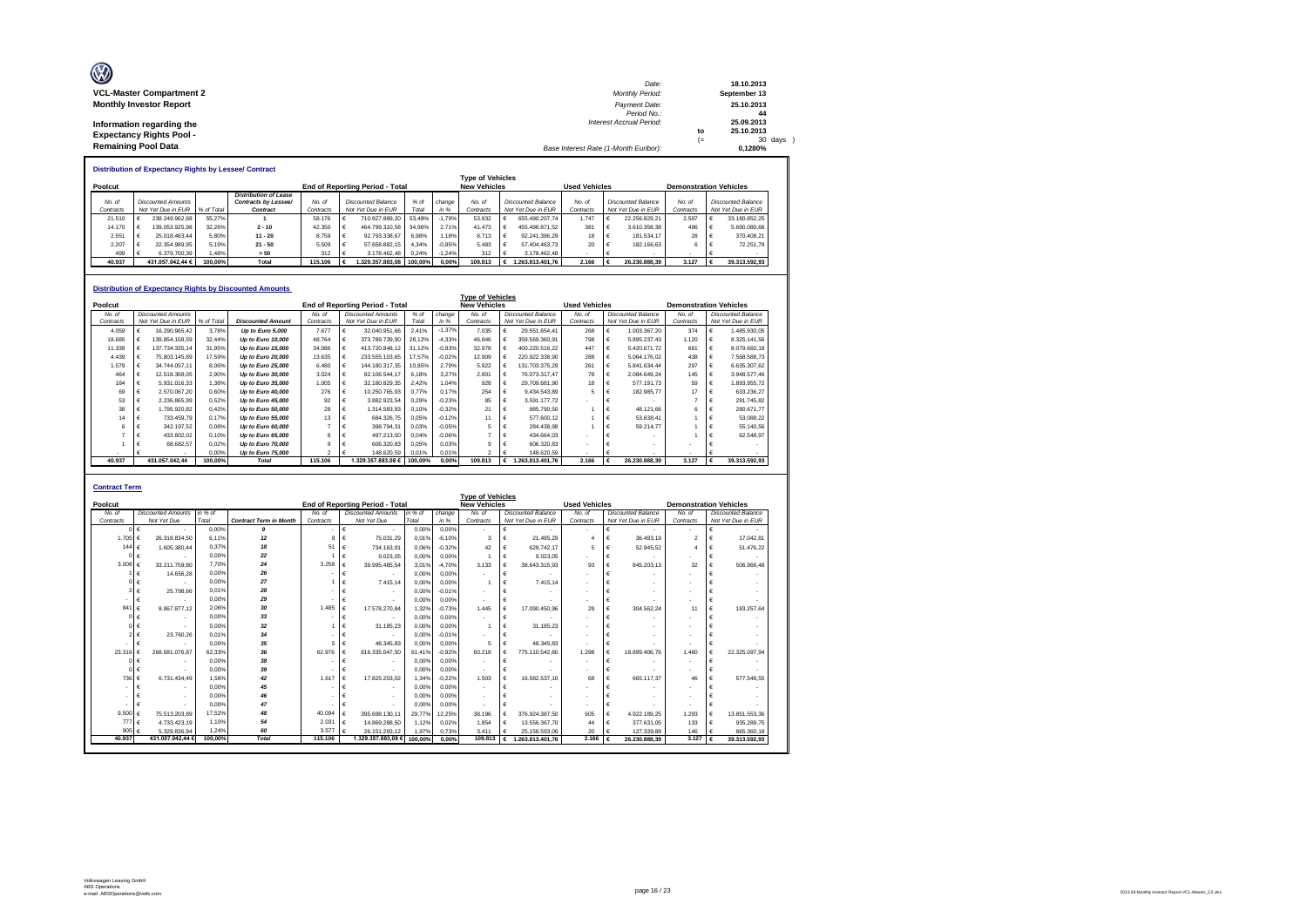| Ø                               | Date:                                 |     | 18.10.2013   |
|---------------------------------|---------------------------------------|-----|--------------|
| <b>VCL-Master Compartment 2</b> | <b>Monthly Period:</b>                |     | September 13 |
| <b>Monthly Investor Report</b>  | Payment Date:                         |     | 25.10.2013   |
|                                 | Period No.:                           |     | 44           |
| Information regarding the       | <b>Interest Accrual Period:</b>       |     | 25.09.2013   |
| <b>Expectancy Rights Pool -</b> |                                       | to  | 25.10.2013   |
|                                 |                                       | $=$ | 30 days      |
| <b>Remaining Pool Data</b>      | Base Interest Rate (1-Month Euribor): |     | 0.1280%      |

|                     | Distribution of Expectancy Rights by Make and Modell |                  |                                      |                     |                                          |                  |                      |                                                |                                                 |                         |                                                 |                     |                                                 |
|---------------------|------------------------------------------------------|------------------|--------------------------------------|---------------------|------------------------------------------|------------------|----------------------|------------------------------------------------|-------------------------------------------------|-------------------------|-------------------------------------------------|---------------------|-------------------------------------------------|
| Poolcut             |                                                      |                  |                                      |                     | End of Reporting Period - Total          |                  |                      | <b>Type of Vehicles</b><br><b>New Vehicles</b> |                                                 | <b>Used Vehicles</b>    |                                                 |                     | <b>Demonstration Vehicles</b>                   |
| No. of<br>Contracts | <b>Discounted Amounts</b><br>Not Yet Due             | in % of<br>Total | Make/ Modell                         | No. of<br>Contracts | <b>Discounted Amounts</b><br>Not Yet Due | in % of<br>Total | change<br>in %       | No. of<br>Contracts                            | <b>Discounted Balance</b><br>Not Yet Due in EUR | No. of<br>Contracts     | <b>Discounted Balance</b><br>Not Yet Due in FUR | No. of<br>Contracts | <b>Discounted Balance</b><br>Not Yet Due in FUR |
| 721                 | €<br>2.772.607.78                                    | 0.64%            | Fox                                  | 280                 | 1.160.167.68<br>€                        | 0,09%            | $-0,569$             | 259                                            | €<br>1.083.972.91                               | 5                       | 19,304.99                                       | 16                  | €<br>56.889.78                                  |
| 2.191               | €<br>12.826.659.38                                   | 2.98%            | Polo                                 | 5 268               | €<br>33 583 342 16                       | 2.53%            | $-0,45%$             | 5.143                                          | $\epsilon$<br>32.844.207.89                     | 44                      | 228 922 09<br>€                                 | 81                  | €<br>510.212.18                                 |
| 3.036               | €<br>26.877.521,90                                   | 6,24%            | Golf                                 | 12.831              | €<br>111.652.856,98                      | 8.40%            | 2,16%                | 12.457                                         | $\epsilon$<br>108.745.236,45                    | 226                     | €<br>1.597.121,59                               | 148                 | €<br>1.310.498,94                               |
| 2.130               | €<br>17.039.646,06                                   | 3,95%            | <b>Golf Variant</b>                  |                     | €                                        | 0,00%            | $-3,95%$             |                                                | €                                               |                         | Ë                                               |                     | €                                               |
| 674                 | €<br>5.885.669,15                                    | 1.37%            | <b>Golf Plus</b>                     |                     | €                                        | 0.00%            | $-1.379$             |                                                | €                                               |                         | €                                               |                     | €                                               |
| 90                  | €<br>€<br>998.274,24                                 | 0,00%<br>0,23%   | <b>Golf Cabrio</b><br>Eos            | 228                 | €<br>€<br>2.846.764.46                   | 0,00%<br>0.21%   | 0.00%<br>$-0,02%$    | 211                                            | €<br>€<br>2.668.841.58                          | 10                      | Ė<br>€<br>91.484.94                             | $\overline{7}$      | €<br>€<br>86.437,94                             |
| 11                  | 81 467 52<br>€                                       | 0.02%            | .letta                               | 144                 | 1 218 635 37<br>€                        | 0.09%            | 0.07%                | 90                                             | $\epsilon$<br>787 536 75                        | 49                      | 391 370 42<br>€                                 | 5                   | €<br>39 728 20                                  |
| 5                   | 29.489.71<br>€                                       | 0.01%            | <b>New Beetle</b>                    | 430                 | 4.083.979.47<br>€                        | 0.31%            | 0.30%                | 397                                            | €<br>3.743.740,86                               | 7                       | 64.368,43<br>€                                  | 26                  | €<br>275.870,18                                 |
| 11                  | €<br>93,710.56                                       | 0.02%            | <b>New Beetle Cabrio</b>             |                     | €                                        | 0.00%            | $-0.02%$             |                                                | $\epsilon$                                      |                         | €                                               |                     | €                                               |
| 643                 | €<br>7.248.012,84                                    | 1,68%            | Passat                               | 13.536              | 147.959.763,40<br>€                      | 11,13%           | 9,45%                | 13.142                                         | €<br>143.865.402,26                             | 254                     | 2.555.965,04<br>€                               | 140                 | €<br>1.538.396,10                               |
| 3.883               | €<br>37.292.650,65                                   | 8,65%            | <b>Passat Variant</b>                |                     | €                                        | 0.00%            | $-8,65%$             |                                                | $\epsilon$                                      |                         | €                                               |                     | €                                               |
| 176                 | €<br>1.869.639.21                                    | 0.43%            | Scirocco                             | 206                 | 2.307.807.68<br>€                        | 0.17%            | $-0.26%$             | 191                                            | €<br>2.159.044.31                               | $\overline{7}$          | 72,872.08<br>€                                  | 8                   | €<br>75,891.29                                  |
| 1.170               | $\epsilon$<br>10.459.333,63                          | 2 43%            | Touran                               | 4 632               | 44.377.669,69<br>€                       | 3.349            | 0.91%                | 4.556                                          | $\epsilon$<br>43.749.845,09                     | 45                      | 330.248,70<br>€                                 | 31                  | €<br>297 575 90                                 |
| 975                 | €<br>11.892.982,13                                   | 2.76%            | Tiguan                               | 4.408               | 57.429.968.27<br>€                       | 4.32%            | 1.56%                | 4.323                                          | €<br>56.430.291,21                              | 29                      | 299.084.48<br>€                                 | 56                  | €<br>700.592.58                                 |
| 183                 | €<br>1.702.394,60                                    | 0.39%            | Sharan                               | 2.002               | €<br>27.711.543,61                       | 2.08%            | 1,69%                | 1.973                                          | $\in$<br>27.371.642,52                          | $\overline{7}$          | €<br>79,352.80                                  | 22                  | €<br>260.548.29                                 |
| 232                 | $\epsilon$<br>3.663.999,99                           | 0,85%            | Touared                              | 1.496               | €<br>32.993.237,77                       | 2.48%            | 1,63%                | 1.387                                          | $\in$<br>30.884.975,12                          | 46                      | €<br>811.343,85                                 | 63                  | €<br>1.296.918,80                               |
| 573                 | €<br>14.308.603.93                                   | 0,00%<br>3.32%   | up!<br>Phaeton                       | 3.269<br>598        | 16.087.582,27<br>€<br>14 304 822 8       | 1,219<br>1.089   | 1.219<br>2249        | 3.208                                          | €<br>15.794.181,38<br>4.042.258.52              | 8<br>476                | €<br>37.195,59<br>10 218 750 83                 | 53<br>2             | €<br>256.205,30<br>43 813 52                    |
| 16.704              | €<br>155.042.663,28                                  | 35,97%           | vw                                   | 49.328              | 497.718.141,68<br>€                      | 37,44%           | 1,47%                | 120<br>47.457                                  | €<br>474.171.176,85                             | 1.213                   | 16.797.385,83                                   | 658                 | €<br>6.749.579,00                               |
| 2.933               | 16 474 528 84 6                                      | 3.82%            | Caddy                                | 7 160               | 44 871 154 13<br>€                       | 3.38%            | $-0.45%$             | 6.899                                          | €<br>43 493 764 66                              | 108                     | 583 901 33<br>€                                 | 153                 | €<br>793 488 14                                 |
| 2.656               | 21.963.719.12 €                                      | 5.10%            | <b>Transporter</b>                   | 7999                | 82.481.894.04<br>€                       | 6,20%            | 1.11%                | 7467                                           | €<br>77.362.815.75                              | 273                     | 2.610.588.13<br>€                               | 259                 | €<br>2.508.490.16                               |
|                     | $ \epsilon$                                          | 0.00%            | Amarok                               | 402                 | €<br>4.717.901.43                        | 0.35%            | 0.35%                | 345                                            | $\epsilon$<br>4.103.040.21                      | 10                      | €<br>90.881.54                                  | 47                  | €<br>523.979.68                                 |
| 1.180               | 10.917.917,33 €                                      | 2.53%            | Crafter                              | 3.353               | €<br>34.210.072,80                       | 2,57%            | 0.04%                | 3.201                                          | €<br>32.969.474,20                              | 61                      | €<br>431.831,46                                 | 91                  | €<br>808.767,14                                 |
|                     | 5.623,50 €                                           | 0,00%            | LT                                   |                     |                                          | 0,00%            | 0,00%                |                                                |                                                 |                         |                                                 |                     |                                                 |
| 6.771               | 49.361.788,79                                        | 11,45%           | <b>VWN</b>                           | 18.914              | 166.281.022,40<br>€                      | 12,51%           | 1,06%                | 17.912                                         | 157.929.094,82<br>€                             | 452                     | 3.717.202,46                                    | 550                 | 4.634.725,12                                    |
|                     | €                                                    | 0,00%            | Audi A1                              | 1.916               | €<br>16 260 674 28                       | 1.229            | 1.229                | 1.761                                          | $\epsilon$<br>14 942 333 32                     | 27                      | €<br>201.680,93                                 | 128                 | €<br>1.116.660,03                               |
| 2.370               | €<br>25.318.315,94                                   | 5,87%            | Audi A3                              | 3.599               | €<br>39.786.445.01                       | 2,99%            | $-2,88%$             | 3.433                                          | €<br>38.170.079,46                              | 39                      | 309.323,76<br>€                                 | 127                 | €<br>1.307.041.79                               |
| 103                 | €<br>€                                               | 0.00%<br>0.30%   | Audi Q3<br>Audi A3 Cabrio            | 1.641               | 24 130 628 95<br>€<br>€                  | 1.82%<br>0.00%   | 1.82%<br>$-0.30%$    | 1.584                                          | $\epsilon$<br>23 302 734 50<br>€                | 1                       | 783326<br>€<br>€                                | 56                  | €<br>820.061.19<br>€                            |
| 489                 | 1.278.966.83<br>€<br>6.376.497.45                    | 1,48%            | Audi A4                              | 8.666               | €<br>127.270.247,34                      | 9.57%            | 8,09%                | 8.413                                          | €<br>123.906.797,02                             | 106                     | 1.203.919,43<br>Ë                               | 147                 | €<br>2.159.530,89                               |
| 3.939               | €<br>55.568.275.6                                    | 12.89%           | Audi A4 Avant                        |                     | €                                        | 0,00%            | 12.89%               |                                                | €                                               |                         | €                                               |                     | €                                               |
| $\mathbf{Q}$        | €<br>100.078,81                                      | 0,02%            | Audi A4 Cabrio                       |                     | €                                        | 0,00%            | $-0,02%$             |                                                | €                                               |                         | Ë                                               |                     | €                                               |
| 798                 | €<br>13.553.463,57                                   | 3,14%            | Audi A5                              | 2.958               | 55.649.314,93<br>€                       | 4.19%            | 1,04%                | 2.77'                                          | €<br>52.187.113.71                              | 35                      | €<br>518,229.34                                 | 152                 | €<br>2.943.971,88                               |
| 277                 | €<br>5.473.541.95                                    | 1.27%            | Audi A5 Cabrio                       |                     | €                                        | 0,00%            | $-1.27%$             |                                                | €                                               |                         | €                                               |                     | €                                               |
| 1.433               | 25.422.358.62<br>€                                   | 5.90%            | Audi Q5                              | 2452                | €<br>47.339.979.08                       | 3.56%            | $-2.34%$             | 2.321                                          | $\epsilon$<br>44 897 823 68                     | 17                      | €<br>262.697.15                                 | 114                 | €<br>2 179 458 25                               |
| 612                 | €<br>8.992.279.98                                    | 2.09%            | Audi A6                              | 8.445               | €<br>178.570.363.56                      | 13 43%           | 11,35%               | 8.016                                          | €<br>170.231.193.22                             | 89                      | €<br>1.236.506,95                               | 340                 | €<br>7.102.663.39                               |
| 2.071               | €<br>34.595.715,21                                   | 8,03%            | Audi A6 Avant                        |                     | €                                        | 0.00%            | $-8,03%$             |                                                | €                                               |                         | €                                               |                     | €                                               |
|                     | €                                                    | 0,00%            | Audi A7                              | 821                 | €<br>21.899.750.90                       | 1,65%            | 1,65%                | 742                                            | €<br>19.904.124,24                              | 8                       | €<br>152.944.71                                 | 71                  | €<br>1.842.681,95                               |
| 415<br>176          | €<br>10.629.771,82<br>€<br>5.090.336,45              | 2.47%<br>1,18%   | Audi Q7<br>Audi A8                   | 778<br>328          | €<br>20.373.472.85<br>10.939.502,35<br>€ | 1,53%<br>0.829   | $-0.93%$<br>$-0,36%$ | 728<br>236                                     | $\in$<br>19.175.315,07<br>$\in$<br>8.217.822,37 | 11<br>12                | €<br>230.848.03<br>250.590,62<br>€              | 39<br>80            | €<br>967.309.75<br>€<br>2.471.089,36            |
|                     | €                                                    | 0.00%            | Audi R8                              | 42                  | €<br>2.276.910.09                        | 0.17%            | 0.17%                | 28                                             | €<br>1.681.909.30                               | 5                       | 198.260.65<br>€                                 | 9                   | €<br>396,740.14                                 |
|                     |                                                      |                  | Audi TT                              | 410                 | 6.316.348,49<br>€                        | 0,48%            | 0.48%                | 372                                            | $\in$<br>5.749.531,95                           | $\overline{7}$          | 91.380,39<br>€                                  | 31                  | €<br>475.436,15                                 |
| 114                 | €<br>1.576.314,14                                    | 0.37%            | TT Coupé                             |                     | €                                        | 0.00%            | $-0,37%$             |                                                | €                                               |                         | €                                               |                     | €                                               |
| 43                  | 656 154 50<br>€                                      | 0.15%            | <b>TT Roadster</b>                   |                     | £                                        | 0,00%            | $-0,15%$             |                                                | €                                               |                         |                                                 |                     |                                                 |
| 12.849              | 194.632.070,88                                       | 45,15%           | Audi                                 | 32.056              | €<br>550.813.637,83                      | 41,43%           | $-3,72%$             | 30.405                                         | 522.366.777,84<br>€                             | 357                     | 4.664.215,22                                    | 1.294               | 23.782.644,77                                   |
| 488                 | €<br>2.486.805.33                                    | 0.58%            | Ibiza                                | 1.054               | €<br>5.667.115.44                        | 0.43%            | $-0.159$             | 920                                            | €<br>5.011.195.14                               | 14                      | €<br>63.300.39                                  | 120                 | €<br>592.619.91                                 |
|                     | €                                                    | 0.00%            | Arosa                                |                     | €                                        | 0.00%            | 0.00%                |                                                | €                                               |                         | Ë                                               |                     | €                                               |
| 176                 | €<br>1.305.871,34                                    | 0,30%            | Altea                                | 352                 | €<br>2.484.384,16                        | 0.19%            | $-0,12%$             | 309                                            | €<br>2.214.133,31                               | 6                       | €<br>36.071,57                                  | 37                  | €<br>234.179,28                                 |
| 186                 | €<br>1 276 354 13                                    | 0.30%            | Leon                                 | 445                 | €<br>3 150 191 06                        | 0.24%            | $-0.06%$             | 386                                            | $\epsilon$<br>2 789 152 17                      | $\overline{\mathbf{3}}$ | €<br>15 784 30                                  | 56                  | €<br>345 254 59                                 |
| 79                  | €<br>635.448,54                                      | 0,15%            | Alhambra                             | 707                 | €<br>8.277.873,08                        | 0.62%<br>0.07%   | 0,48%                | 683                                            | $\in$<br>8.041.390,27                           | $\overline{a}$          | €<br>35.598.29                                  | 20<br>$\mathbf{Q}$  | €<br>200.884,52                                 |
| 354                 | €<br>3.284.113.74                                    | 0,00%<br>0,76%   | Mii<br>Exeo                          | 235<br>602          | €<br>970.865,78<br>5.176.015.24          | 0.39%            | 0,07%<br>$-0.379$    | 226<br>547                                     | €<br>938.080,52<br>4.714.098.93                 | 3                       | €<br>16.697,41                                  | 52                  | €<br>32.785,26<br>445.218.90                    |
| 1.283               | €<br>8.988.593,08                                    | 2,09%            | Seat                                 | 3.395               | 25.726.444,76<br>€                       | 1,94%            | $-0,15%$             | 3.071                                          | €<br>23.708.050,34                              | 30                      | 167.451,96€                                     | 294                 | €<br>1.850.942,46                               |
| 568                 | €<br>2.530.558,31                                    | 0,59%            | Fabia                                | 1.637               | €<br>8.168.243.71                        | 0.61%            | 0,03%                | 1.524                                          | €<br>7.659.193,66                               | 16                      | 65.785,25<br>€                                  | 97                  | €<br>443.264.80                                 |
|                     | €                                                    | 0.00%            | Citygo                               | 306                 | 1.272.411,22<br>€                        | 0,10%            | 0.10%                | 293                                            | $\epsilon$<br>1.217.427,35                      |                         | E                                               | 13                  | €<br>54.983,87                                  |
| 320                 | €<br>1.649.766,05                                    | 0.38%            | <b>Fabia Combi</b>                   |                     | €                                        | 0.00%            | $-0.38%$             |                                                | €                                               |                         | €                                               |                     | €                                               |
| 85                  | €<br>593.971,83                                      | 0.14%            | Octavia                              | 5.250               | €<br>42.138.160,60                       | 3.17%            | 3.03%                | 5.157                                          | $\epsilon$<br>41.435.214.10                     | 12                      | €<br>89.857.82                                  | 81                  | €<br>613.088.68                                 |
| 1.377               | €<br>10.979.819,27                                   | 2,55%            | Octavia Combi                        |                     | €                                        | 0.00%            | $-2,55%$             |                                                | €                                               |                         | €                                               |                     | €                                               |
|                     | €                                                    | 0,00%            | Rapid                                | 10                  | 62.770,25<br>€                           | 0.00%            | 0,00%                | $\boldsymbol{9}$                               | €<br>55.956,16                                  |                         | €                                               |                     | €<br>6.814.09                                   |
| 349                 | €<br>1.689.795.70                                    | 0.39%            | Roomster                             | 852                 | €<br>4.294.484.00                        | 0,32%            | $-0.07%$             | 821                                            | €<br>4.152.959.74                               | 7                       | €<br>25.896.02                                  | 24                  | €<br>115,628.24                                 |
| 218<br>5            | €<br>2.196.943,44<br>€<br>59.327.37                  | 0,51%            | <b>Superb</b><br><b>Superb Combi</b> | 2.285               | €<br>23.497.121,45<br>€                  | 1.779<br>0.00%   | 1,26%                | 2.216                                          | $\epsilon$<br>22.804.511,08<br>€                | 8                       | €<br>61.578,50<br>€                             | 61                  | €<br>631.031,87                                 |
| 139                 | 1 227 707 86                                         | 0,01%<br>0.28%   | Skoda Yeti                           |                     |                                          | 0.00%            | $-0,01%$<br>$-0.28%$ |                                                |                                                 |                         |                                                 |                     | €                                               |
| 3.061               | 20.927.889,83<br>€                                   | 4.86%            | Skoda                                | 10.340              | 79.433.191,23                            | 5.98%            | 1,12%                | 10.020                                         | 77.325.262.09<br>€                              | 43                      | 243.117,59                                      | 277                 | 1.864.811.55<br>€                               |
| 269                 | 2.104.036.58<br>€                                    | 0.49%            | other                                | 1.073               | 9.385.445,18<br>€                        | 0.719            | 0.22%                | 948                                            | 8.313.039.82<br>€                               | 71                      | 641.515.33<br>€                                 | 54                  | 430.890.03<br>€                                 |
| 40.937              | 431.057.042.44                                       | 100.00%          | Total                                | 115.106             | 1.329.357.883.08                         | 100.00%          |                      | 109.813                                        | €<br>1.263.813.401.76                           | 2.166                   | 26.230.888.39                                   | 3.127               | 39.313.592.93                                   |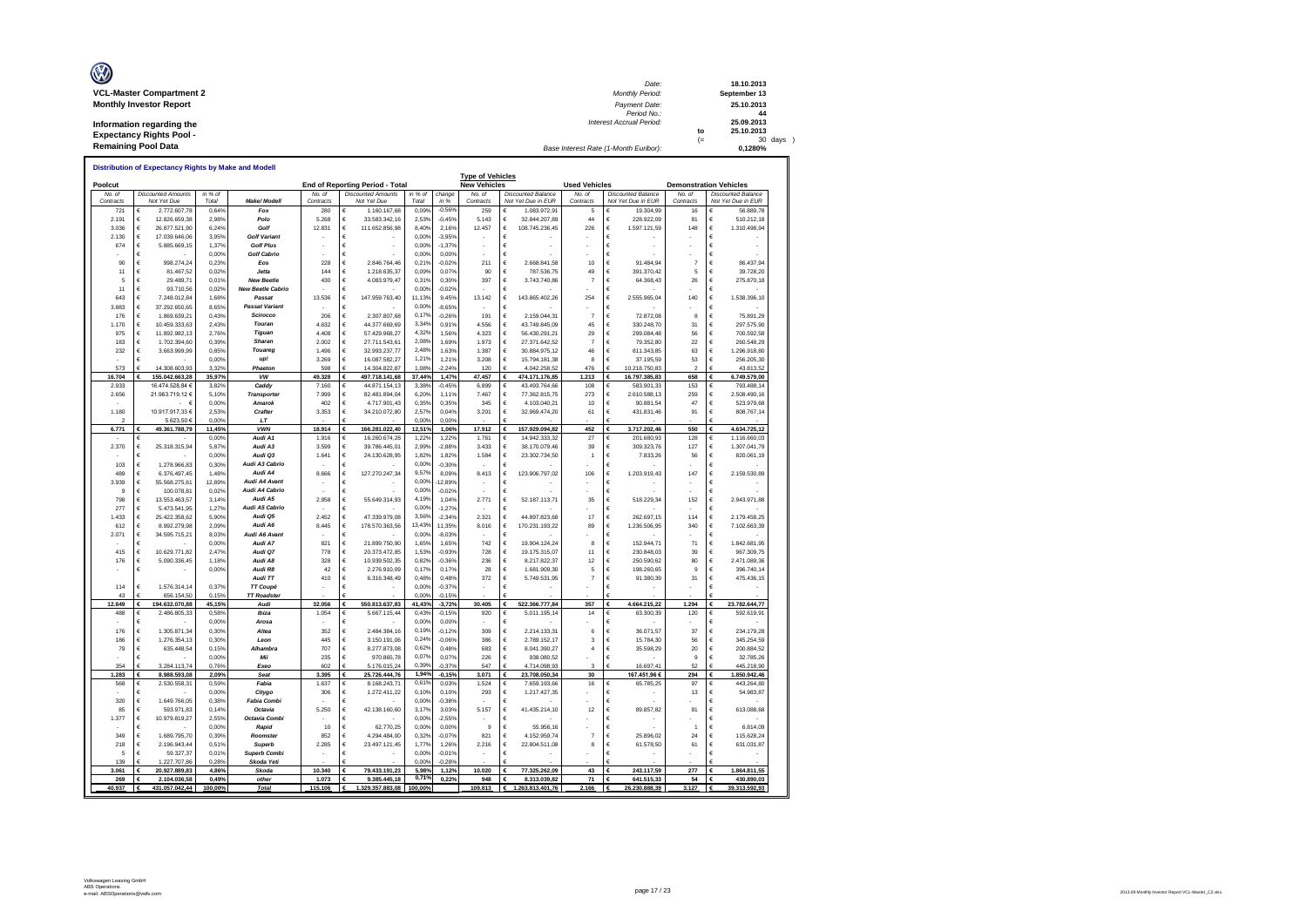| Ø                               | Date:                                 |     | 18.10.2013   |
|---------------------------------|---------------------------------------|-----|--------------|
| <b>VCL-Master Compartment 2</b> | <b>Monthly Period:</b>                |     | September 13 |
| <b>Monthly Investor Report</b>  | Payment Date:                         |     | 25.10.2013   |
|                                 | Period No.:                           |     | 44           |
| Information regarding the       | <b>Interest Accrual Period:</b>       |     | 25.09.2013   |
| <b>Expectancy Rights Pool -</b> |                                       | to  | 25.10.2013   |
|                                 |                                       | $=$ | 30 days      |
| <b>Remaining Pool Data</b>      | Base Interest Rate (1-Month Euribor): |     | 0.1280%      |

|           |            | <b>Geographic distribution of Expectancy Rights</b> |            |                                   |           |   |                                        |         |          |                         |            |                    |                      |                           |                               |   |                           |
|-----------|------------|-----------------------------------------------------|------------|-----------------------------------|-----------|---|----------------------------------------|---------|----------|-------------------------|------------|--------------------|----------------------|---------------------------|-------------------------------|---|---------------------------|
|           |            |                                                     |            |                                   |           |   |                                        |         |          | <b>Type of Vehicles</b> |            |                    |                      |                           |                               |   |                           |
| Poolcut   |            |                                                     |            |                                   |           |   | <b>End of Reporting Period - Total</b> |         |          | <b>New Vehicles</b>     |            |                    | <b>Used Vehicles</b> |                           | <b>Demonstration Vehicles</b> |   |                           |
| No. of    |            | <b>Discounted Amounts</b>                           |            |                                   | No. of    |   | <b>Discounted Amounts</b>              | % of    | change   | No of                   |            | Discounted Balance | No of                | <b>Discounted Balance</b> | No of                         |   | <b>Discounted Balance</b> |
| Contracts |            | Not Yet Due in EUR                                  | % of Total | <b>Federal State</b>              | Contracts |   | Not Yet Due in EUR                     | Total   | in %     | Contracts               |            | Not Yet Due in EUR | Contracts            | Not Yet Due in EUR        | Contracts                     |   | Not Yet Due in EUR        |
| 5.818     |            | 63.382.878.97                                       | 14.70%     | <b>Baden-Wuerttemberg</b>         | 17,602    | € | 209.464.127.19                         | 15.76%  | 1.05%    | 16.907                  | €          | 200.522.057.98     | 263                  | 3.061.748.56              | 432                           | € | 5.880.320.65              |
| 6.692     |            | 75.130.927.98                                       | 17.43%     | Bavaria                           | 18,846    | € | 230.070.017.64                         | 17.31%  | $-0.12%$ | 17 796                  | €          | 217.055.941.88     | 472                  | 5.495.515.63              | 578                           | € | 7.518.560.13              |
| 1.263     |            | 13.397.548.66                                       | 3.11%      | <b>Berlin</b>                     | 3.196     | € | 37.536.529.18                          | 2.82%   | $-0.28%$ | 3.009                   | £          | 34.936.803.10      | 75                   | 1.004.003.81              | 112                           | € | 1,595,722.27              |
| 925       |            | 8.627.503.80                                        | 2.00%      | <b>Brandenburg</b>                | 2.421     | € | 25.809.701.24                          | 1.94%   | $-0.06%$ | 2.275                   |            | 24.137.366.14      | 70                   | 722.325.67                | 76                            |   | 950.009.43                |
| 389       | €          | 4.049.037.33                                        | 0.94%      | <b>Bremen</b>                     | 1.135     | € | 12.488.925.86                          | 0.94%   | 0.00%    | 1.096                   |            | 11.941.354.65      | 21                   | 281.569.50                | 18                            |   | 266.001.71                |
| 1.362     |            | 15.233.573.72                                       | 3.53%      | Hamburg                           | 3.665     | € | 44.426.430.06                          | 3.34%   | $-0.19%$ | 3.555                   |            | 42.869.470.27      | 24                   | 288,767.70                | 86                            | € | .268.192.09               |
| 3.543     |            | 39.748.342.34                                       | 9.22%      | Hesse                             | 9.518     | € | 113.361.577.60                         | 8,53%   | $-0.69%$ | 9.073                   | €          | 107.916.495.48     | 179                  | 2.203.665.82              | 266                           | € | 3.241.416.30              |
| 672       |            | 6.397.079.37                                        | 1.48%      | Mecklenburg-<br><b>Vorpommern</b> | 1.884     | € | 19.882.586.38                          | 1.50%   | 0.01%    | 1.789                   | €          | 18.719.929.67      | 34                   | 426.919.37                | 61                            | € | 735.737.34                |
| 3.788     |            | 37.435.339.20                                       | 8.68%      | <b>Lower Saxony</b>               | 11.044    | € | 118.511.373.39                         | 8.91%   | 0.23%    | 10.494                  | €          | 112.158.801.83     | 252                  | 2.841.916.10              | 298                           | € | 3.510.655.46              |
| 8.849     | €          | 92.396.738.89                                       | 21.43%     | North Rhine-Westphalia            | 24.865    | € | 291.324.260.99                         | 21.91%  | 0.48%    | 23.863                  | €          | 278.847.101.20     | 414                  | 5.376.515.48              | 588                           | € | 7.100.644.31              |
| 1 469     | $\epsilon$ | 15.006.654.55                                       | 3.48%      | <b>Rhineland-Palatinate</b>       | 3.919     | € | 44.358.057.60                          | 3.34%   | $-0.14%$ | 3726                    | €          | 42.023.906.10      | 76                   | 906.376.42                | 117                           | € | 427 775 08                |
| 264       | €          | 2.682.607.30                                        | 0.62%      | Saarland                          | 640       | € | 7.414.620.69                           | 0.56%   | $-0.06%$ | 592                     | €          | 6.845.454.91       | 19                   | 237.271.09                | 29                            | € | 331.894.69                |
| 2.279     |            | 22.549.321.16                                       | 5.23%      | Saxony                            | 6.379     | € | 68.025.537.21                          | 5.12%   | $-0.11%$ | 6 1 1 4                 | $\epsilon$ | 64.795.860.20      | 92                   | 1.207.088.98              | 173                           | € | 2.022.588.03              |
| 998       | €          | 9.235.095.77                                        | 2.14%      | Saxony-Anhalt                     | 2.824     | € | 29.098.112.41                          | 2.19%   | 0.05%    | 2.692                   | €          | 27.412.224.56      | 51                   | 540.828.77                | 81                            | € | 1.145.059.08              |
| 1.353     |            | 13.850.075.98                                       | 3.21%      | <b>Schleswig-Holstein</b>         | 3,874     | € | 42.780.183.52                          | 3.22%   | 0.01%    | 3.687                   | $\epsilon$ | 40.460.069.30      | 75                   | 1.061.494.64              | 112                           | € | 1.258.619.58              |
| 1.273     |            | 11.934.317.42                                       | 2.77%      | <b>Thuringia</b>                  | 3.289     | € | 34.742.027.27                          | 2.61%   | $-0.16%$ | 3.141                   | $\epsilon$ | 33.121.674.20      | 48                   | 559.956.29                | 100                           | € | 1.060.396.78              |
|           |            |                                                     | 0.00%      | <b>Foreian Countries</b>          | 5         | £ | 63.814.85                              | 0.00%   | 0.00%    |                         | €          | 48.890.29          |                      | 14.924.56                 |                               | € |                           |
| 40.937    |            | 431.057.042.44                                      | 100.00%    | <b>Total</b>                      | 115.106   |   | 1.329.357.883.08                       | 100.00% | 0.00%    | 109.813                 | €          | 1.263.813.401.76   | 2.166                | 26.230.888.39             | 3.127                         |   | 39.313.592.93             |

#### **Type of Vehicle**

| No. of    |         |                                          |                                                              |                           | No of                               |                                                     |                           |                                        |
|-----------|---------|------------------------------------------|--------------------------------------------------------------|---------------------------|-------------------------------------|-----------------------------------------------------|---------------------------|----------------------------------------|
| Contracts |         | Not Yet Due                              | Total                                                        | <b>Type of Vehicles</b>   | Contracts                           | Not Yet Due                                         | in % of Total             | change in %                            |
|           |         |                                          |                                                              | <b>New Vehicles</b>       |                                     | 1.263.813.401.76                                    | 95.07%                    | 3.42%                                  |
|           |         | 22.320.167.68                            |                                                              | <b>Used Vehicles</b>      | 2.166                               | 26.230.888.39                                       | 1.97%                     | $-3.20%$                               |
|           |         |                                          |                                                              | <b>Demonstr.</b> Vehicles |                                     | 39.313.592.93                                       | 2.96%                     | $-0.22%$                               |
|           |         | 431.057.042.44                           |                                                              | <b>Total</b>              |                                     | 1.329.357.883.08                                    | 100.00%                   | 0.00%                                  |
|           | Poolcut | 37,861 €<br>2.057 €<br>1.019 €<br>40.937 | <b>Discounted Amounts</b><br>395.059.489.11<br>13.677.385.65 | in % of                   | 91.65%<br>5.18%<br>3.17%<br>100.00% | 109.813 €<br>3.127 $\epsilon$<br>115,106 $\epsilon$ | <b>Discounted Amounts</b> | <b>End of Reporting Period - Total</b> |

#### **Age of Vehicles**

| Poolcut                 |                      |                           |         |                              |                  |            | <b>End of Reporting Period - Total</b> |               |          |                         |                    |                      |                           |           |                               |
|-------------------------|----------------------|---------------------------|---------|------------------------------|------------------|------------|----------------------------------------|---------------|----------|-------------------------|--------------------|----------------------|---------------------------|-----------|-------------------------------|
| No. of                  |                      | <b>Discounted Amounts</b> | in %    |                              | No. of           |            | <b>Discounted Amounts</b>              |               |          |                         |                    |                      |                           |           |                               |
| Contracts               |                      | Not Yet Due               | Total   |                              | Contracts        |            | Not Yet Due                            | in % of Total |          | change in %             |                    |                      |                           |           |                               |
|                         | 37,861<br>€          | 395.059.489.11            | 91.65%  | <b>New Vehicles</b>          | 109.813 €        |            | 1.263.813.401.76                       |               | 95.07%   | 3.42%                   |                    |                      |                           |           |                               |
|                         | 37,861<br>$\epsilon$ | 395.059.489.11            | 91.65%  | $= 1$ year                   | 109.813          | €          | 1.263.813.401.76                       |               | 95.07%   | 3.42%                   |                    |                      |                           |           |                               |
|                         | $\epsilon$           |                           | 0.00%   | $1-2$ yrs                    |                  | €          |                                        |               | 0,00%    | 0.00%                   |                    |                      |                           |           |                               |
|                         | $\epsilon$           |                           | 0.00%   | $2-3$ yrs                    |                  |            |                                        |               | 0.00%    | 0.00%                   |                    |                      |                           |           |                               |
|                         | $\epsilon$           |                           | 0.00%   | > 3yrs                       |                  | €          | ۰                                      |               | 0.00%    | 0.00%                   |                    |                      |                           |           |                               |
|                         | 2.057 $\epsilon$     | 22.320.167.68             | 5.18%   | <b>Used vehicles</b>         | 2.166 ∈          |            | 26.230.888.39                          |               | 1.97%    | $-3.20%$                |                    |                      |                           |           |                               |
|                         | 469 €                | 4.462.130.26              | 1.04%   | $= 1$ vear                   | 22               | €          | 208.628.98                             |               | 0.02%    | $-1.02%$                |                    |                      |                           |           |                               |
|                         | 1.009 €              | 11.284.632.92             | 2.62%   | $1-2$ yrs                    | 447              | €          | 5.035.977.97                           |               | 0,38%    | $-2.24%$                |                    |                      |                           |           |                               |
|                         | 359 €                | 4.934.611.37              | 1.14%   | $2-3$ yrs                    | 979              | €          | 12.499.117.57                          |               | 0.94%    | $-0.20%$                |                    |                      |                           |           |                               |
|                         | 220 €                | 1.638.793.13              | 0,38%   | > 3yrs                       | 718              | $\epsilon$ | 8.487.163.87                           |               | 0.64%    | 0.26%                   |                    |                      |                           |           |                               |
|                         |                      |                           |         |                              |                  |            |                                        |               |          |                         |                    |                      |                           |           |                               |
|                         | 1.019                | 13,677,385,65€            | 3.17%   | <b>Demonstation Vehicles</b> | 3.127 $\epsilon$ |            | 39.313.592.93                          |               | 2,96%    | $-0,22%$                |                    |                      |                           |           |                               |
|                         | 40.937<br>€          | 431.057.042.44            | 100.00% | <b>Total</b>                 | 115,106          | €          | 1.329.357.883.08                       |               | 100.00%  | 0.00%                   |                    |                      |                           |           |                               |
|                         |                      |                           |         |                              |                  |            |                                        |               |          |                         |                    |                      |                           |           |                               |
|                         |                      |                           |         |                              |                  |            |                                        |               |          |                         |                    |                      |                           |           |                               |
| <b>Type of Contract</b> |                      |                           |         |                              |                  |            |                                        |               |          |                         |                    |                      |                           |           |                               |
|                         |                      |                           |         |                              |                  |            |                                        |               |          | <b>Type of Vehicles</b> |                    |                      |                           |           |                               |
| Poolcut                 |                      |                           |         |                              |                  |            | End of Reporting Period - Total        |               |          | <b>New Vehicles</b>     |                    | <b>Used Vehicles</b> |                           |           | <b>Demonstration Vehicles</b> |
| No. of                  |                      | <b>Discounted Amounts</b> | in % of |                              | No. of           |            | <b>Discounted Amounts</b>              | % of          | change   | No. of                  | Discounted Balance | No. of               | <b>Discounted Balance</b> | No. of    | <b>Discounted Balance</b>     |
| Contracts               |                      | Not Yet Due               | Total   | <b>Type of Contract</b>      | Contracts        |            | Not Yet Due in EUR                     | Total         | in %     | Contracts               | Not Yet Due in EUR | Contracts            | Not Yet Due in EUR        | Contracts | Not Yet Due in EUR            |
|                         | 1.641                |                           | 2.88%   | <b>Open End Lease</b>        | 2.405            |            |                                        | 1,37%         | $-1.51%$ | 1.902                   |                    | 251                  |                           | 252       |                               |
|                         |                      | 12.417.715.71             |         | Contract                     |                  | €          | 18.158.712.72                          |               |          |                         | 14.427.158.80      |                      | 2.008.212.66              |           | 1.723.341.26                  |
|                         | 39.296 €             | 418.639.326.73            | 97,12%  | <b>Closed End Contract</b>   | 112.701 € €      |            | 1.311.199.170.36                       | 98,63%        | 1,51%    | 107.911 € €             | 1.249.386.242.96   | 1.915 €              | 24.222.675.73             | 2.875 €   | 37.590.251,67                 |
|                         | 40.937 €             | 431.057.042,44            | 100.00% | <b>Total</b>                 | 115,106 €        |            | 1.329.357.883,08                       | 100,00%       | 0.00%    | 109.813 €               | 1.263.813.401.76   | 2.166 €              | 26.230.888.39             | $3.127$ € | 39.313.592,93                 |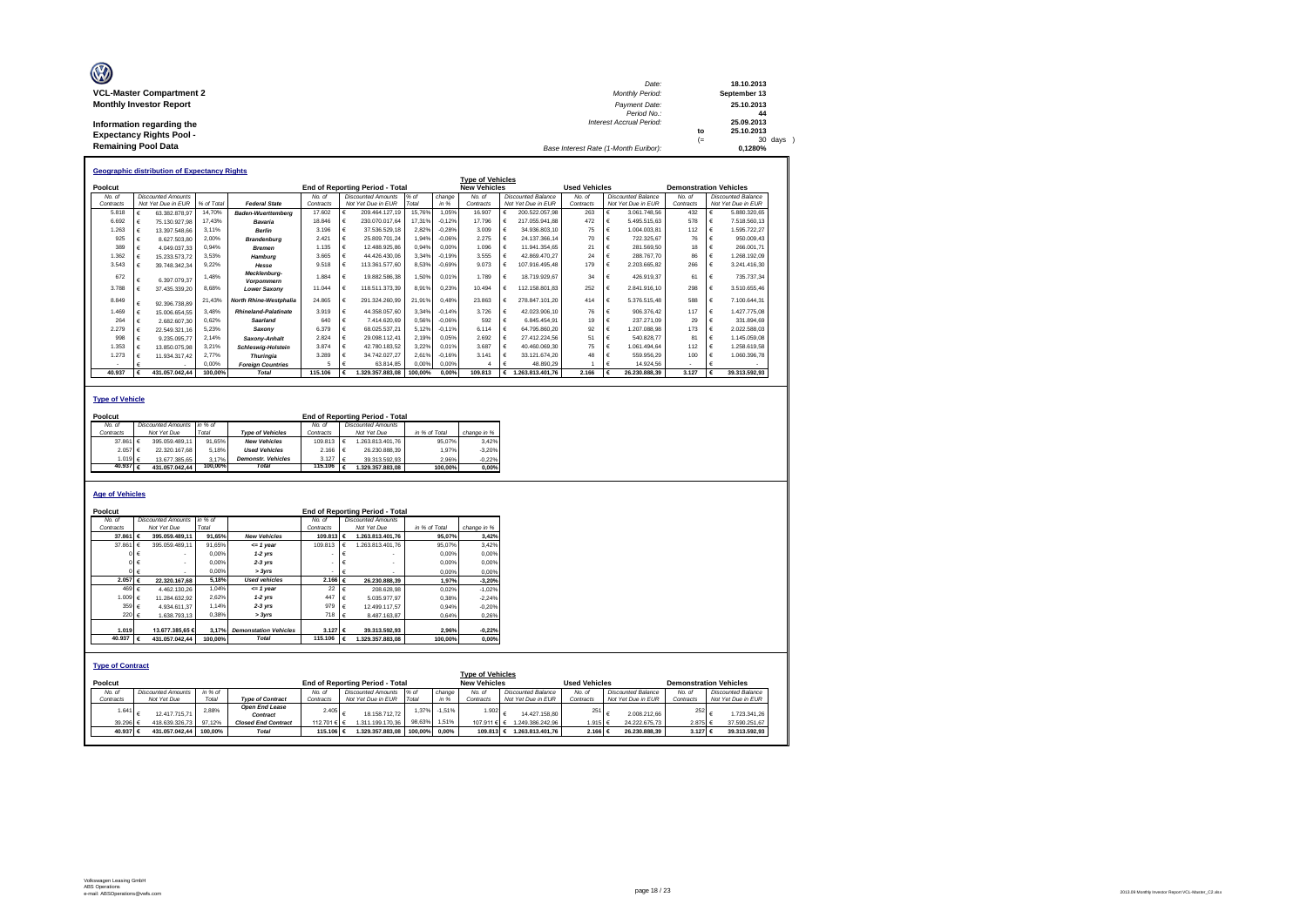| Ø                               | Date:                                 |      | 18.10.2013   |
|---------------------------------|---------------------------------------|------|--------------|
| <b>VCL-Master Compartment 2</b> | Monthly Period:                       |      | September 13 |
| <b>Monthly Investor Report</b>  | Payment Date:                         |      | 25.10.2013   |
|                                 | Period No.:                           |      | 44           |
| Information regarding the       | <b>Interest Accrual Period:</b>       |      | 25.09.2013   |
| <b>Expectancy Rights Pool -</b> |                                       | to   | 25.10.2013   |
|                                 |                                       | $(=$ | 30 days )    |
| <b>Remaining Pool Data</b>      | Base Interest Rate (1-Month Euribor): |      | 0.1280%      |

|                       |            | <b>Distribution by Industry of Expectancy Rights</b> |         |                                                                                        |           |            |                                        |         |          |                         |   |                           |                      |            |                           |                               |              |                           |
|-----------------------|------------|------------------------------------------------------|---------|----------------------------------------------------------------------------------------|-----------|------------|----------------------------------------|---------|----------|-------------------------|---|---------------------------|----------------------|------------|---------------------------|-------------------------------|--------------|---------------------------|
|                       |            |                                                      |         |                                                                                        |           |            |                                        |         |          | <b>Type of Vehicles</b> |   |                           |                      |            |                           |                               |              |                           |
| Poolcut               |            |                                                      |         |                                                                                        |           |            | <b>End of Reporting Period - Total</b> |         |          | <b>New Vehicles</b>     |   |                           | <b>Used Vehicles</b> |            |                           | <b>Demonstration Vehicles</b> |              |                           |
| No. of                |            | <b>Discounted Amounts</b>                            | in % of |                                                                                        | No. of    |            | <b>Discounted Amounts</b>              | in % of | change   | No of                   |   | <b>Discounted Amounts</b> | No. of               |            | <b>Discounted Amounts</b> | No. of                        |              | <b>Discounted Amounts</b> |
| Contracts             |            | Not Yet Due                                          | Total   | Industry                                                                               | Contracts |            | Not Yet Due                            | Total   | in %     | Contracts               |   | Not Yet Due               | Contracts            |            | Not Yet Due               | Contracts                     |              | Not Yet Due               |
| 257                   | €          | 2.519.571.21                                         | 0.58%   | <b>Agriculture/Forestrv</b>                                                            | 806       | $\epsilon$ | 9.203.268.49                           | 0.69%   | $-0.11%$ | 761                     | € | 8.722.676.91              | 16                   | €          | 142.929.66                | 29 $\epsilon$                 |              | 337.661.92                |
| 566                   | €          | 6.162.558.95                                         | 1.43%   | <b>Chemical Industry</b>                                                               | 1.409     | $\epsilon$ | 16.589.113.12                          | 1.25%   | 0.18%    | 1,387                   | € | 16.322.152.73             | 13                   | €          | 140.796.94                | $\mathbf{Q}$                  | €            | 126, 163, 45              |
| 1.204                 | €          | 12.049.572.89                                        |         | 2.80% Information Technology                                                           | 5.772     | €          | 72.347.148.80                          | 5 4 4 % | $-2.65%$ | 5.594                   |   | 69.974.417.77             | 83                   | €          | 1.091.399.97              | 95                            | €            | 1.281.331.06              |
| 3.839                 | $\epsilon$ | 36.316.564.21                                        | 8.43%   | Construction                                                                           | 12.315 €  |            | 131.571.973.54                         | 9.90%   | $-1.47%$ | 11.626                  |   | 124.047.000.42            | 261                  | €          | 2.387.037.07              | 428 €                         |              | 5.137.936.05              |
| 987                   | $\epsilon$ | 9.016.331.36                                         | 2.09%   | Eneray/Minina                                                                          | 1.710     | ∣€         | 18,890,968,08                          | 1.42%   | 0.67%    | 1.638                   | € | 18,147,589.00             | 29                   | €          | 319,982.22                | $43 \in$                      |              | 423.396.86                |
| 2.030                 | $\epsilon$ | 24.508.697.13                                        | 5.69%   | <b>Financial Services</b>                                                              | 4.363     | $\epsilon$ | 57.958.904.95                          | 4.36%   | 1.33%    | 4.153                   | € | 54.768.991.23             | 94                   | €          | 1.551.471.75              | 116 $\epsilon$                |              | 1.638.441.97              |
| 689                   | $\epsilon$ | 7.057.651.11                                         | 1.64%   | <b>Hotel and Restaurant</b><br>Industry                                                | 1.953     | €          | 22.571.000.94                          | 1.70%   | $-0.06%$ | 1.766                   | € | 20.247.466.73             | 67                   | $\epsilon$ | 733.550.59                | 120                           | €            | 1.589.983.62              |
| 7.298                 | €          | 78.089.686.97                                        | 18.129  | <b>Manufacturing Industry</b>                                                          | 22.289    | €          | 264.440.264.69                         | 19.89%  | $-1.78%$ | 21.543                  |   | 255.538.168.94            | 314                  | €          | 3.543.025.08              | 432                           | €            | 5.359.070.67              |
| 6.970                 | $\epsilon$ | 79.809.772.87                                        | 18.51%  | <b>Other Services</b>                                                                  | 17.285    | $\epsilon$ | 218.052.017.37                         | 16.40%  | 2.11%    | 16.428                  | € | 205.592.881.97            | 345                  | €          | 5.099.143.04              | 512 $\epsilon$                |              | 7.359.992,36              |
| 9.772                 | €          | 94.510.204.43                                        | 21.93%  | <b>Public Administration.</b><br><b>Education, Health Care.</b><br><b>Public Serv.</b> | 21.296    | €          | 222.610.478.18                         | 16.75%  | 5.18%    | 20.255                  | € | 210.259.080.60            | 379                  | €          | 4.702.751.28              | 662                           | €            | 7.648.646.30              |
| 6.945                 | €          | 77.372.066.20                                        | 17.95%  | Retail/ Wholesale                                                                      | 19.297    | $\epsilon$ | 222.384.269.23                         | 16.73%  | 1.22%    | 18.427                  |   | 211.778.649.60            | 391                  | €          | 4.382.946.52              | 479 $\epsilon$                |              | 6.222.673.11              |
|                       | $\epsilon$ |                                                      | 0.00%   | <b>Real Estate</b>                                                                     | 2.675     | $\epsilon$ | 30.781.814.95                          | 2.32%   | $-2.32%$ | 2.512                   | € | 28.766.194.87             | 68                   | $\epsilon$ | 878.044.81                | 95 $\epsilon$                 |              | 1.137.575.27              |
|                       | €          |                                                      | 0.00%   | <b>Transportation</b>                                                                  | 3.083     | €          | 33.434.546.61                          | 2.52%   | $-2.52%$ | 2.928                   |   | 31.748.371.73             | 81                   | €          | 902.723.86                | 74 $\epsilon$                 |              | 783.451,02                |
| 305                   | €          | 2.779.524.35                                         | 0.64%   | Private                                                                                |           | €          |                                        | 0.00%   | 0.64%    |                         | € |                           |                      | €          |                           |                               | €            |                           |
| 75                    | $\epsilon$ | 864.840.76                                           | 0.20%   | Other                                                                                  | 853       |            | 8.522.114.13                           | 0.64%   | $-0.44%$ | 795                     |   | 7.899.759.26              | 25                   |            | 355,085.60                | $33-1$                        |              | 267.269.27                |
| 40.937                | $\epsilon$ | 431.057.042.44                                       | 100,00% | <b>Total</b>                                                                           | 115,106   | €          | 1.329.357.883.08                       | 100,00% | 0.00%    | 109,813                 | € | 1.263.813.401.76          | 2.166                | €          | 26.230.888.39             | 3.127                         | $\mathbf{f}$ | 39.313.592.93             |
| <b>Top 10 Lessees</b> |            |                                                      |         |                                                                                        |           |            |                                        |         |          |                         |   |                           |                      |            |                           |                               |              |                           |

|                     |     |                                          |                    |                |                     |                                          |                  |                     | <b>Type of Vehicles</b> |                                          |                         |                                          |                     |                                          |
|---------------------|-----|------------------------------------------|--------------------|----------------|---------------------|------------------------------------------|------------------|---------------------|-------------------------|------------------------------------------|-------------------------|------------------------------------------|---------------------|------------------------------------------|
| Poolcut             |     |                                          |                    |                |                     | <b>End of Reporting Period - Total</b>   |                  |                     | <b>New Vehicles</b>     |                                          | <b>Used Vehicles</b>    |                                          |                     | <b>Demonstration Vehicles</b>            |
| No. of<br>Contracts |     | <b>Discounted Amounts</b><br>Not Yet Due | $in %$ of<br>Total | Top 10 Lessees | No. of<br>Contracts | <b>Discounted Amounts</b><br>Not Yet Due | in % of<br>Total | change<br>in %      | No. of<br>Contracts     | <b>Discounted Amounts</b><br>Not Yet Due | No. of<br>Contracts     | <b>Discounted Amounts</b><br>Not Yet Due | No. of<br>Contracts | <b>Discounted Amounts</b><br>Not Yet Due |
|                     | 60  | 1.234.721.87                             | 0.29%              |                | 58                  | $\epsilon$<br>610.213.50                 | 0,05%            | $-0.24%$            | 58                      | 610.213.50<br>∣€                         |                         |                                          |                     |                                          |
|                     | 63  | 991.393.77                               | 0.23%              |                | $65 \quad \in$      | 588,569.13                               | 0,04%            | $-0.19%$            | $65 \quad \in$          | 588,569.13                               |                         |                                          |                     | $\overline{\phantom{a}}$                 |
|                     | 61  | 957,316.85                               | 0.22%              |                | 48 €                | 583,232.41                               | 0.04%            | $-0.18%$            | 48 €                    | 583,232.41                               |                         |                                          |                     |                                          |
|                     | 52  | 802.592.91                               | 0.19%              |                | 45 €                | 560,843.09                               |                  | 0,04% -0,14%        | 45 €                    | 560,843.09                               |                         |                                          |                     |                                          |
|                     | 62  | 771.194.22                               | 0.18%              |                | 40 €                | 550,898.10                               | 0.04%            | $-0.14%$            | 40 €                    | 550,898.10                               |                         |                                          |                     |                                          |
|                     | 44  | 659,203.87                               | 0.15%              |                | 63 €                | 550,840.35                               |                  | 0,04% -0,11%        | 63 €                    | 550,840.35                               |                         |                                          |                     |                                          |
|                     | 46  | 619,350.01                               | 0.14%              |                | 46 €                | 549.334.82                               | 0.04%            | $-0.10%$            | 46 €                    | 549.334.82                               |                         |                                          |                     |                                          |
|                     | 57  | 610.754.63                               | 0.14%              |                | 40 €                | 526.263.57                               |                  | 0,04% -0,10%        | 38 €                    | 503.285.84                               | ×,                      | 22,977.73                                |                     |                                          |
|                     | 44  | 598,005.45                               | 0.14%              |                | 52 €                | 517.252.03                               | 0.04%            | $-0.10%$            | 52                      | 517,252.03                               |                         |                                          |                     |                                          |
|                     | 49  | 568,170.84                               | 0.13%              | 10             | 41                  | 513.417.79<br>∣€                         | 0,04%            | $-0.09%$            | 41                      | 513.417.79                               |                         |                                          |                     |                                          |
|                     | 538 | 7.812.704.42                             | 1.81%              | <b>Total</b>   | 498                 | 5,550,864.79<br>ι€                       |                  | $-0,98\%$ $-1,39\%$ | 496                     | 5.527.887.06<br>€                        | $\overline{\mathbf{2}}$ | 22,977.73<br>∣€                          | $\sim$              |                                          |
|                     |     |                                          |                    |                |                     |                                          |                  |                     |                         |                                          |                         |                                          |                     |                                          |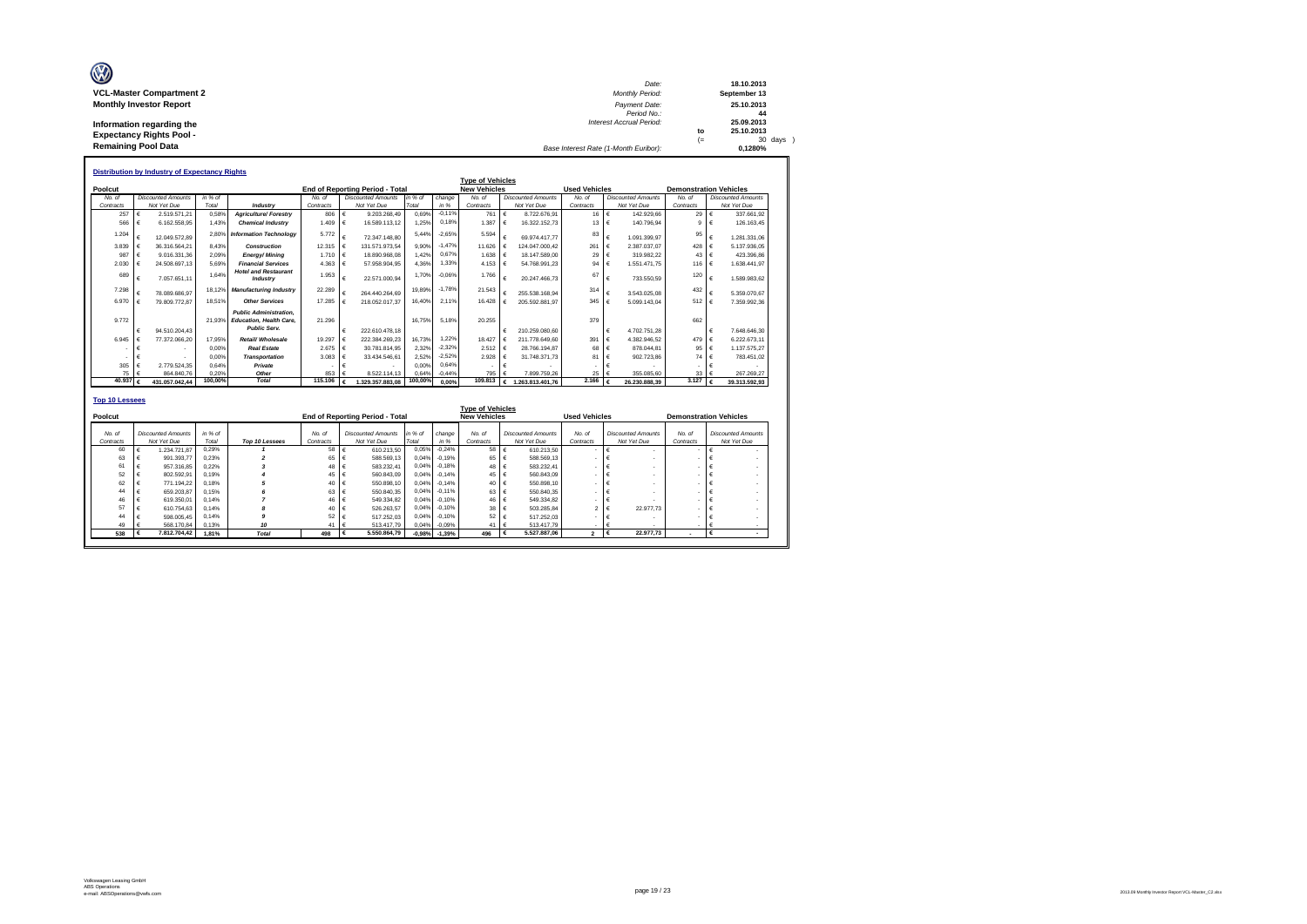

*Reporting Date:* **18.10.2013 VCL-Master Compartment 2** *Monthly Period:* **30.09.2013 Monthly Investor Report** *Payment Date:* **25.10.2013** *Period No.:* **44** *Interest Accrual Period:* **25.09.2013 to 25.10.2013 30** *Base Interest Rate (1-Month Euribor):* **0,128**

**Contracts in Arrears I. \*)**

| <b>Contracts in Arrears *)</b> | <b>Reporting Period - Total</b> |   |                                                          |   |                                                      |   |                                                                 |                                                           | <b>New Vehicles</b>        |   |                                                                 | <b>Used Vehicles</b>       |   |                                                                 | <b>Demonstration Vehicles</b> |   |                                                                 |
|--------------------------------|---------------------------------|---|----------------------------------------------------------|---|------------------------------------------------------|---|-----------------------------------------------------------------|-----------------------------------------------------------|----------------------------|---|-----------------------------------------------------------------|----------------------------|---|-----------------------------------------------------------------|-------------------------------|---|-----------------------------------------------------------------|
| by month                       | No. of<br><b>Contracts</b>      |   | <b>Delinguent</b><br><b>Discounted</b><br><b>Balance</b> |   | <b>Future</b><br><b>Discounted</b><br><b>Balance</b> |   | <b>Total Outstanding</b><br><b>Discounted</b><br><b>Balance</b> | in % of<br><b>Discounted</b><br>Poolbalance<br><b>EoP</b> | No. of<br><b>Contracts</b> |   | <b>Total Outstanding</b><br><b>Discounted</b><br><b>Balance</b> | No. of<br><b>Contracts</b> |   | <b>Total Outstanding</b><br><b>Discounted</b><br><b>Balance</b> | No. of<br><b>Contracts</b>    |   | <b>Total Outstanding</b><br><b>Discounted</b><br><b>Balance</b> |
| not overdue                    | 201                             | € | $\sim$                                                   | € | 2.168.307,45 $\in$                                   |   | 2.168.307,45                                                    | 0.16%                                                     | 194                        | € | 2.095.586,12                                                    | $\overline{7}$             | € | 72.721,33                                                       | $\blacksquare$                | € |                                                                 |
| 1-month overdue                | 1.085                           | € | $\sim$                                                   | € | 11.921.456,28 €                                      |   | 11.921.456,28                                                   | 0,90%                                                     | 1.020                      | € | 11.144.123,29                                                   | 36                         | € | 368.784,20                                                      | 29                            | € | 408.548,79                                                      |
| 2-month overdue                | 337                             | € | $\sim$                                                   | € | 3.876.561,55 €                                       |   | 3.876.561.55                                                    | 0,29%                                                     | 313                        | € | 3.574.372,69                                                    | 11                         | € | 142.463,22                                                      | 13                            | € | 159.725,64                                                      |
| 3-month overdue                | 118                             | € | $\sim$                                                   | € | 1.307.490,36 €                                       |   | 1.307.490,36                                                    | 0.10%                                                     | 97                         | € | 1.094.885,04                                                    | 11                         | € | 92.160,93                                                       | 10                            | € | 120.444,39                                                      |
| 4-month overdue                | 127                             | € | $\sim$                                                   | € | 1.198.761,13 €                                       |   | 1.198.761,13                                                    | 0,09%                                                     | 120                        | € | 1.083.595,38                                                    | 3                          | € | 34.250,52                                                       | 4                             | € | 80.915,23                                                       |
| 5-month overdue                | 50                              | € | $\overline{\phantom{a}}$                                 | € | 584.033.24                                           | € | 584.033.24                                                      | 0,04%                                                     | 45                         | € | 535.788.47                                                      |                            | € | 21.924,74                                                       | 4                             | € | 26.320,03                                                       |
| 6-month overdue                | 39                              | € | $\overline{\phantom{a}}$                                 | € | 435.707,78                                           | € | 435.707,78                                                      | 0,03%                                                     | 34                         | € | 368.538,57                                                      |                            | € |                                                                 | 5                             | € | 67.169,21                                                       |
| 7-month overdue                | 20                              | € | $\sim$                                                   | € | 183.608,53                                           | € | 183.608,53                                                      | 0,01%                                                     | 18                         | € | 148.533,11                                                      | $\overline{2}$             | € | 35.075,42                                                       | $\blacksquare$                | € |                                                                 |
| 8-month overdue                | 18                              | € | $\sim$                                                   | € | 210.322,26                                           | € | 210.322,26                                                      | 0,02%                                                     | 16                         | € | 184.695,98                                                      | $\overline{2}$             | € | 25.626,28                                                       |                               | € |                                                                 |
| 9-month overdue                | 16                              | € | $\sim$                                                   | € | 182.109,25                                           | € | 182.109,25                                                      | 0,01%                                                     | 15                         | € | 171.739,91                                                      | ۰                          | € |                                                                 |                               | € | 10.369,34                                                       |
| 10-month overdue               | 6                               | € |                                                          | € | 59.962,76                                            | € | 59.962,76                                                       | 0,00%                                                     | 6                          | € | 59.962.76                                                       |                            | € |                                                                 |                               | € |                                                                 |
| > 10-month overdue             | 21                              |   | $\sim$                                                   |   | 197.230,45                                           | € | 197.230,45                                                      | 0,01%                                                     | 18                         | € | 174.958,26                                                      |                            | € | 4.080,18                                                        | $\overline{2}$                | € | 18.192,01                                                       |
|                                | 2.038                           | € |                                                          | € | 22.325.551,04                                        | € | 22.325.551,04                                                   | 1,68%                                                     | 1.896                      | € | 20.636.779,58                                                   | 74 €                       |   | 797.086,82                                                      | 68                            | € | 891.684,64                                                      |
| by Status                      |                                 |   |                                                          |   |                                                      |   |                                                                 |                                                           |                            |   |                                                                 |                            |   |                                                                 |                               |   |                                                                 |
| Delinguent                     | 1.606                           | € |                                                          | € | 17.737.767,00 €                                      |   | 17.737.767,00                                                   | 1.33%                                                     |                            |   |                                                                 |                            |   |                                                                 |                               |   |                                                                 |
| Terminated                     | 432                             | € | $\sim$ 10 $\pm$                                          | € | 4.587.784,04 €                                       |   | 4.587.784,04                                                    | 0,35%                                                     |                            |   |                                                                 |                            |   |                                                                 |                               |   |                                                                 |
| (Early) Settlements -          |                                 |   |                                                          |   |                                                      |   |                                                                 |                                                           |                            |   |                                                                 |                            |   |                                                                 |                               |   |                                                                 |
| Not Paid in Full               |                                 | € | $\sim$                                                   | € |                                                      | € |                                                                 | 0,00%                                                     |                            |   |                                                                 |                            |   |                                                                 |                               |   |                                                                 |
| Total                          | 2.038                           | € |                                                          | € | 22.325.551,04 €                                      |   | 22.325.551.04                                                   | 1,68%                                                     |                            |   |                                                                 |                            |   |                                                                 |                               |   |                                                                 |
|                                |                                 |   |                                                          |   |                                                      |   |                                                                 |                                                           |                            |   |                                                                 |                            |   |                                                                 |                               |   |                                                                 |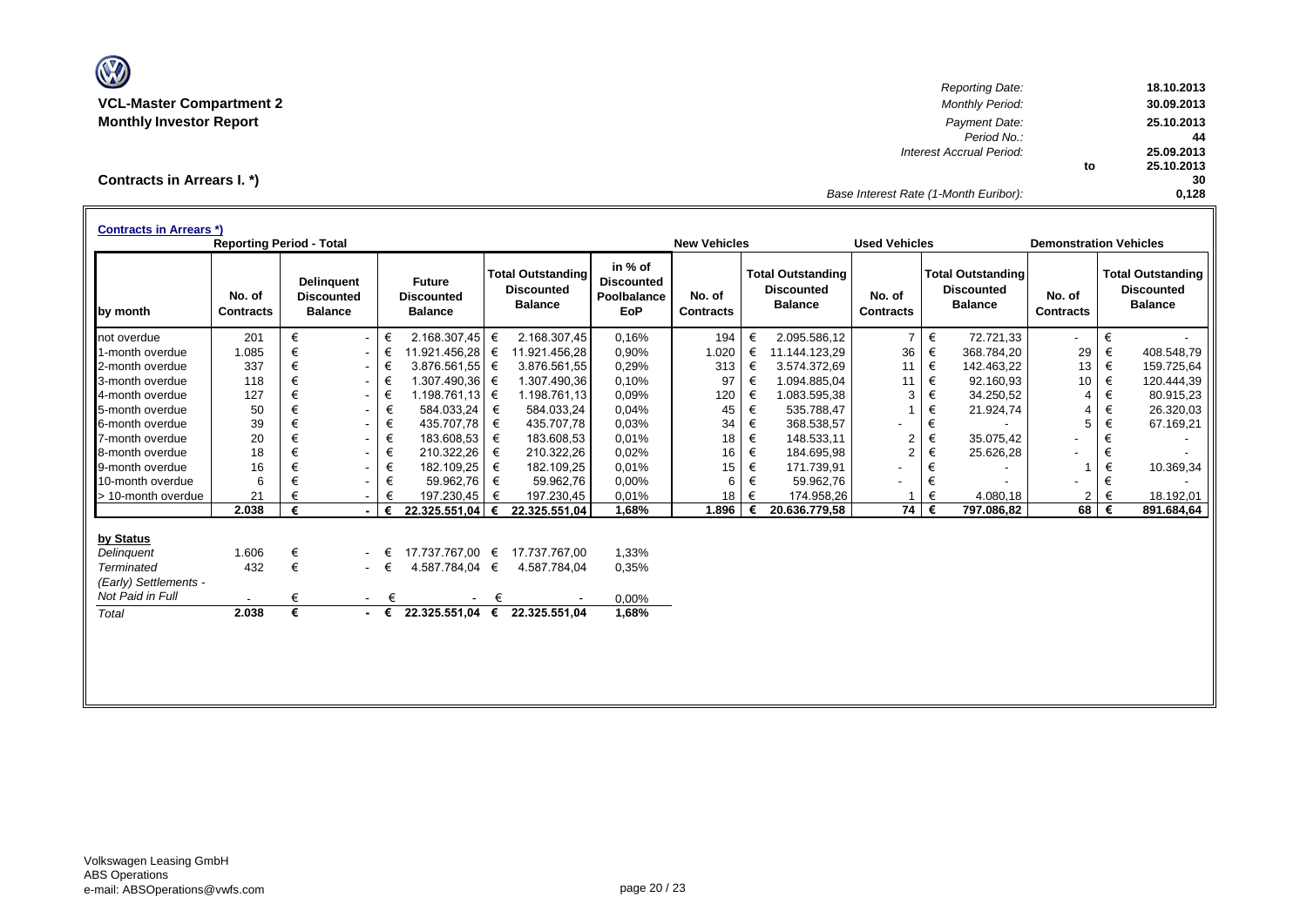| $\mathbf{V}$                                                               |                            |                                                                 |                                                                        |                                                            |                           |                 |                                                                                                                     |                                                            |
|----------------------------------------------------------------------------|----------------------------|-----------------------------------------------------------------|------------------------------------------------------------------------|------------------------------------------------------------|---------------------------|-----------------|---------------------------------------------------------------------------------------------------------------------|------------------------------------------------------------|
| <b>VCL-Master Compartment 2</b><br><b>Monthly Investor Report</b>          |                            |                                                                 |                                                                        |                                                            |                           |                 | <b>Reporting Date:</b><br><b>Monthly Period:</b><br>Payment Date:<br>Period No.:<br><b>Interest Accrual Period:</b> | 18.10.2013<br>30.09.2013<br>25.10.2013<br>44<br>25.09.2013 |
| Contracts in Arrears I. *)                                                 |                            |                                                                 |                                                                        |                                                            |                           |                 | Base Interest Rate (1-Month Euribor):                                                                               | 25.10.2013<br>to<br>30<br>0,128                            |
| in EUR                                                                     |                            |                                                                 |                                                                        | <b>Contracts in Arrears</b><br>- Total Outstanding Balance |                           |                 |                                                                                                                     |                                                            |
| 23.000.000                                                                 |                            |                                                                 |                                                                        |                                                            |                           |                 |                                                                                                                     |                                                            |
| 18.000.000                                                                 |                            |                                                                 |                                                                        |                                                            |                           |                 |                                                                                                                     |                                                            |
| 13.000.000                                                                 |                            |                                                                 |                                                                        |                                                            |                           |                 |                                                                                                                     |                                                            |
| 8.000.000                                                                  |                            |                                                                 |                                                                        |                                                            |                           |                 |                                                                                                                     |                                                            |
| 3.000.000                                                                  |                            |                                                                 |                                                                        |                                                            |                           |                 |                                                                                                                     |                                                            |
| -2.000.000<br>Monthly<br>Peries:<br>ş<br>Period                            | $\mathbf{z}^{\mathbf{y}}$  | ligi.<br>ş                                                      | GOR<br>$\xi_{\!\scriptscriptstyle\beta}$<br><b>Sol</b>                 | May<br>$z_p^{\prime}$<br>ş<br>GOR                          | $\frac{1}{2}$<br>令<br>Loy | ş<br><b>May</b> | <b>Ray</b><br>GOR<br>$x^{\beta}$<br>ş,<br>$\mathscr{E}_{\mathscr{C}}$                                               | GOR<br>ş                                                   |
|                                                                            | - not delinquent           | $-$ -1 Month                                                    | $-2$ Month                                                             | $-$ 3 Month                                                | $-$ 4 Month               | $-$ 5 Month     | $\rightarrow$ 6 Month<br>$\rightarrow$ > 6 Month                                                                    |                                                            |
| <b>Terminations</b>                                                        |                            | <b>I</b> otal                                                   |                                                                        |                                                            |                           |                 |                                                                                                                     |                                                            |
|                                                                            | No. of<br><b>Contracts</b> | Outstanding<br><b>Balance</b> at<br>Period of<br><b>Default</b> | <b>Total Outstanding</b><br><b>Balance at</b><br><b>Current Period</b> |                                                            |                           |                 |                                                                                                                     |                                                            |
| <b>Terminated</b><br>Contracts as of the<br><b>Beginning of Period</b>     | 418                        | € 4.380.534,14                                                  |                                                                        |                                                            |                           |                 |                                                                                                                     |                                                            |
| Revocations                                                                | 32                         | €<br>326.627,64 €                                               | 333.713,23                                                             |                                                            |                           |                 |                                                                                                                     |                                                            |
| Settlements<br>New Terminations<br>(still) Terminated<br><b>Terminated</b> | 53<br>99<br>333            | €<br>632.796,47 €<br>€ 1.087.709,08 $∈$<br>€ 3.421.110,03 €     | 1.102.655,99<br>3.485.128,05                                           |                                                            |                           |                 |                                                                                                                     |                                                            |
| Contracts as of the<br><b>End of Period</b>                                | 432                        | € 4.508.819,11 $∈$                                              | 4.587.784,04                                                           |                                                            |                           |                 | *) delinquent in terms of Instalments sold                                                                          |                                                            |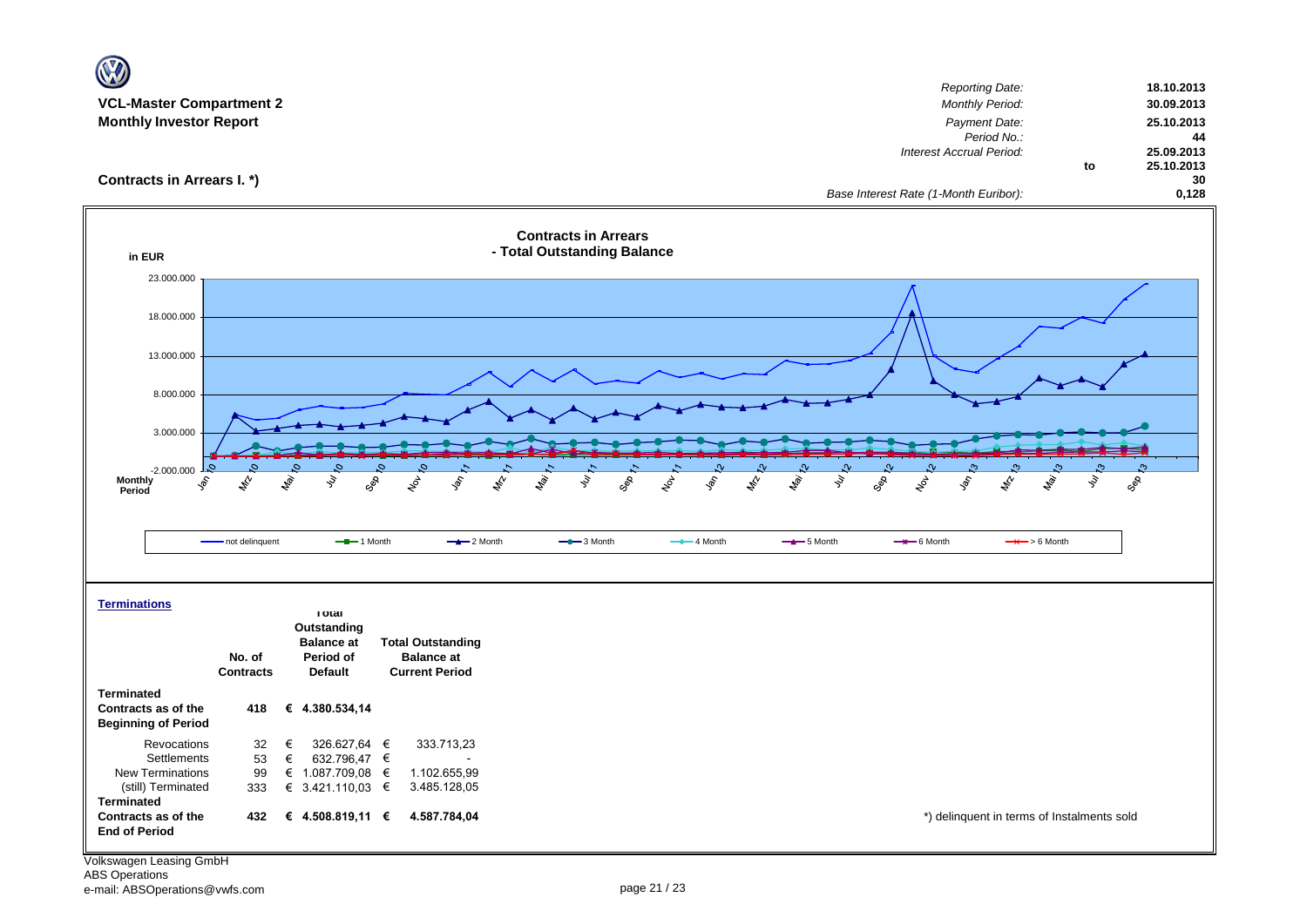|                                                                                                                                                            | Date:                    | 18.10.2013        |
|------------------------------------------------------------------------------------------------------------------------------------------------------------|--------------------------|-------------------|
| <b>VCL-Master Compartment 2</b>                                                                                                                            | <b>Monthly Period:</b>   | September 13      |
| <b>Monthly Investor Report</b>                                                                                                                             | Payment Date:            | 25.10.2013        |
|                                                                                                                                                            | Period No.:              | 44                |
|                                                                                                                                                            | Interest Accrual Period: | 25.09.2013        |
| Write Offs *                                                                                                                                               | to                       | 25.10.2013        |
|                                                                                                                                                            |                          |                   |
| *these figures refer to Write Offs effective for VCL Master S.A. Compartment 1 only<br>(incl. those contracts whose RV has not been sold to Compartment 2) | Rate (1-Month            |                   |
|                                                                                                                                                            | Euribor):                | 0.1280%           |
|                                                                                                                                                            |                          |                   |
| <b>Cumulative Net Losses</b>                                                                                                                               |                          |                   |
|                                                                                                                                                            | No. of                   | Amount of         |
|                                                                                                                                                            | Contracts *)             | <b>Default</b>    |
| Defaulted Contracts registered in current Period                                                                                                           | 97                       | €<br>367.680,37   |
| Cumulative Defaulted Contracts incl. current Period                                                                                                        | 1.438                    | 5.613.725,50<br>€ |

| <b>Losses by Type of Vehicle</b> |                               | <b>Current Period Losses</b> |   |                 |              |   | <b>Cumulative Losses</b> |
|----------------------------------|-------------------------------|------------------------------|---|-----------------|--------------|---|--------------------------|
|                                  |                               | Number of                    |   | <b>Net Loss</b> | Number of    |   | <b>Net Loss</b>          |
|                                  |                               | Contracts *)                 |   | Amount          | Contracts *) |   | Amount                   |
|                                  | <b>New Vehicles</b>           | 83                           | € | 266.044.17      | 1.228        | € | 4.604.834.41             |
|                                  | <b>Used Vehicles</b>          | 5                            | € | 60.600,18       | 128          | € | 555.014.42               |
|                                  | <b>Demonstration Vehicles</b> | 9                            | € | 41.036,02       | 82           | € | 453.876,67               |
|                                  | Total                         | 97                           | € | 367.680,37      | 1.438        | € | 5.613.725,50             |

# **Losses by Monthly Period**

|                   |                          | <b>Write-Offs of</b><br>the Monthly Period |                          | <b>Cumulative Write-Offs</b> |
|-------------------|--------------------------|--------------------------------------------|--------------------------|------------------------------|
| <b>Monthly</b>    | Number of                | <b>Write-Offs</b>                          | Number of                | <b>Write-Offs</b>            |
| <b>Period</b>     | Contracts *)             |                                            | Contracts *)             |                              |
| Dec 09            |                          |                                            |                          |                              |
| Jan 10            |                          |                                            |                          |                              |
| Feb 10            | $\frac{1}{2}$            | $\frac{1}{2}$                              | ٠                        |                              |
| Mar 10            | $\blacksquare$           | $\overline{\phantom{a}}$                   | $\overline{a}$           | ٠                            |
| Apr 10            |                          |                                            |                          |                              |
| May 10            | $\overline{\phantom{a}}$ | $\overline{\phantom{a}}$                   | $\overline{\phantom{a}}$ | $\overline{\phantom{a}}$     |
| <b>Jun 10</b>     | $\blacksquare$           | $\overline{\phantom{a}}$                   | $\overline{\phantom{0}}$ |                              |
| <b>Jul 10</b>     |                          |                                            |                          |                              |
| Aug 10            | 9                        | 50.295,01                                  | 9                        | 50.295,01                    |
| Sep 10            | $\overline{2}$           | 8.071,60                                   | 11                       | 58.366,61                    |
| Oct 10            | $\overline{7}$           | 30.954,84                                  | 18                       | 89.321,45                    |
| Nov 10            | 15                       | 70.163,12                                  | 33                       | 159.484,57                   |
| Dec 10            | 11                       | 71.387,33                                  | 44                       | 230.871,90                   |
| Jan 11            | 16                       | 73.685,61                                  | 60                       | 304.557,51                   |
| Feb <sub>11</sub> | 7                        | 34.411,99                                  | 67                       | 338.969,50                   |
| Mar 11            | 9                        | 62.592,15                                  | 76                       | 401.561,65                   |
| Apr 11            | $\overline{15}$          | 86.288,20                                  | 91                       | 487.849,85                   |
| May 11            | 20                       | 101.111,11                                 | 111                      | 588.960,96                   |
| <b>Jun 11</b>     | 42                       | 172.816,37                                 | 153                      | 761.777,33                   |
| <b>Jul 11</b>     | $\overline{31}$          | 152.827,80                                 | 184                      | 914.605,13                   |
| Aug 11            | 18                       | 80.559,83                                  | 202                      | 995.164,96                   |
| Sep 11            | 34                       | 188.002,31                                 | 236                      | 1.183.167,27                 |
| Oct 11            | 18                       | 73.464,24                                  | 254                      | 1.256.631,51                 |
| Nov 11            | 56                       | 213.523,67                                 | 310                      | 1.470.155,18                 |
| Dec 11            | 45                       | 152.121,74                                 | 355                      | 1.622.276,92                 |
| Jan 12            | 60                       | 193.538,76                                 | 415                      | 1.815.815,68                 |
| Feb <sub>12</sub> | 37                       | 162.341,73                                 | 452                      | 1.978.157,41                 |
| Mar 12            | 73                       | 214.516,98                                 | 525                      | 2.192.674,39                 |
| Apr 12            | 53                       | 162.973,38                                 | 578                      | 2.355.647,77                 |
| May 12            | 14                       | 68.864,93                                  | 592                      | 2.424.512,70                 |
| Jun 12            | 38                       | 153.404,88                                 | 630                      | 2.577.917,58                 |
| <b>Jul 12</b>     | 35                       | 113.867,54                                 | 665                      | 2.691.785,12                 |
| Aug 12            | 47                       | 177.292,45                                 | 712                      | 2.869.077,57                 |
| Sep 12            | 54                       | 177.080,66                                 | 766                      | 3.046.158,23                 |
| Oct 12            | 59                       | 225.031,79                                 | 825                      | 3.271.190,02                 |
| Nov 12            | 45                       | 170.377,61                                 | 870                      | 3.441.567,63                 |
| Dec $12$          | 65                       | 245.057,95                                 | 935                      | 3.686.625,58                 |
|                   | <b>Total</b>             | <b>Total</b>                               |                          |                              |
|                   | 935                      | 3.686.625,58                               |                          |                              |